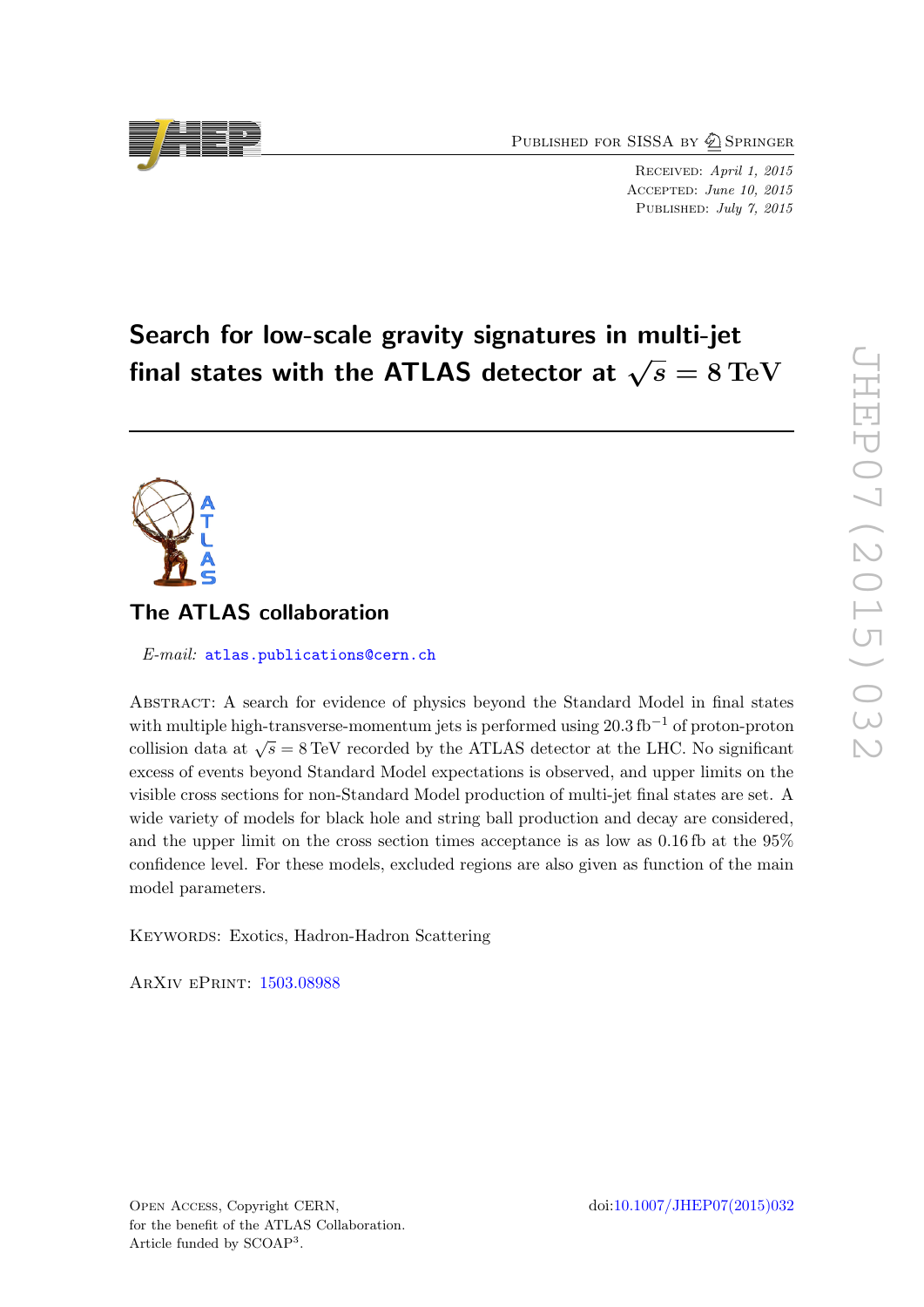### Contents

|                         | 1 Introduction                                | $\mathbf{1}$            |
|-------------------------|-----------------------------------------------|-------------------------|
|                         | 2 Theoretical background and previous results | $\overline{\mathbf{2}}$ |
|                         | 3 ATLAS detector                              | $\bf{3}$                |
|                         | 4 Monte Carlo simulation                      | $\overline{\mathbf{4}}$ |
|                         | 5 Trigger and data selection                  | $\bf{5}$                |
|                         | 6 Background estimation method                | $\bf{5}$                |
|                         | 7 Systematic uncertainties                    | $\boldsymbol{9}$        |
|                         | 8 Results                                     | 10                      |
|                         | 9 Conclusion                                  | 18                      |
| The ATLAS collaboration |                                               | 22                      |

#### <span id="page-1-0"></span>1 Introduction

Most models of low-scale gravity allow the production of non-perturbative gravitational states, such as micro black holes and string balls (highly excited string states) at Large Hadron Collider (LHC) collision energies [\[1](#page-19-0)[–4\]](#page-19-1). This is due to the fundamental gravitational scale being comparable to the electroweak scale  $(M_{\text{EW}})$  in these gravity models. If black holes or string balls are produced at the LHC with masses much higher than this fundamental gravitational scale, they behave as classical thermal states and decay to a relatively large number of high-transverse-momentum (high- $p_T$ ) particles. One of the predictions of these models is the expectation that particles are emitted from black holes primarily according to the number of Standard Model (SM) degrees of freedom (number of charge, spin, flavour, and colour states).

To identify high- $p_T$ , high-multiplicity final states resulting from high-mass objects, a suitable variable is the scalar sum of the  $p<sub>T</sub>$  of the jets in the event,  $H<sub>T</sub>$ . A low- $H<sub>T</sub>$  control region is defined where the background is expected to dominate over any possible new physics signal. A fit-based technique is used to extrapolate from the control region to a high- $H<sub>T</sub>$  signal region to estimate the amount of SM background.

This paper is organised as follows. The phenomenology of low-scale gravity relevant to the search is briefly described in section [2.](#page-2-0) In section [3,](#page-3-0) the main components of the ATLAS detector are summarised. The Monte Carlo (MC) simulated samples used for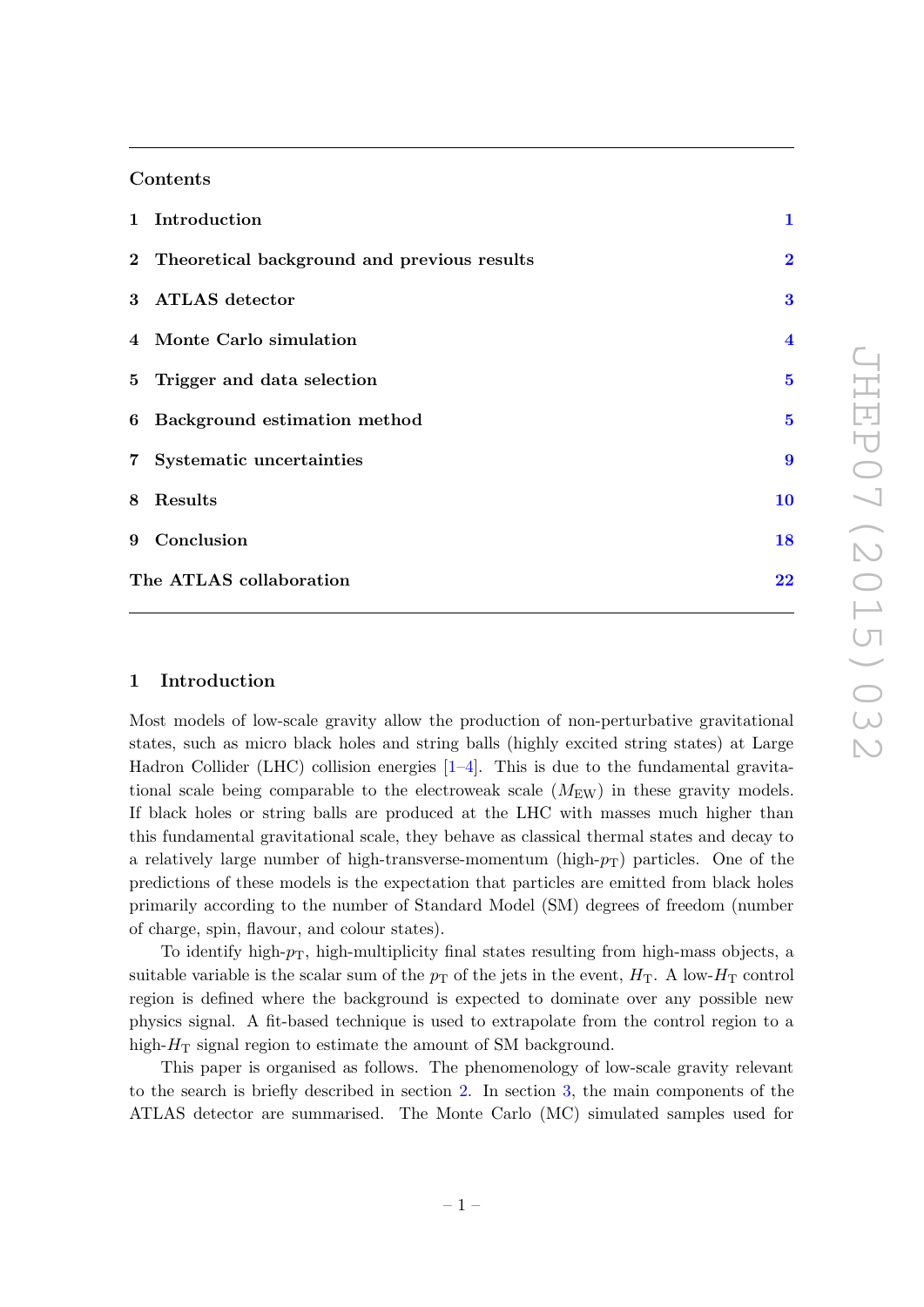the analysis are presented in section [4.](#page-4-0) In section [5,](#page-5-0) the trigger and event selection are described. The characterisation of the data and the method used in the search are given in section [6.](#page-5-1) Section [7](#page-9-0) describes the systematic uncertainties, and the resulting limits are given in section [8.](#page-10-0) Finally, conclusions are stated in section [9.](#page-18-0)

#### <span id="page-2-0"></span>2 Theoretical background and previous results

Understanding quantum gravity is one of the main challenges of modern physics. The hierarchy problem (the relative weakness of gravity compared to the electroweak interaction) may be key to that understanding. Two main paradigms for models involving extra dimensions have been formulated: the Arkani-Hamed, Dimopoulos, Dvali (ADD) proposal [\[1,](#page-19-0) [2\]](#page-19-2) involving large extra dimensions; and a five-dimensional model with a single highly warped anti-de Sitter space  $[3, 4]$  $[3, 4]$  $[3, 4]$ . These models have our  $(3+1)$ -dimensional world residing on a brane, which is embedded in a  $(4+n)$ -dimensional bulk with n extra dimensions. The effective strength of the gravitational interaction inside the brane is weakened by the large volume of the extra dimensions or red-shifted by the warp factor along the extra dimension. This weakening of the gravitational strength results in a diminished effective Planck scale  $M_D$  in the (4+n)-dimensional world, relative to the familiar Planck scale  $M_{\text{Pl}}$ . In the ADD model, there are a number  $n > 1$  additional flat extra dimensions, and  $M_D$  is determined by the volume and shape of the extra dimensions.

If  $M_D \sim M_{\text{EW}}$ , several low-scale gravitational signatures may be probed in collider physics experiments. Some of the most interesting are the possible existence of nonperturbative gravitational states such as black holes  $[1-4]$  $[1-4]$ , string balls  $[5]$  (in the context of weakly coupling string theory), and higher-dimensional branes.

Within the context of the ADD model, experimental lower limits on the value of  $M_D$  [\[6\]](#page-19-5) were obtained from experiments at LEP and the Tevatron [\[7,](#page-19-6) [8\]](#page-19-7), as well as at ATLAS [\[9\]](#page-19-8) and CMS [\[10\]](#page-19-9), by searching for the production of the heavy Kaluza-Klein gravitons associated with the extra dimensions. The most stringent limits come from the LHC analyses  $[9, 10]$  $[9, 10]$  $[9, 10]$ that search for non-interacting gravitons recoiling against a single jet, and range from  $M_D > 3.1$  TeV, for  $n = 6$ , to  $M_D > 5.2$  TeV, for  $n = 2$ . Several searches for black holes and string balls are also performed by ATLAS [\[11](#page-19-10)[–14\]](#page-20-0) and CMS [\[15](#page-20-1)[–17\]](#page-20-2).

In proton-proton collisions with centre-of-mass energy  $\sqrt{s}$ , classical black holes form In proton-proton consions with centre-or-mass energy  $\sqrt{s}$ , classical black holes form<br>when the impact parameter between two colliding partons, with centre-of-mass energy  $\sqrt{\hat{s}}$ , when the impact parameter between two comding partons, with centre-or-mass energy  $\sqrt{s}$ , is less than twice the gravitational radius  $r_g$  of a black hole of mass equal to  $\sqrt{\hat{s}}$  [\[18,](#page-20-3) [19\]](#page-20-4). Black holes are assumed to be produced over a continuous range of masses above a certain threshold  $M_{\rm th} \gtrsim M_D$  up to  $\sqrt{s}$ . Semi-classical approximations used in the modelling are valid for masses only well above  $M_D$ , motivating the use of a minimal threshold  $M_{th}$  to remove contributions where the modelling is not reliable.

Most low-scale gravity models assume classical general relativity to predict the production cross section for black holes  $(\sigma \sim \pi r_g^2)$  and string balls, and use semi-classical Hawking evaporation (a completely thermal process due to quantum effects) to describe their decay [\[20\]](#page-20-5). The decay process is described by black-body radiation at the Hawking temperature (Hagedorn temperature for string balls) with the expectation that the radi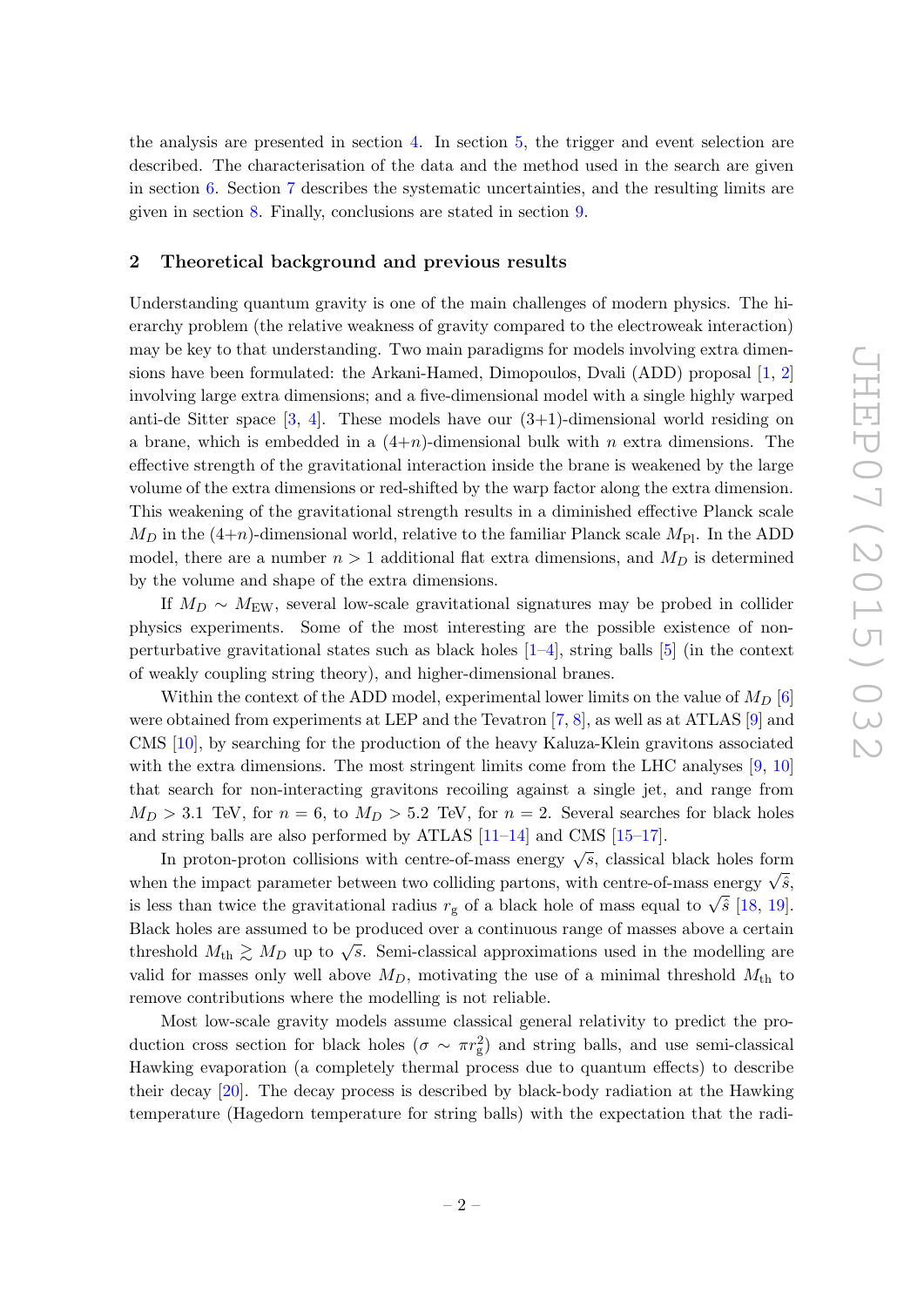ated particle species are produced according to the number of SM degrees of freedom and are not affected by the strengths of the SM forces. The emissions are modified by spindependent quantum statistics given by the Fermi-Dirac or Bose-Einstein distributions. In addition, the emissions are modified by gravitational transmission factors [\[20\]](#page-20-5) (gray-body factors), which depend on the spin of the emitted particle, as well as the angular momentum of the black hole, and can be sizeable for vector particle emission from rotating black holes. Once black holes are produced, they evaporate causing their mass to be reduced with each emitted particle. In the context of weakly coupled string theory, black holes transition to string balls at a minimum black hole mass  $M_{\text{min}} \sim M_{\text{s}}/g_{\text{s}}^2$ , where  $M_{\text{s}}$  is the string scale and  $g_s$  is the string coupling constant  $[5, 21]$  $[5, 21]$  $[5, 21]$ . When the black hole mass is reduced to approximately  $M_D$  (or  $M_s$  for string balls), the black hole is said to be in a remnant state, which is expected to only be describable by a theory of quantum gravity. This study only considers unstable black hole remnants, and black holes and string balls that are short lived.

The production and decay of black holes and string balls lead to final states distinguished by a high multiplicity of high- $p_T$  particles, consisting mostly of jets arising from quark and gluon emission. Since black hole decay is considered to be a stochastic process, a different number of particles, and thus jets, can be emitted from black holes with identical kinematics.

#### <span id="page-3-0"></span>3 ATLAS detector

The ATLAS experiment [\[22\]](#page-20-7) is a multi-purpose particle physics detector with a forwardbackward symmetric cylindrical geometry and nearly  $4\pi$  coverage in solid angle.<sup>[1](#page-3-1)</sup> The layout of the detector is dominated by four superconducting magnet systems, which comprise a thin solenoid surrounding inner tracking detectors and three large toroids, each consisting of eight coils. The inner detector consists of a silicon pixel detector, a silicon microstrip detector, and a transition radiation tracker, with a combined coverage up to  $|\eta| = 2.5$ . In the pseudorapidity region  $|\eta| < 3.2$ , liquid-argon (LAr) electromagnetic (EM) sampling calorimeters are used. An iron/scintillator tile calorimeter provides hadronic coverage over  $|\eta| < 1.7$ . The end-cap and forward regions, spanning  $1.5 < |\eta| < 4.9$ , are instrumented with LAr calorimetry for EM and hadronic measurements. The muon spectrometer surrounds these, and comprises a system of precision tracking and trigger chambers. A three-level trigger system is used to select interesting events [\[23\]](#page-20-8). The Level-1 trigger is implemented in hardware and uses a subset of detector information to reduce the event rate to at most 75 kHz. This is followed by two software-based trigger levels which together reduce the event rate to about 300 Hz.

<span id="page-3-1"></span><sup>&</sup>lt;sup>1</sup>The ATLAS detector uses a right-handed coordinate system with its origin at the nominal interaction point in the centre of the detector and the z-axis along the beam direction. The x-axis points toward the centre of the LHC ring, and the y-axis points upward. Cylindrical coordinates  $(r, \phi)$  are used in the transverse plane,  $\phi$  being the azimuthal angle around the beam pipe. The pseudorapidity  $\eta$  is defined in terms of the polar angle  $\theta$  by  $\eta \equiv -\ln[\tan(\theta/2)]$ .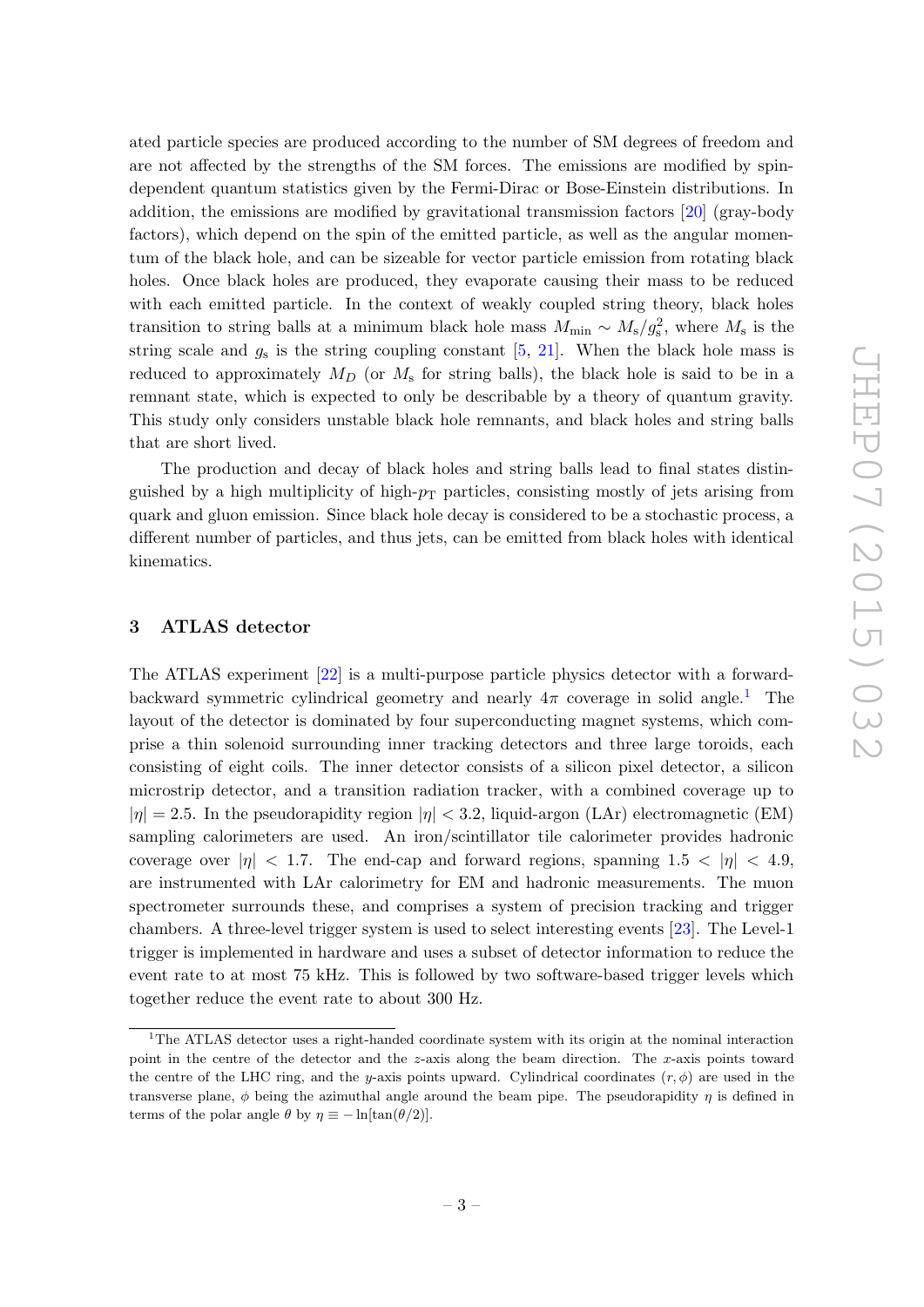#### <span id="page-4-0"></span>4 Monte Carlo simulation

All background estimates in this analysis are derived from data. However, SM MC simulated events are used to estimate the relative background contributions from different processes expected in the data sample, and to develop and validate the analysis methods.

The dominant background in the search region consists of QCD multi-jet events, with small contributions from top quark pair production  $(t\bar{t})$ ,  $\gamma$ +jets,  $W$ +jets, and  $Z$ +jets. Single-top-quark and diboson processes contribute negligibly to the selected samples. The baseline samples of inclusive jets are generated using PYTHIA 8.160 [\[24\]](#page-20-9) implementing LO perturbative QCD matrix elements for  $2 \rightarrow 2$  processes and p<sub>T</sub>-ordered parton showers calculated in a leading-logarithmic approximation. The ATLAS AU2 set of MC parameters (tune)  $[25]$  and the CT10  $[26]$  PDFs are used with these samples. Herwig++ 2.6.3 [\[27\]](#page-20-12) dijet samples with the ATLAS EE3 tune and CTEQ6L1 [\[28\]](#page-20-13) PDFs, and ALPGEN 2.14 [\[29\]](#page-20-14) multijet samples hadronised with PYTHIA 6.427 with the ATLAS Perugia 2001C tune and the CTEQ6L1 PDFs are used for comparisons. The  $t\bar{t}$ ,  $\gamma$ +jets, W+jets, and Z+jets samples are generated using SHERPA 1.4.0 [\[30\]](#page-20-15) with CT10 PDFs. All MC simulated background samples (except ALPGEN) are using the full GEANT4 [\[31\]](#page-20-16) simulation.

Signal acceptances are determined using MC simulated events. Signal samples are gen-erated using the MC event generators CHARYBDIS2 1.0.2 [\[32\]](#page-21-0) and BlackMax 2.02.0 [\[33\]](#page-21-1). Two generators are used since they model the remnant decay slightly differently and neither implements all the models considered in this analysis. CHARYBDIS2 is used to produce samples for non-rotating, rotating, and low-multiplicity remnant black holes, and for an initial-state graviton radiation model. BlackMax is used to produce samples for non-rotating and rotating black holes, and for final-state graviton emission and initial-state photon radiation models. The initial-state radiation is modelled to occur after, rather than before, black hole formation. In addition, CHARYBDIS2 is used to produce non-rotating and rotating string ball samples. Both generators use a leading-order parton distribution function (PDF) MSTW2008 [\[34\]](#page-21-2), the ATLAS AU2 tune, and the PYTHIA 8.165 generator for fragmentation. The most important parameters that have significant effects on black hole production are  $M_{\text{th}}$ ,  $M_D$  ( $M_{\text{s}}$  for string balls), and n. Signal samples are produced for many values of these parameters. The MC simulated signal samples are passed through a fast simulation of the ATLAS detector [\[35\]](#page-21-3). The fast simulation uses a parameterised response of the calorimeters, and GEANT4 for the other parts of the ATLAS detector. The difference in signal yield with respect to a full GEANT4 simulation of the ATLAS detector [\[36\]](#page-21-4) is negligible.

Additional proton-proton collisions are modelled by overlaying minimum bias events on the simulated signal and background events according to the luminosity profile of the recorded data. The MC simulated events are reconstructed and analysed with the same procedures as used on data.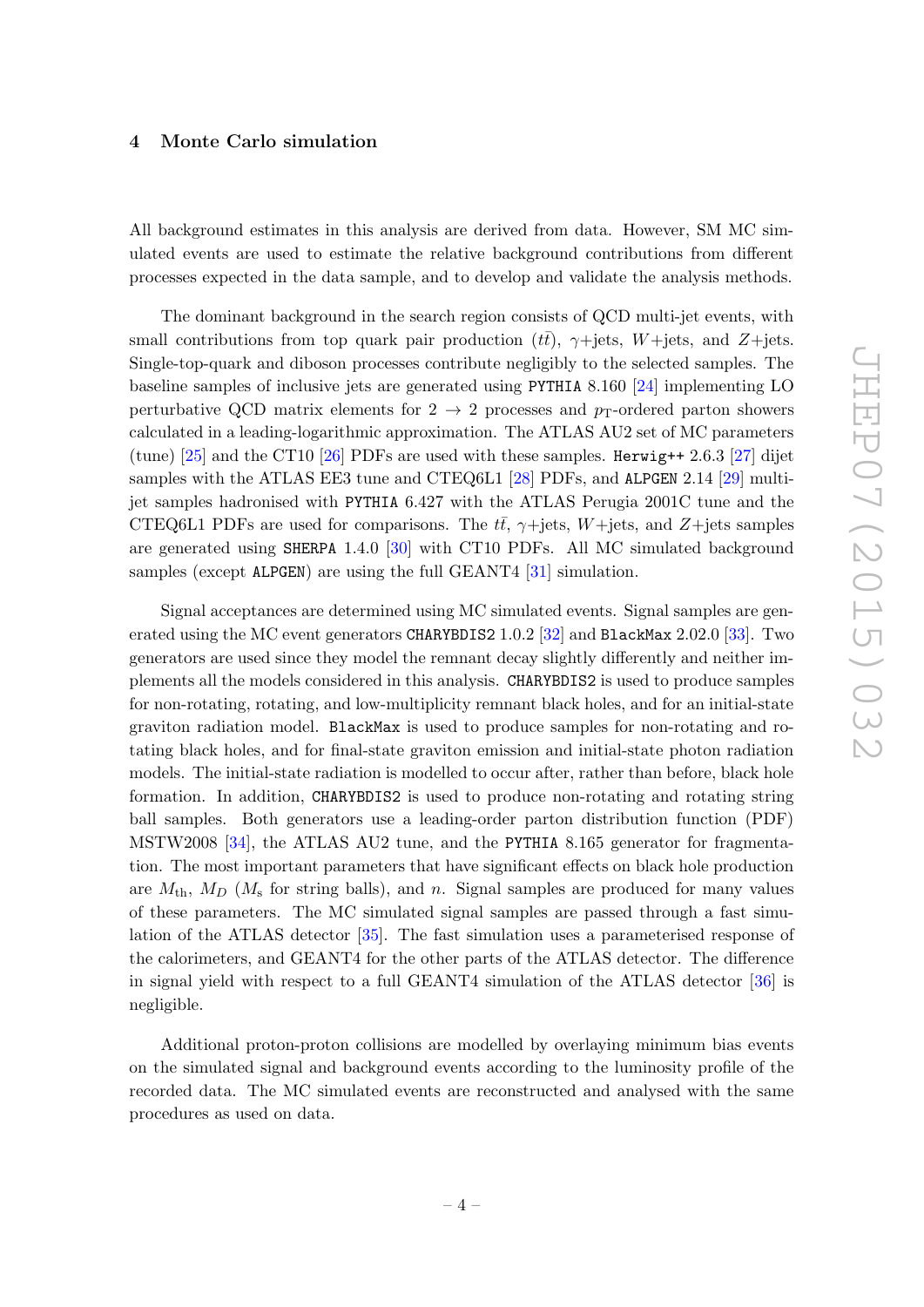#### <span id="page-5-0"></span>5 Trigger and data selection

The data used in this analysis were recorded in 2012, with the LHC operating at a centreof-mass energy of  $\sqrt{s} = 8$  TeV. All detector elements are required to be fully operational, and a total integrated luminosity of  $20.3 \text{ fb}^{-1}$  is used in this analysis with a luminosity uncertainty of 2.8%. It is derived following the same methodology as that detailed in ref. [\[37\]](#page-21-5).

The events used in this search are selected using a high- $H<sub>T</sub>$  trigger, which requires at least one jet of hadrons with  $p_T > 170$  GeV and a high scalar sum of transverse momentum of all the jets in the event. The trigger is fully efficient if the event has  $H_T > 1.2$  TeV, as required in this analysis.

Events are required to have a primary vertex with at least two associated tracks with  $p_{\rm T}$  above 400 MeV. The primary vertex assigned to the hard scattering collision is the one with the highest  $\sum_{\text{track}} p_{\text{T}}^2$ , where the scalar sum of track  $p_{\text{T}}^2$  is taken over all tracks associated with that vertex.

Since black holes and string balls are expected to decay predominantly to quarks and gluons, the search is simplified by considering only jets. The analysis uses jets of hadrons, as well as misidentified jets from photons, electrons, and  $\tau$  leptons. The incorrect calibration of photons, electrons, and  $\tau$  leptons using the hadronic energy calibration leads to small energy shifts for these particles, but since a particle of this type is expected to occur in less than 0.6% (as determined from simulation studies) of the events in the data sample, they do not contribute significantly to the resolution of global quantities.

The anti- $k_t$  algorithm [\[38\]](#page-21-6) is used for jet finding, with a radius parameter  $R = 0.4$ . The inputs to the jet reconstruction are three-dimensional topo-clusters [\[39\]](#page-21-7). This method first clusters together topologically connected calorimeter cells and then classifies these clusters as either electromagnetic or hadronic. The classification uses a local cluster weighting calibration scheme based on cell-energy density and longitudinal depth within the calorimeter. Based on this classification, energy corrections described in ref. [\[40\]](#page-21-8) are applied. Furthermore, jets are corrected for pile-up. The jets are required to have  $p_T > 50$  GeV and  $|\eta|$  < 2.8 in this analysis.

#### <span id="page-5-1"></span>6 Background estimation method

Events are selected if they pass the high- $H_T$  trigger and have  $H_T > 1.5$  TeV. The discriminating variable chosen for this analysis is  $H<sub>T</sub>$ . Figure [1](#page-6-0) shows the  $H<sub>T</sub>$  distributions for different inclusive jet multiplicities. Data as well as MC simulations of the most significant SM contributions to the  $H<sub>T</sub>$  distributions are shown. The different MC contributions are first weighted according to their cross sections, and then the total SM contribution is normalised to the number of data events in the region  $1.5 < H<sub>T</sub> < 2.9$  TeV for each inclusive jet multiplicity. As can be seen in figure [1,](#page-6-0) the expected SM background is dominated by QCD jet production. The rest of the background processes contribute less than 3% to the total background, and therefore the other contributions are neglected in what follows.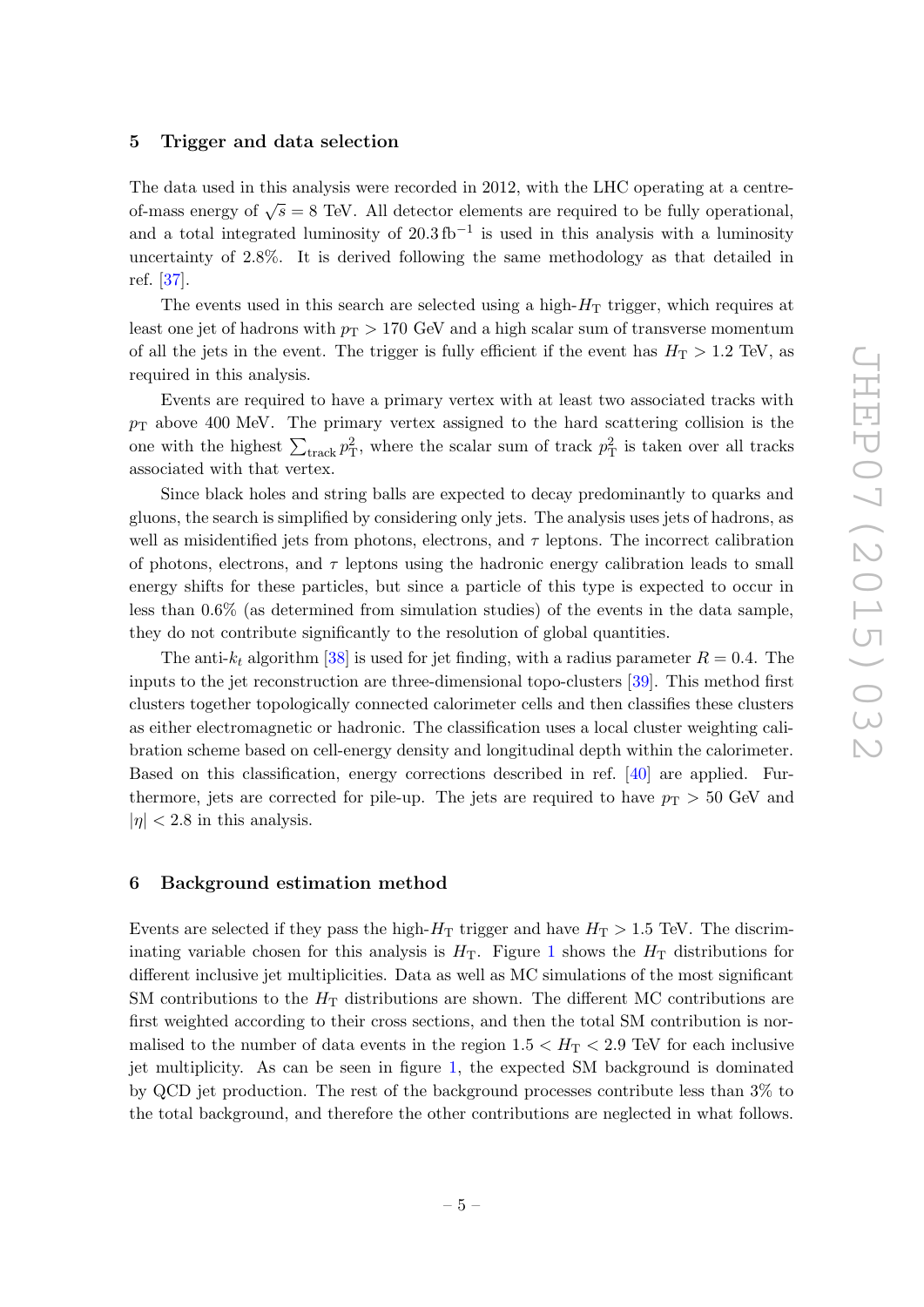

<span id="page-6-0"></span>Figure 1. Distributions of the scalar sum of the  $p_T$  of all jets in the event,  $H_T$ , for different inclusive jet multiplicities  $N_{jet}$  for 20.3 fb<sup>-1</sup> of collision data and MC simulations of SM processes. The uncertainties on the data and ratio points are due to the statistical uncertainty of the data only. The SM contributions to the background are normalised relative to their nominal cross sections and then the total background is normalised to the number of data events in the region  $1.5 < H_{\rm T} < 2.9$  TeV for each inclusive jet multiplicity.

Figure [1](#page-6-0) also shows good agreement between SM expectations and data, which is quantified in section [8.](#page-10-0)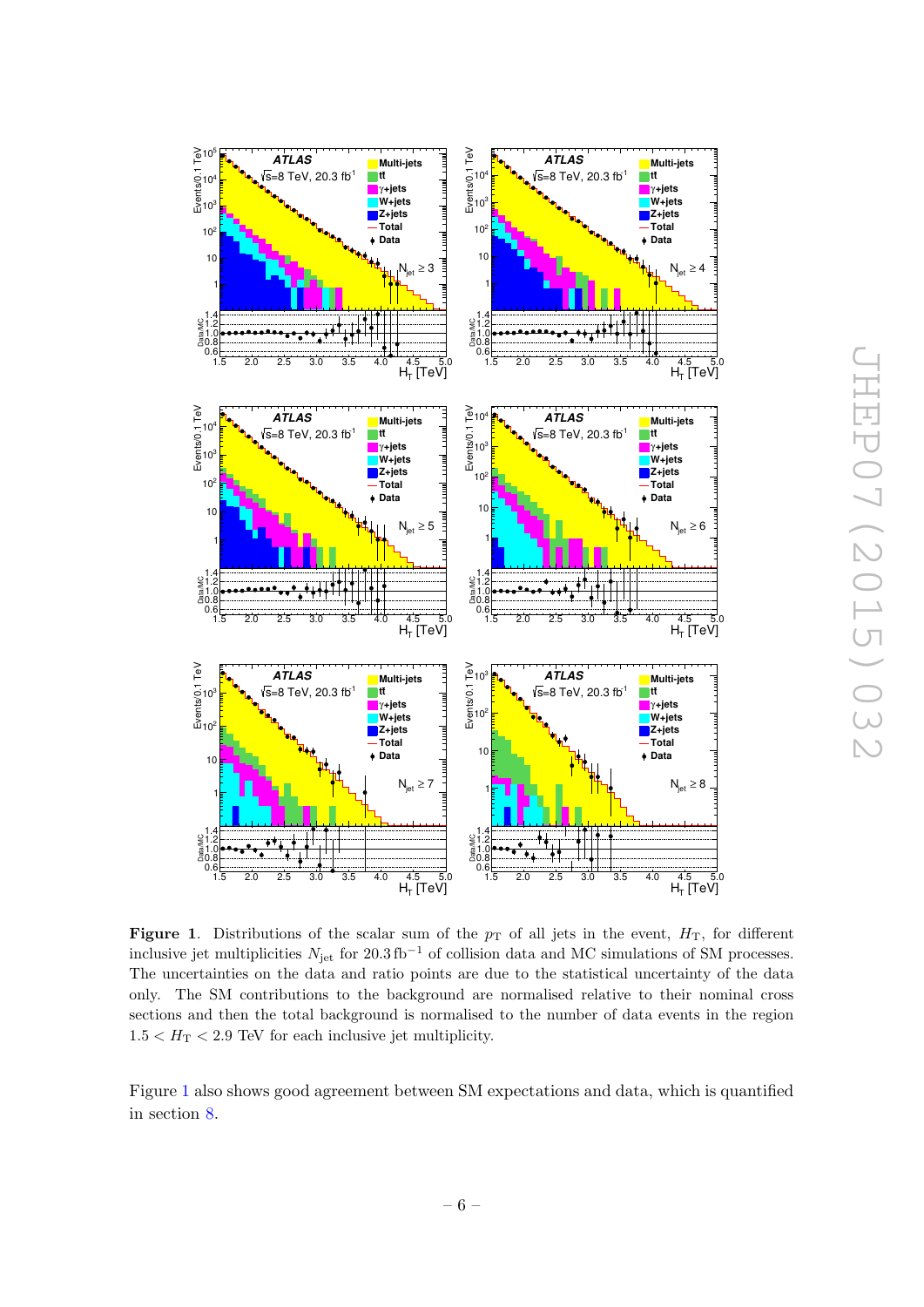Each event is characterised by the number of jets  $N_{jet}$  and by the value of  $H_T$ . The  $(N_{\text{jet}}, H_T)$ -variable space is divided into two exclusive  $H_T$  regions for the search, which are each further divided by inclusive jet multiplicity  $N_{\text{jet}}$ . The two exclusive  $H_T$  regions are defined as a control region  $(1.5 < H_T < 2.9 \text{ TeV})$  and as a signal region  $(H_T > 3.0 \text{ TeV})$ , for each inclusive jet multiplicity. The control region is utilised to fit the  $H<sub>T</sub>$  distribution, as no resonances or threshold enhancements above SM processes were observed in this region. The signal region is the kinematic region in which data are compared to the extrapolation from the control region to search for enhancements. The search is divided into six overlapping regions of inclusive jet multiplicity:  $N_{\text{jet}} \geq 3$  to  $N_{\text{jet}} \geq 8$ . The region with less than three jets is excluded because non-perturbative gravitational states are unlikely to decay to one or two jets [\[19\]](#page-20-4) and the SM background would be larger with respect to the signal than in the higher jet-multiplicity regions. Other ATLAS searches [\[41\]](#page-21-9) have set limits on this low-multiplicity region.

The SM background in each signal region is estimated by fitting a function to the data in the corresponding control region and then extrapolating the resulting function to the signal region. To fit the  $H_T$  distribution, a three-parameter  $p_0, p_1, p_2$  empirical function

$$
\frac{\mathrm{d}N}{\mathrm{d}H_{\mathrm{T}}} = \frac{p_0(1-x)^{p_1}}{x^{p_2}},\tag{6.1}
$$

where  $x \equiv H_{\rm T}/\sqrt{s}$ , is used.

The selection of the boundaries of the control region is based on 1) stability of the extrapolation into the signal region of the function fit to data with respect to small changes in the choice of control region, and 2) minimisation of possible black hole (or string ball) signal contamination in the control region.

The effect of possible signal contamination in the control region was studied. A string ball sample ( $n = 6$ ,  $M_{\text{th}} = 4.5$  TeV,  $M_{\text{s}} = 1.0$  TeV, and  $g_{\text{s}} = 0.4$ ) was used in this study since it had the largest fraction of events in the control region. The number of string ball events was scaled down (by a factor of 27) until its contribution to the signal region was at the current level of detectability (three standard deviations above the expected background). It was determined that this level of signal would not affect the fit and its extrapolation by more than the statistical uncertainty if the upper boundary on the control region is below 2.9 TeV. The value of the cross section used in this study has already been ruled out at the 95% confidence level (CL)  $[11-17]$  $[11-17]$ .

Although the background estimate only relies on data, the validity of the assumption that the fit in the control region can be used to estimate the background in the signal region was tested using PYTHIA 8, Herwig++, and ALPGEN MC simulated events. Since the multi-jet SM simulated events do not contain a signal, the results of the fit to the entire  $H<sub>T</sub>$  distribution can be compared to the results of the fit to only the control region and extrapolating into the signal region. As an example, the results for PYTHIA 8 dijet simulated events is shown in figure [2.](#page-8-0) These studies show that the fit extrapolation approximates the MC simulated events in the signal region to within 20%. This difference is covered by the uncertainties, which are described in the next section.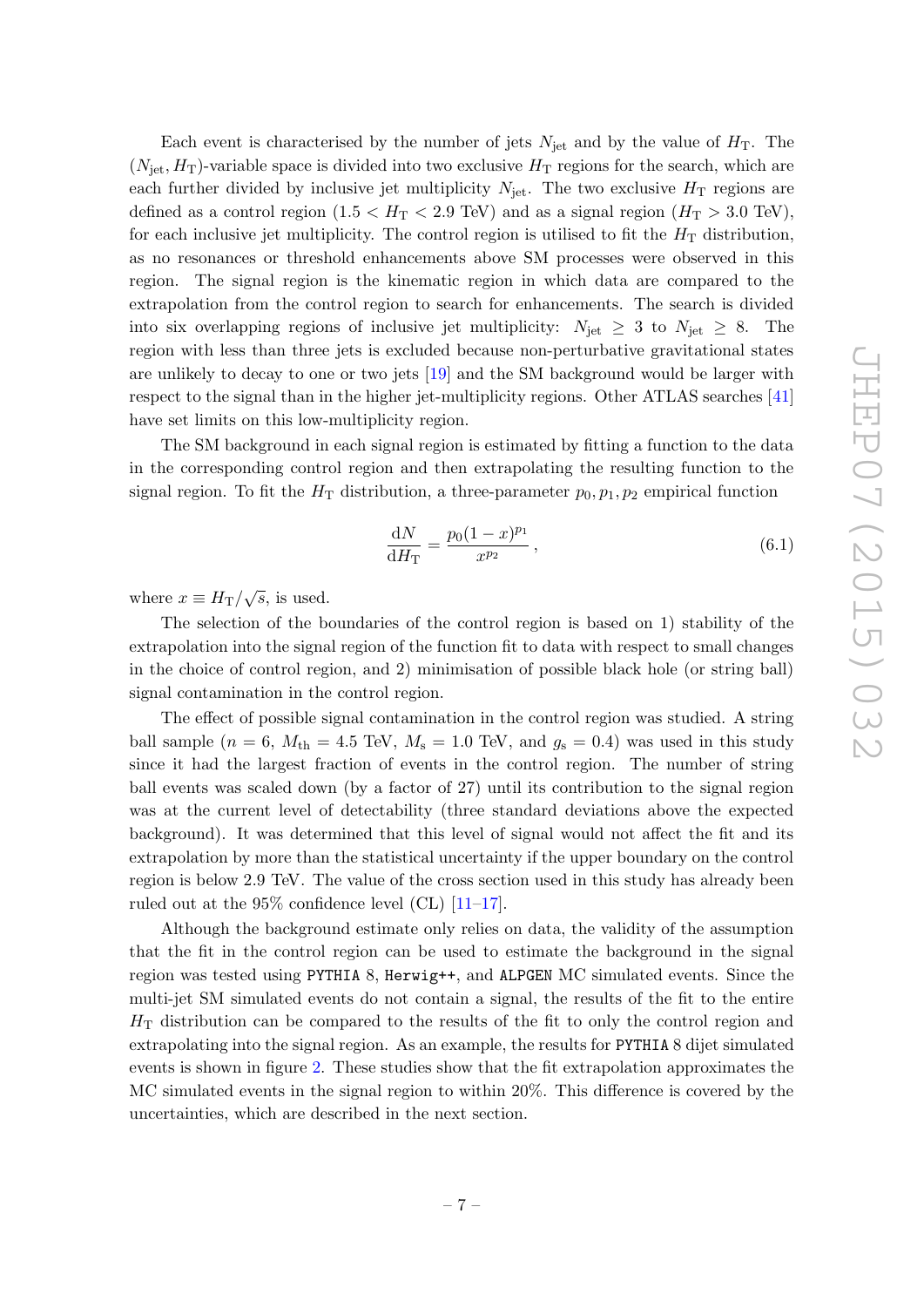

<span id="page-8-0"></span>**Figure 2.** The  $H_T$  distributions, showing a comparison of the full range (FR) fit from  $H_T = 1.5$  TeV to the last predicted data value with the extrapolation of the fit from the control region (CR)  $1.5 < H_T < 2.9$  TeV into the signal region  $(H_T > 3.0$  TeV) for PYTHIA 8 simulated events. The uncertainty band includes all the uncertainties described in section [7.](#page-9-0)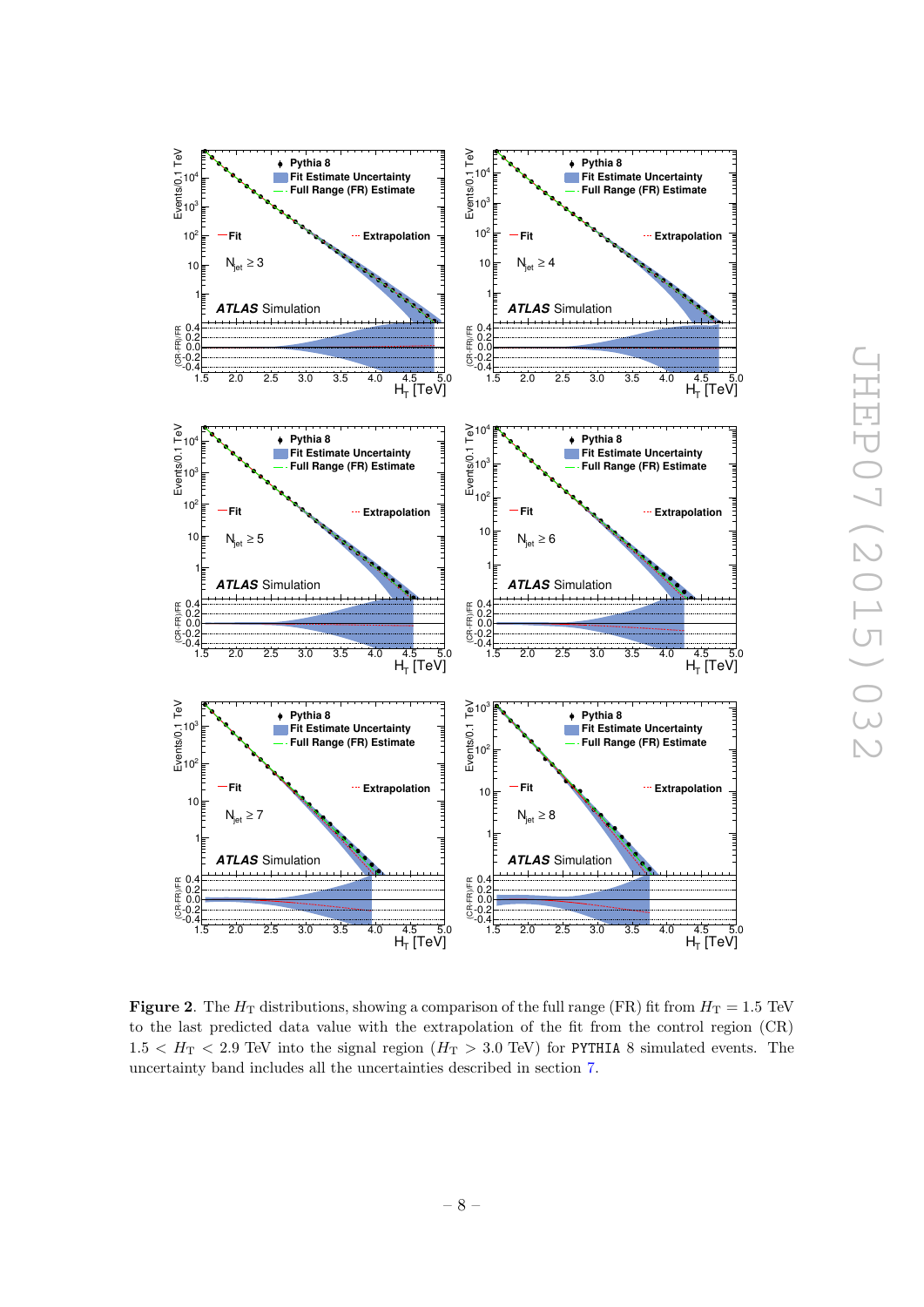#### <span id="page-9-0"></span>7 Systematic uncertainties

In addition to the statistical uncertainties from the limited number of events in the control region, systematic uncertainties arising from the choice of control region and the choice of fit function are considered. To estimate the effect of limited number of events in the  $H<sub>T</sub>$ distributions on the fit, pseudo  $H<sub>T</sub>$ -distributions with the same number of events as data are generated using the fit to data in the control region as a probability density function. Each pseudo  $H_T$ -distribution is fit, and the predicted number of events in each  $H_T$  bin is calculated and subtracted from the prediction from the fit to data. A distribution of these differences between the fit to data and the fit to pseudo distributions is used to derive an uncertainty on the fit in each  $H<sub>T</sub>$  bin. The value of the deviation corresponding to 68% of the area, about the nominal fit prediction, under the distribution is taken as the asymmetric statistical uncertainty on the fit. In the signal regions, the statistical uncertainty on the fit rises from 5% at the lower edge of the  $H_T$  range to 17% at the limit of no data for  $N_{\text{jet}} \geq 3$ , and from 37% to 67% for  $N_{\text{jet}} \geq 8$ .

A systematic uncertainty is assigned due to the  $H<sub>T</sub>$  range chosen for the control regions. To estimate the uncertainty on the nominal choice, the data are fit in all eight possible  $H<sub>T</sub>$ control regions by increasing and decreasing the fit range by 0.1 TeV, and shifting it by  $\pm 0.1$  TeV. Each fit is used to predict the number of events in each  $H<sub>T</sub>$  bin. The control region predicting the largest number of events and the control region predicting the smallest number of events for each  $H<sub>T</sub>$  bin provide an estimate of the asymmetric uncertainty due to the choice of control region. In the signal regions, the systematic uncertainty due to the choice of control region rises from  $2\%$  at the lower edge of the  $H<sub>T</sub>$  range to  $8\%$  at the limit of no data for  $N_{\text{jet}} \geq 3$ , and from 28% to 53% for  $N_{\text{jet}} \geq 8$ .

To estimate the uncertainty in the analysis due to the choice of fit function, alternative fit functions are considered. Alternative fit functions are chosen such that in multi-jet simulated events (PYTHIA 8 and Herwig++) they provide a good fit in the control region and the extrapolation of the fit provides a good description of the simulated events in the corresponding signal region. In addition, the function should also provide a good description of the data in the control region. Only functional forms that fulfil these criteria for at least one inclusive jet multiplicity region are considered, and these are:

$$
p_0(1-x)^{p_1}e^{p_2x^2},\t\t(7.1)
$$

$$
p_0(1-x)^{p_1}x^{p_2x},\t\t(7.2)
$$

$$
p_0(1-x)^{p_1}x^{p_2\ln x},\t\t(7.3)
$$

$$
p_0(1-x)^{p_1}(1+x)^{p_2x},\t\t(7.4)
$$

$$
p_0(1-x)^{p_1}(1+x)^{p_2\ln x},\t\t(7.5)
$$

$$
\frac{p_0}{x}(1-x)^{[p_1-p_2\ln x]},\tag{7.6}
$$

$$
\frac{p_0}{x^2}(1-x)^{[p_1-p_2\ln x]}.
$$
\n(7.7)

The systematic uncertainty due to the choice of fit function is assigned as the envelope of all alternative fit functions around the nominal function when fit to data in the control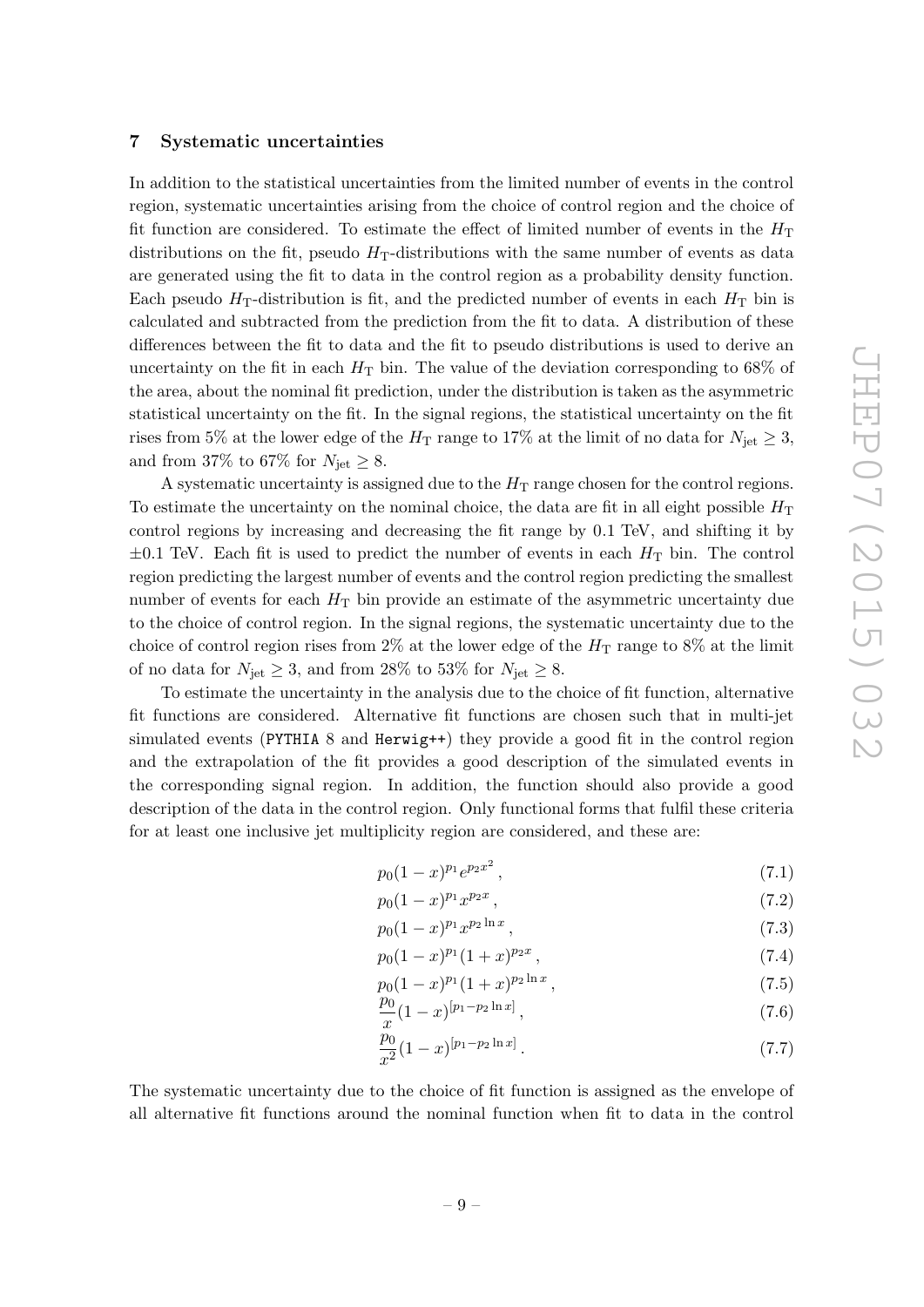region. Figure [3](#page-11-0) shows the alternative fit functions for different inclusive jet multiplicities. In the signal regions, the systematic uncertainty due to the choice of fit function rises from 10% at the lower edge of the  $H_T$  range to 46% at the limit of no data for  $N_{jet} \geq 3$ , and from 6% to 10% for  $N_{\text{jet}} \geq 8$ .

The jet energy scale (JES) uncertainties and jet energy resolution (JER) uncertainty are used in the MC validation methods and applied to the MC signal samples for the model-dependent limit calculations only. In the signal regions, the JES uncertainty rises from 1% at the lower edge of the  $H_T$  range to 22% at the limit of no data, and the JER uncertainty rises from 0.6% to 2% for  $N_{\text{jet}} \geq 3$ . For  $N_{\text{jet}} \geq 8$ , the JES uncertainty rises from 21% at the lower edge of the  $H_T$  range to 34% at the limit of no data, and the JER uncertainty rises from 7% to 11%.

#### <span id="page-10-0"></span>8 Results

Figure [4](#page-12-0) shows the extrapolation of the fits in the control region to the signal region with all uncertainties included. No data events are observed above  $H_T = 4.3$  TeV, in agreement with the background estimate.

To test the consistency of the data with the null-hypothesis (background-only hypothesis) a hyper-test statistic  $t = -\ln[p\text{-value}^{\text{min}}]$  is defined where p-value<sup>min</sup> is the minimum local p-value in any inclusive  $N_{jet}$  and  $H_T$  region [\[42\]](#page-21-10). The  $H_T$  regions can range from a single 0.1 TeV bin to the entire range containing data. The hyper-test statistic takes account of the trials factor (look-elsewhere effect). The most significant discrepancy in the observed signal region distributions is an excess in the interval 3.2 TeV to 3.9 TeV, for  $N_{\text{jet}} \geq 4$ . This enhancement corresponds to a local p-value of 0.0043 which corresponds to a significance of 2.6 standard deviations [\[43\]](#page-21-11) compared to the most probable value for the null-hypothesis of  $2.3\sigma$ . The corresponding t-value for the data is 5.4, and for the null-hypothesis the probability to find a value equal or greater than 5.4 is 0.4. This test shows that no significant excess is observed beyond the SM expectations for all choices of  $H<sub>T</sub>$  and inclusive  $N<sub>jet</sub>$  signal regions.

Since black holes or string balls are likely to appear as an enhancement in the tail of  $H<sub>T</sub>$  distributions, rather than as resonances, production upper limits are set in bins of inclusive  $H_T$  ( $H_T^{\min}$ ), rather than  $H_T$ . The predicted number of events in each  $H_T^{\min}$  bin in the signal region is obtained by integrating the fit function from the  $H<sub>T</sub>$  bin of interest up to the kinematic limit of 8 TeV. The same integral is performed for the maximum and minimum number of predicted events obtained from the statistical uncertainty and each systematic uncertainty. The differences between the maximum (or minimum) number of predicted events and the nominal number of predicted events for each uncertainty are added linearly to obtain the total uncertainty on the number of predicted events in each  $H<sub>T</sub><sup>min</sup>$  bin. The uncertainties are added linearly since each is obtained from the same data in the control region.

Using the observed number of events in each signal region compared to the predicted number of SM background events, model-independent limits on the observation of new phenomena at high  $H_T$  and inclusive  $N_{jet}$  are set. In addition, model-dependent limits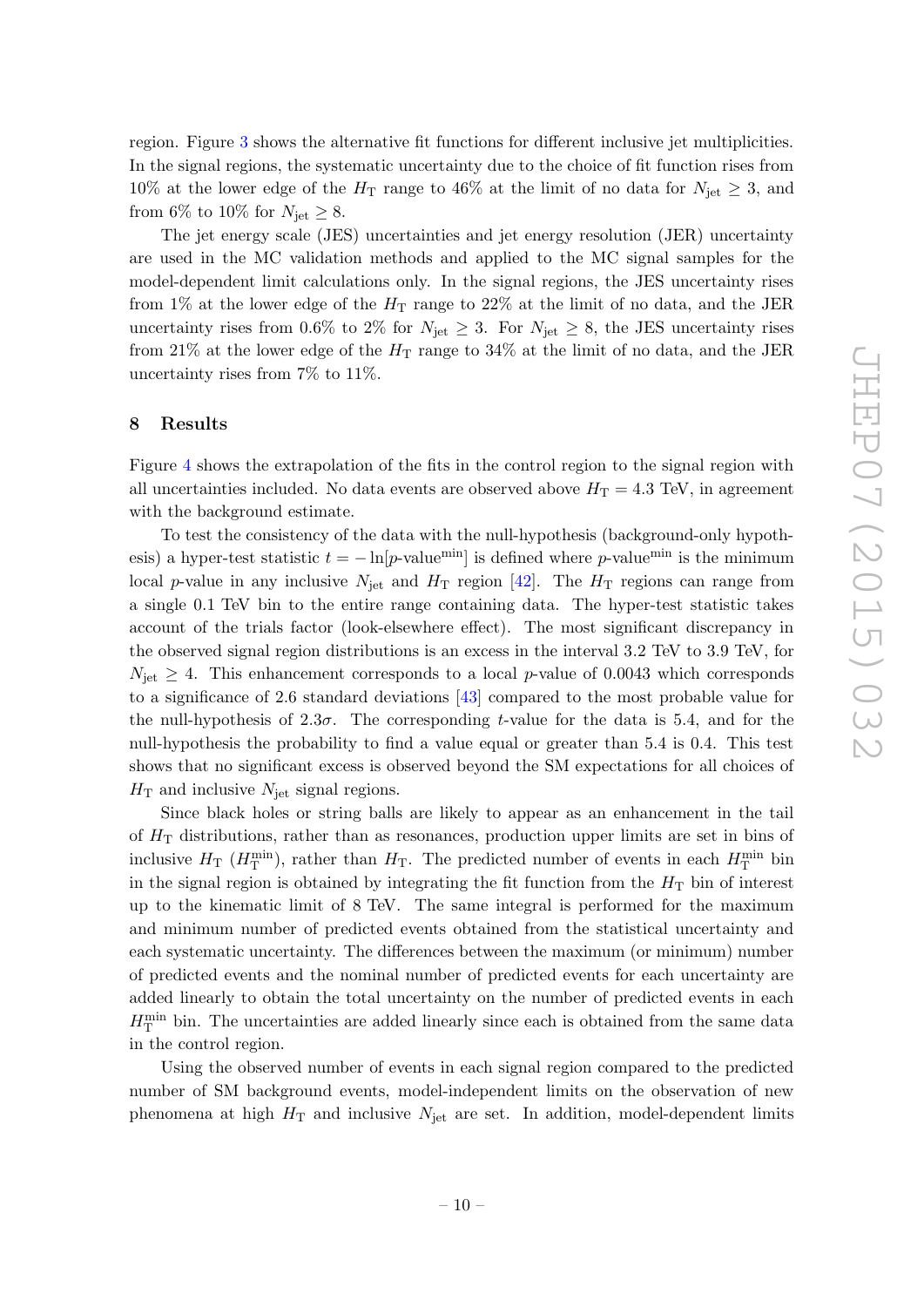

<span id="page-11-0"></span>Figure 3. The  $H<sub>T</sub>$  distributions, showing alternative fit functions for different inclusive jet multiplicities  $N_{\text{jet}}$ . The systematic uncertainty due to the choice of fit function versus exclusive  $H_T$  is given by the envelope of all the functions.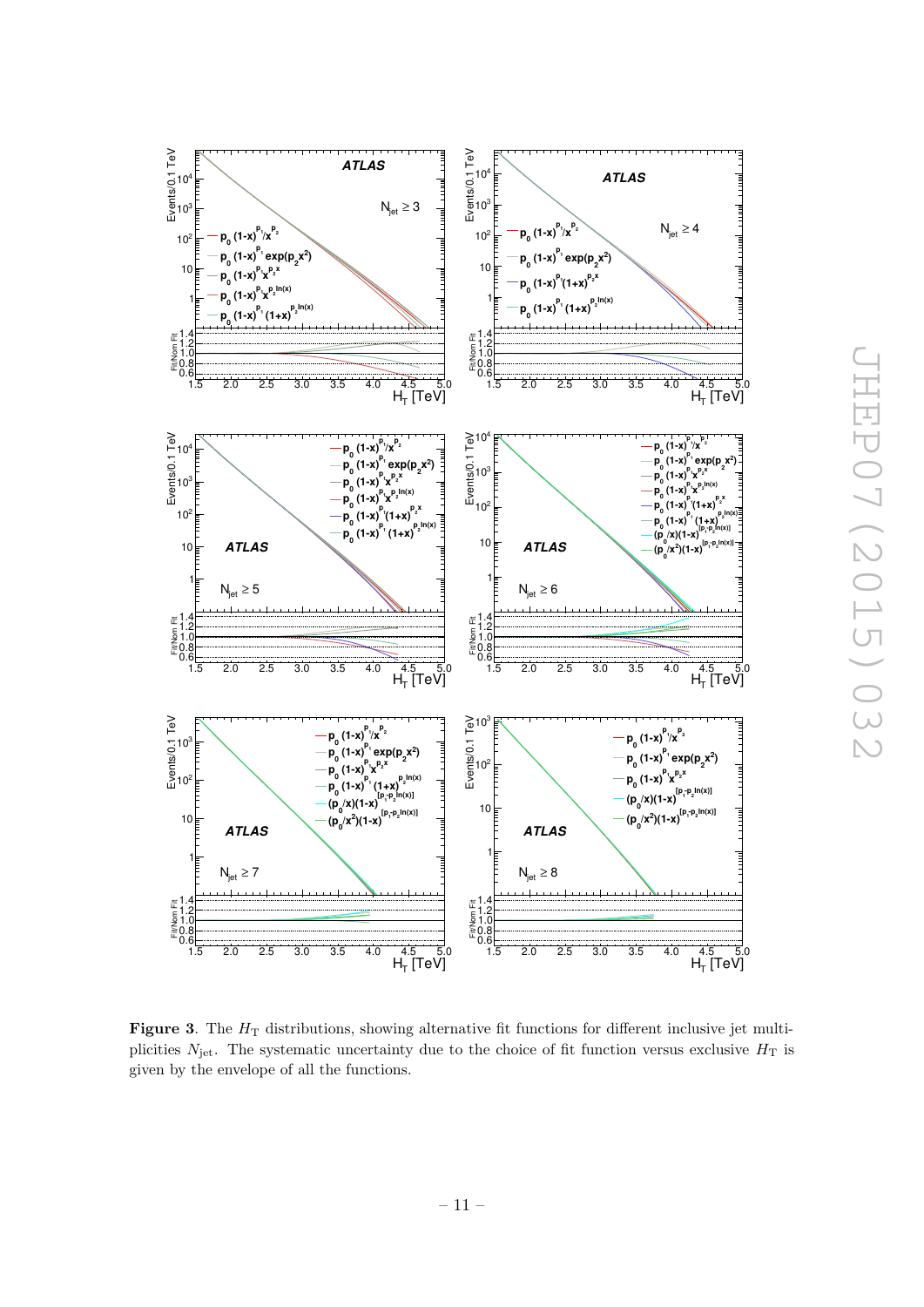

<span id="page-12-0"></span>Figure 4. The  $H_T$  distributions, showing the data and extrapolated fits from the control region  $1.5 < H<sub>T</sub> < 2.9$  TeV into the signal region  $H<sub>T</sub> > 3.0$  for each inclusive jet multiplicity  $N_{\rm jet}$ . The uncertainty on the data points in both the distribution and ratio are due to the statistical uncertainty on the data only. The uncertainty band includes all uncertainties on the background prediction. Also shown are the expected black hole signals for three parameter sets of the CHARYBDIS2 nonrotating black hole model.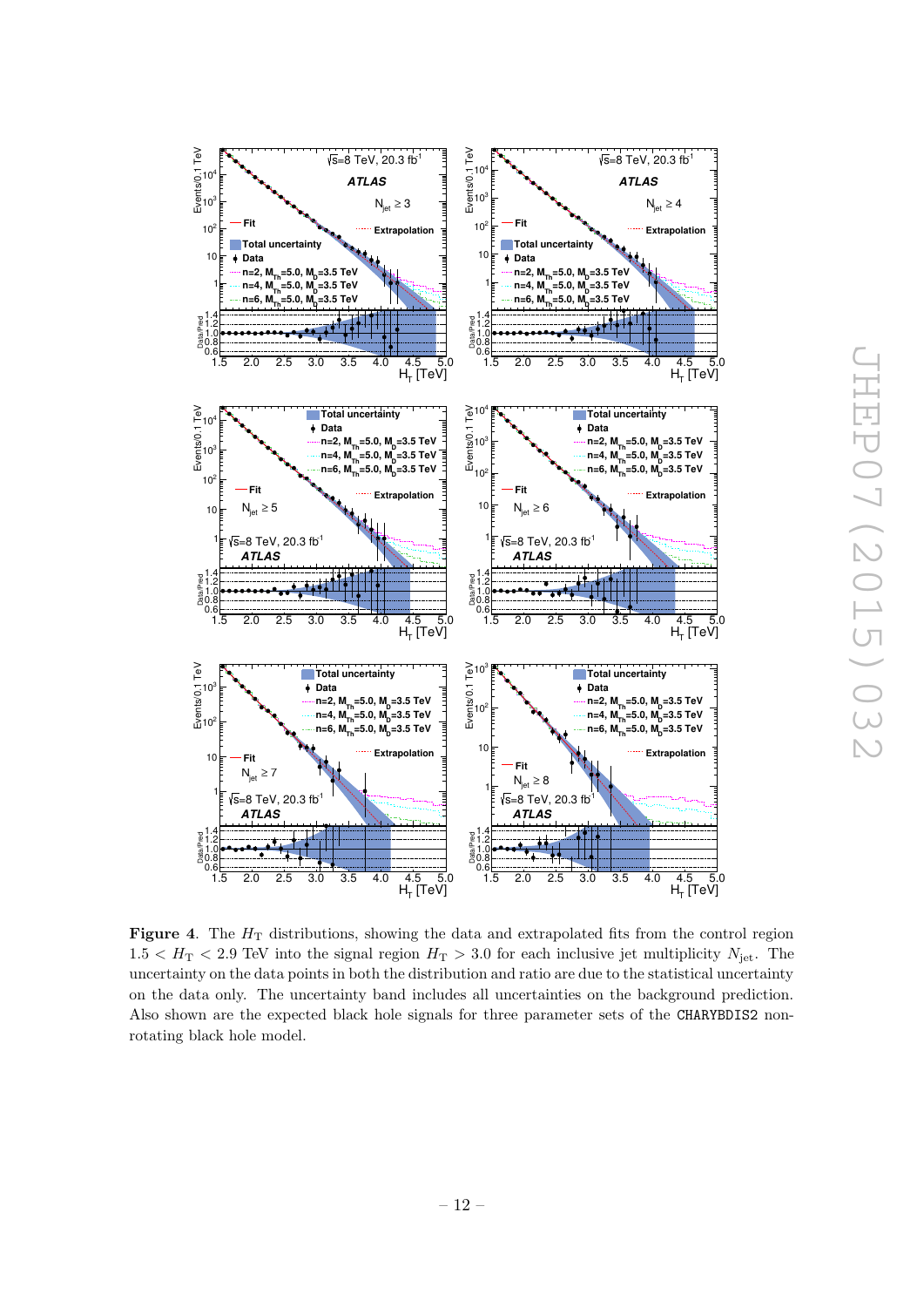

<span id="page-13-0"></span>**Figure 5.** Upper limits on the visible cross section (cross section ( $\sigma$ ) times acceptance (A) times efficiency ( $\epsilon$ ) at the 95% CL versus inclusive  $H<sub>T</sub>$  for different inclusive jet multiplicities. The solid (dashed) lines correspond to the observed (expected) upper limits. The green (dark) and yellow (light) bands represent one and two standard deviations from the expected limits.

on several black hole and string ball signal models are set using the previous information, and estimates of the acceptance and efficiency for each model. The statistical proce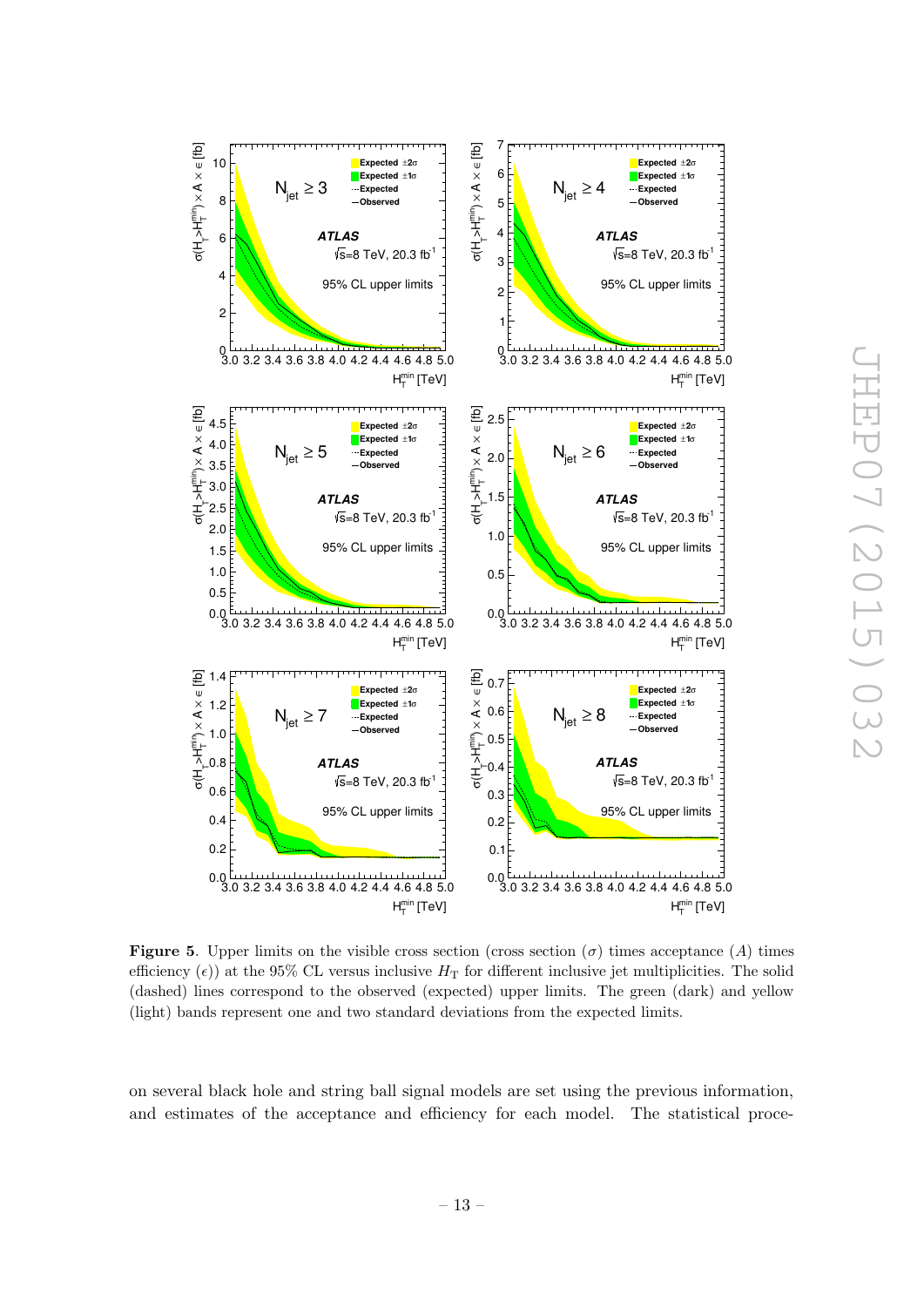dure employed uses the one-sided profile-likelihood test statistic [\[44\]](#page-21-12). The uncertainties are modelled with a convolution of Gaussian probability density functions describing the uncertainties on the signal or on the background. The upper limits are derived from pseudo-experiments.

Counting experiments with  $H_{\rm T} > H_{\rm T}^{\rm min}$  as a function of  $H_{\rm T}^{\rm min}$  are performed for each inclusive jet multiplicity  $N_{\text{jet}} \geq 3$  to  $N_{\text{jet}} \geq 8$ . Using the number of data events, estimated background, estimated uncertainty on the background, luminosity, and uncertainty on the luminosity, upper limits are calculated on the number of events divided by the integrated luminosity. Upper limits on the visible cross section (number of events divided by the luminosity or cross section times acceptance times reconstruction efficiency) at the 95% CL are shown in figure [5.](#page-13-0)

The expected uncertainty bands narrow at high  $H<sub>T</sub>$  as the test statistic becomes discretely distributed due to the extremely small background prediction. These modelindependent limits on the cross section times acceptance times efficiency are as low as 0.14 fb at the 95% CL for minimum  $H<sub>T</sub>$  values above 4.3 TeV where no data events are observed.

To set limits on various models, the visible cross sections are divided by the reconstruction efficiencies to obtain limits on fiducial cross sections defined at the particle level. The reconstruction efficiencies are calculated by taking the total signal efficiency times acceptance and dividing by the fiducial acceptance. The fiducial acceptance at the generator particle level<sup>[2](#page-14-0)</sup> is defined from the simulated signal events with final states that pass the jet  $p_T > 50$  GeV and  $|\eta| < 2.8$  requirements. The events are then counted in the different inclusive  $N_{\text{jet}}$  and  $H_{\text{T}}$  regions. Detector resolution can cause migration of signal events to different regions of  $N_{\rm jet}$  or  $H_{\rm T}$ . This can cause the reconstruction efficiency to be larger than unity in some  $(N_{\text{jet}}, H_T)$  regions.

The reconstruction efficiency depends on the particular black hole signal production model and kinematic region  $(N_{\rm jet}, H_{\rm T}^{\rm min})$  of interest. The efficiencies are determined over the range of n,  $M_D$ , and  $M_{th}$  shown in figures [6](#page-15-0)[–8.](#page-17-0) The efficiencies are practically independent of the number of extra dimensions in the model. The mean reconstruction efficiencies are about 88% with a variation between models of about 1%. The RMS spread in efficiencies for a particular model is about 4% with a variation between models of about 1%.

The limit on the cross section times acceptance is obtained from the visible cross section and the average reconstruction efficiency from many models, parameters, and kinematic properties. The limit on the cross section times acceptance is as low as 0.16 fb at the  $95\%$  CL for minimum  $H<sub>T</sub>$  values above about 4.3 TeV. This is comparable to the results in ref. [\[17\]](#page-20-2) in which missing transverse momentum is included in the definition of  $H_T$  if it is greater than 50 GeV. The results presented here are also compared to another ATLAS analysis  $[14]$ , in which a high- $p_T$  lepton was required. The intersection of these limits with theoretical predictions for the cross section within the fiducial selections used in this analysis could be used to constrain other models of new physics resulting in energetic

<span id="page-14-0"></span><sup>&</sup>lt;sup>2</sup>This includes parton showering and jet clustering, using the anti- $k_t$  algorithm with  $R = 0.4$  on stable particles ( $c\tau > 10$  mm), including electrons and photons, but excluding muons and neutrinos.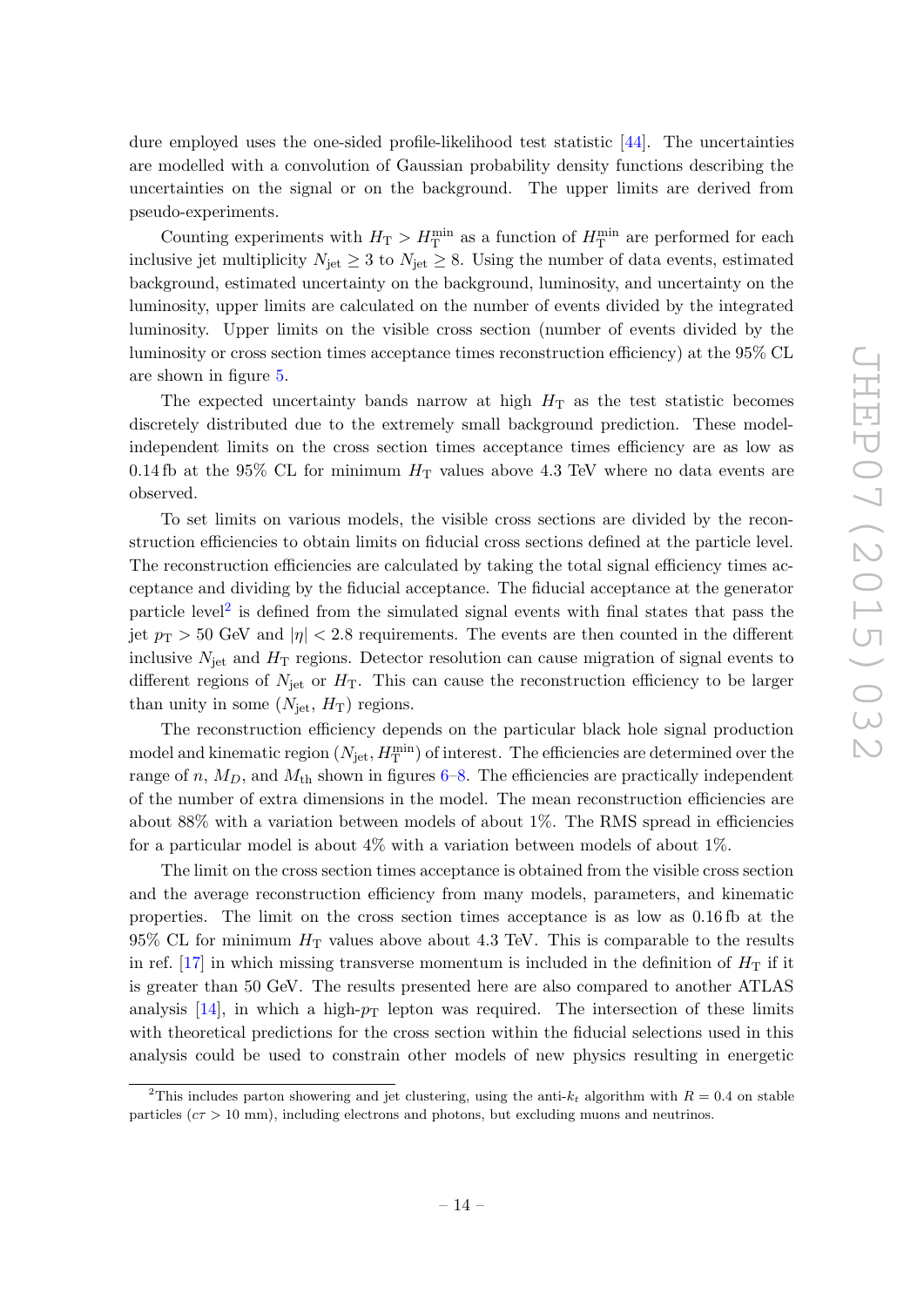

<span id="page-15-0"></span>Figure 6. Exclusion contours in the  $M_{\text{th}}-M_D$  plane for different black hole models in two, four, and six extra dimensions simulated with CHARYBDIS2. The solid (dashed) lines show the observed (expected) 95% CL limits. Masses below the corresponding lines are excluded. Lines of fixed  $M_{\text{th}}/M_D$  (defined as k) are shown. The assumptions of the models are valid for  $k \gg 1$ .

multi-jet final states.

Exclusion contours are obtained in the plane of  $M_D$  and  $M_{th}$  for several models. For this purpose, counting experiments are performed to set a 95% CL cross-section upper limit for each signal model and each  $(M_{th}, M_D)$  value of that signal model in this analysis. In setting these limits, both the estimated background uncertainty and signal uncertainties are taken into account. The background and its uncertainty are the same as described previously for the model-independent limits. The uncertainties on the signal include the uncertainty due to the jet energy scale and jet energy resolution, the statistical uncertainty on the signal MC samples, and the uncertainty on the integrated luminosity. As the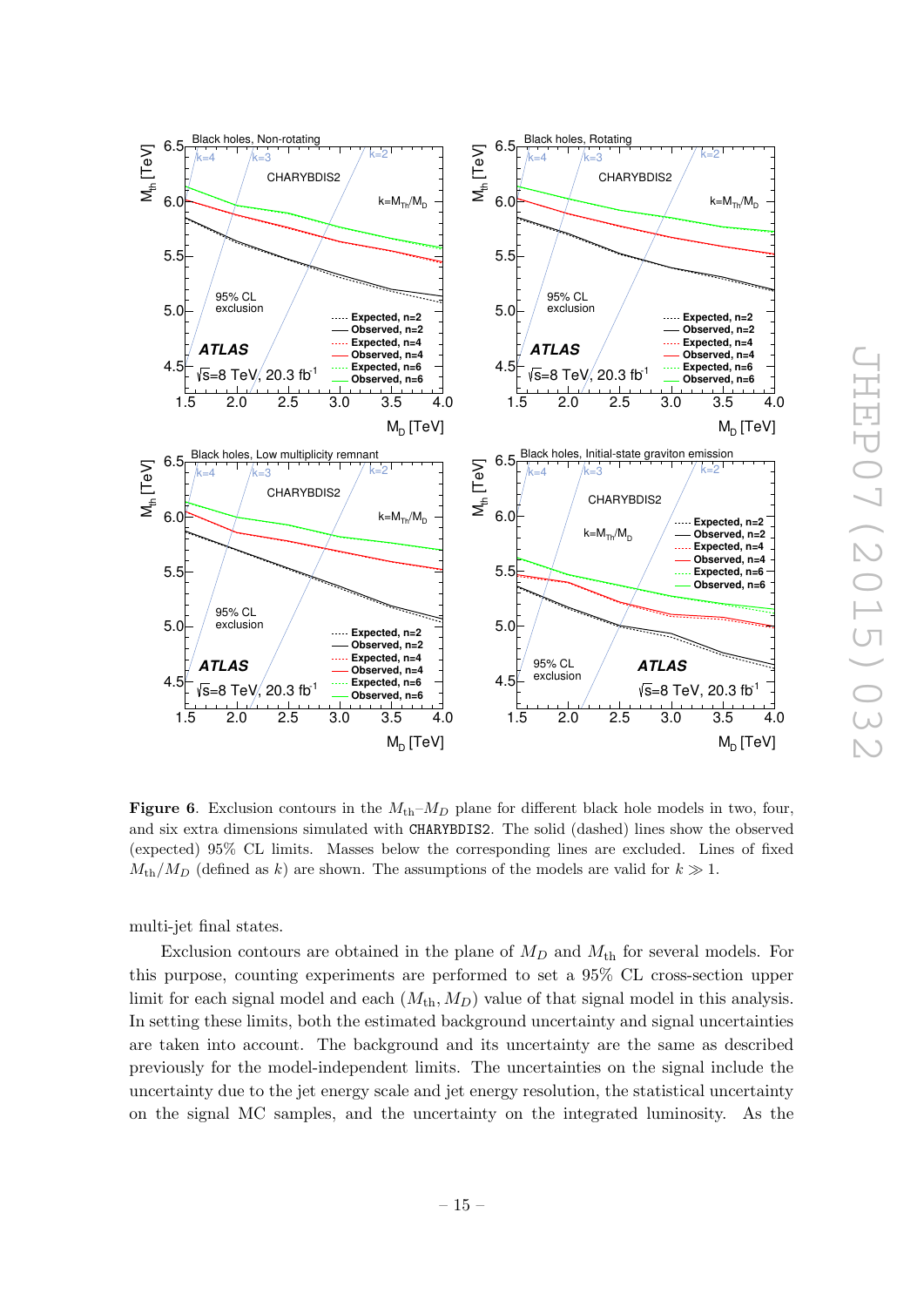

<span id="page-16-0"></span>**Figure 7.** Exclusion contours in the  $M_{\rm th}-M_{\rm s}$  plane for non-rotating and rotating string ball models simulated with CHARYBDIS2. The solid (dashed) lines show the observed (expected) 95% CL limits. Masses below the corresponding lines are excluded. Lines of fixed  $M_{\text{th}}/M_{\text{s}}$  (defined as k) are shown. The assumptions of the models are valid for  $k \gg 1$ .

cross section for black hole production is known only approximately and is highly model dependent, no theoretical uncertainty on the signal cross section is applied.

For each grid point in the  $M_{\text{th}}-M_D$  plane, the signal region which gives the lowest expected  $p$ -value is used. The most sensitive signal region for a particular signal model follows the kinematics of the signal model. For example, high-multiplicity signal regions are best for high-multiplicity signal samples, and high- $H_{\rm T}^{\rm min}$  regions are best for high- $M_{\rm th}$ signal samples. Observed and expected exclusion contours for different CHARYBDIS2 black hole models are shown in figure [6.](#page-15-0) The observed and expected exclusions for  $n = 2$ ,  $n = 4$ , and  $n = 6$  are shown. In each exclusion figure, lines of fixed  $M_{\text{th}}/M_D$  (defined as k) are shown. The assumptions of the models are not valid for  $k = 1$ , but are valid for  $k \gg 1$ . These lines therefore form useful guidelines as to the validity of the models across the plane. The results for non-rotating and rotating string balls are shown in figure [7.](#page-16-0)

The exclusions tend to be stronger for higher  $n$ , due to the larger signal cross sections. For low values of  $M_{\text{th}}/M_D$ , where there are the fewest Hawking emissions (and where the semi-classical production assumptions are least valid), the limits worsen. The exclusions for non-rotating and rotating black hole models, with all other parameters identical, appear similar. Including initial-state radiation reduces the cross section and hence the  $(M_{th}, M_D)$ exclusion reach. A low-multiplicity remnant state weakens the exclusion reach for  $n = 2$  at low values of  $M_{\text{th}}/M_D$ , due to the reduced number of jets. For string balls, the exclusion for the rotating case is similar to the non-rotating case, in contrast to the result in ref. [\[14\]](#page-20-0).

The exclusion contours for BlackMax models are shown in figure [8.](#page-17-0) They show the same general features as the ones obtained with samples generated by CHARYBDIS2. BlackMax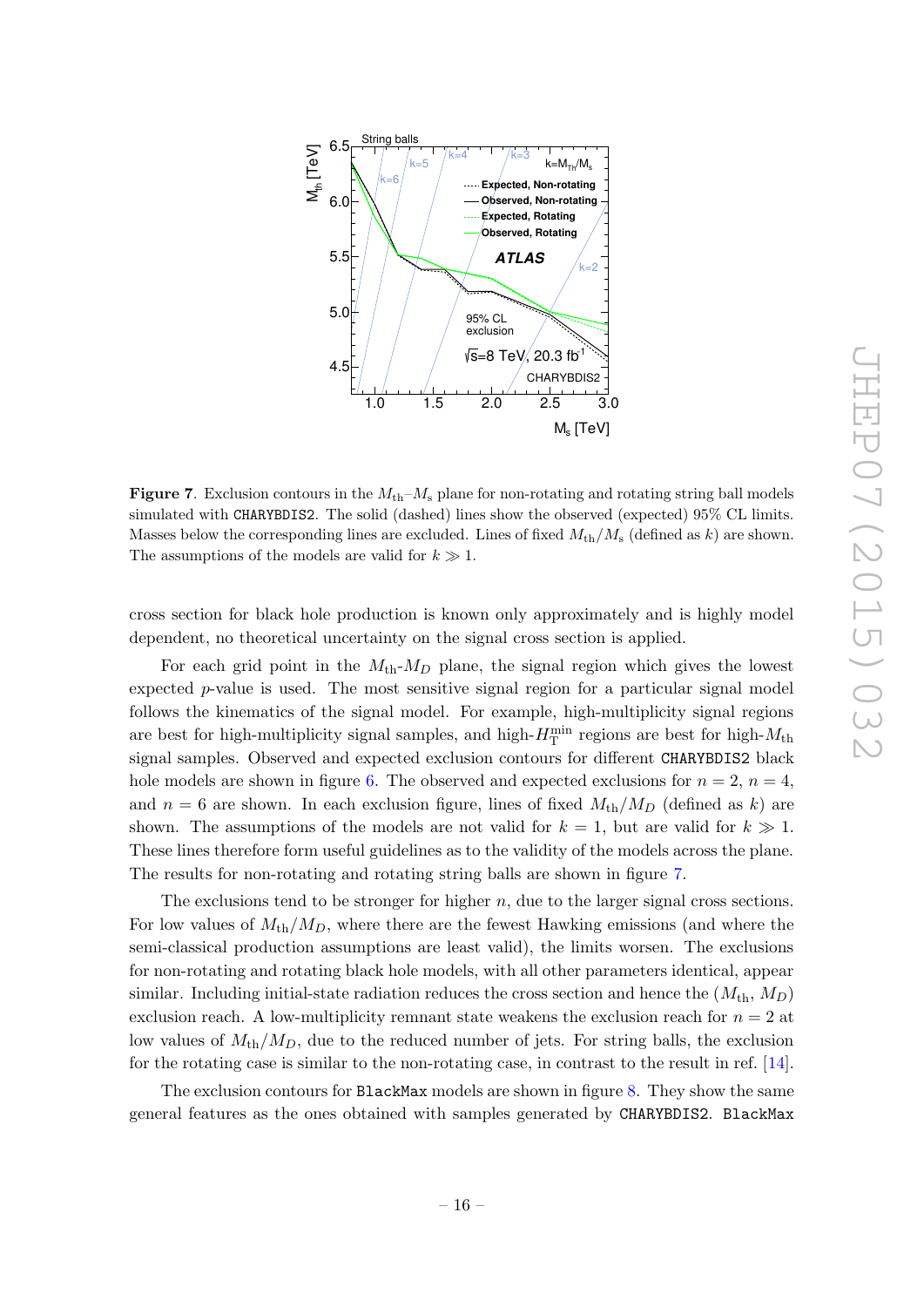

<span id="page-17-0"></span>Figure 8. Exclusion contours in the  $M_{\text{th}}-M_D$  plane for different black hole models in two, four, and six extra dimensions simulated with BlackMax. The solid (dashed) lines show the observed (expected) 95% CL limits. Masses below the corresponding lines are excluded. Lines of fixed  $M_{\text{th}}/M_D$  (defined as k) are shown. The assumptions of the models are valid for  $k \gg 1$ .

uses a final-burst remnant model, which gives high-multiplicity remnant states [\[33\]](#page-21-1). Comparing non-rotating and rotating CHARYBDIS2 and BlackMax results, shows this analysis is insensitive to the different remnant models. The results for the BlackMax model of production losses to photons is comparable to the results for the CHARYBDIS2 model of production losses to gravitons. Graviton emission in non-rotating black hole models weakens the exclusion slightly, as a greater number of decay products carry missing energy and do not contribute to the number of jets or  $H<sub>T</sub>$ .

Contour limits of  $M_{\text{th}}$  versus  $M_D$  are presented for a variety of models. These limits can be interpreted in terms of lower-mass limits on black hole and string ball masses that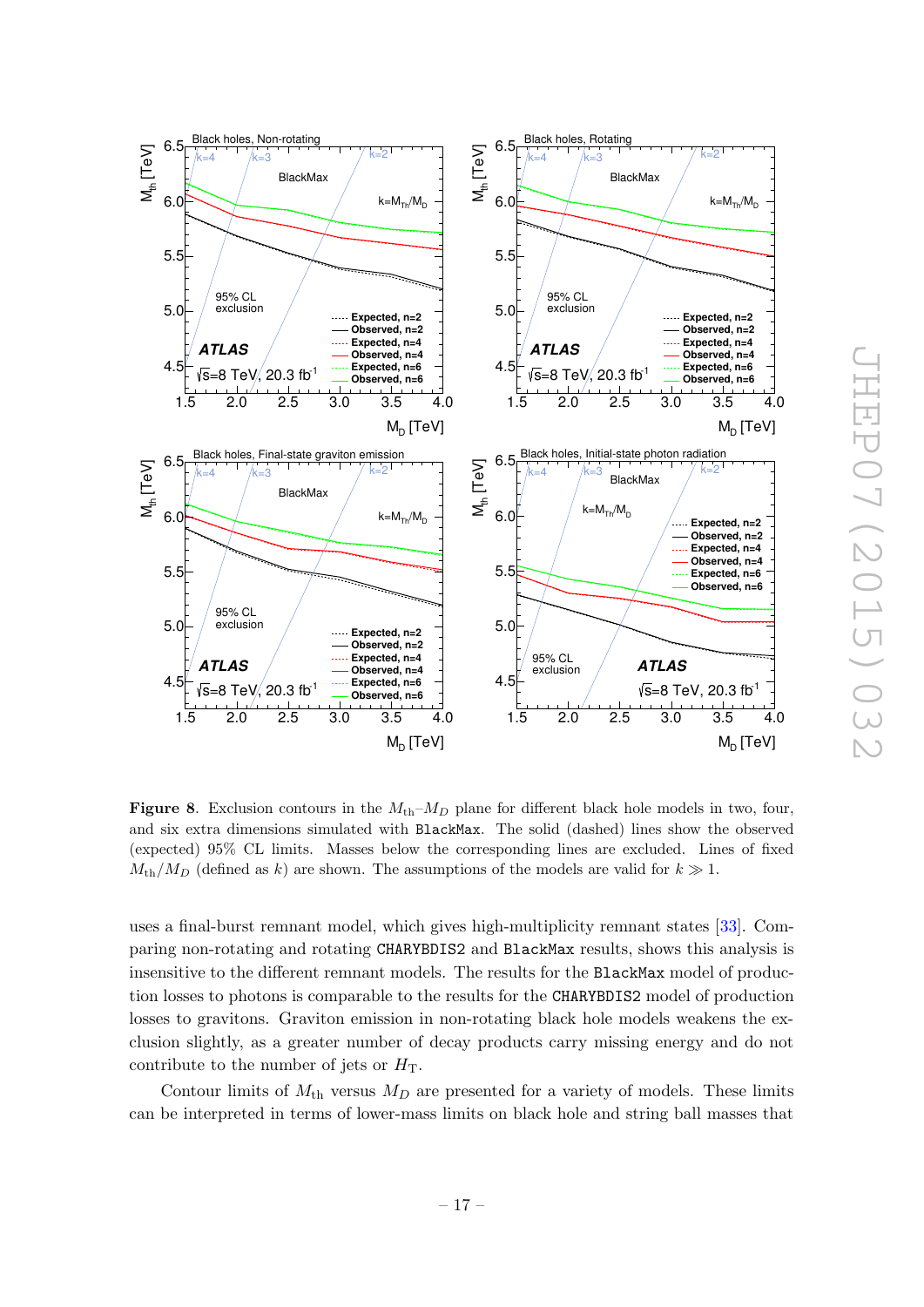range from 4.6 to 6.2 TeV. This is again comparable to the results in ref. [\[17\]](#page-20-2) with the limits here being about 0.1 TeV higher in mass. The results presented here are also compared with those of ref. [\[14\]](#page-20-0). In the low- $M_D$  region the results are comparable, while in the high- $M_D$  region the results presented here are a significant improvement over those in ref. [\[14\]](#page-20-0). The latter analysis is affected by a significant loss in sensitivity for the cases of rotating black holes and string balls, while the results presented here, and those in ref. [\[17\]](#page-20-2), are rather independent of rotation.

#### <span id="page-18-0"></span>9 Conclusion

The production of events with multiple high-transverse-momentum jets is measured using 20.3 fb<sup>-1</sup> of proton-proton collision data recorded at  $\sqrt{s} = 8$  TeV with the ATLAS detector at the LHC. No significant excess beyond SM expectations is observed, and upper limits on the visible cross sections for non-SM production of these final states are set. Using models for black hole and string ball production and decay, exclusion contours are determined as a function of mass threshold and the fundamental Planck scale.

The limit on the cross section times acceptance can be obtained from the visible cross section and the average reconstruction efficiency taken over many models, parameters, and kinematics. The limit on the cross section times acceptance is as low as 0.16 fb at the  $95\%$  CL for minimum  $H<sub>T</sub>$  values above about 4.3 TeV.

Contour limits of  $M_{\text{th}}$  versus  $M_D$  are presented for a variety of models. These limits can be interpreted in terms of lower-mass limits on black hole and string ball masses that range from 4.6 to 6.2 TeV.

#### Acknowledgments

We thank CERN for the very successful operation of the LHC, as well as the support staff from our institutions without whom ATLAS could not be operated efficiently.

We acknowledge the support of ANPCyT, Argentina; YerPhI, Armenia; ARC, Australia; BMWFW and FWF, Austria; ANAS, Azerbaijan; SSTC, Belarus; CNPq and FAPESP, Brazil; NSERC, NRC and CFI, Canada; CERN; CONICYT, Chile; CAS, MOST and NSFC, China; COLCIENCIAS, Colombia; MSMT CR, MPO CR and VSC CR, Czech Republic; DNRF, DNSRC and Lundbeck Foundation, Denmark; EPLANET, ERC and NSRF, European Union; IN2P3-CNRS, CEA-DSM/IRFU, France; GNSF, Georgia; BMBF, DFG, HGF, MPG and AvH Foundation, Germany; GSRT and NSRF, Greece; RGC, Hong Kong SAR, China; ISF, MINERVA, GIF, I-CORE and Benoziyo Center, Israel; INFN, Italy; MEXT and JSPS, Japan; CNRST, Morocco; FOM and NWO, Netherlands; BRF and RCN, Norway; MNiSW and NCN, Poland; GRICES and FCT, Portugal; MNE/IFA, Romania; MES of Russia and NRC KI, Russian Federation; JINR; MSTD, Serbia; MSSR, Slovakia; ARRS and MIZS, Slovenia; DST/NRF, South Africa; MINECO, Spain; SRC and Wallenberg Foundation, Sweden; SER, SNSF and Cantons of Bern and Geneva, Switzerland; NSC, Taiwan; TAEK, Turkey; STFC, the Royal Society and Leverhulme Trust, United Kingdom; DOE and NSF, United States of America.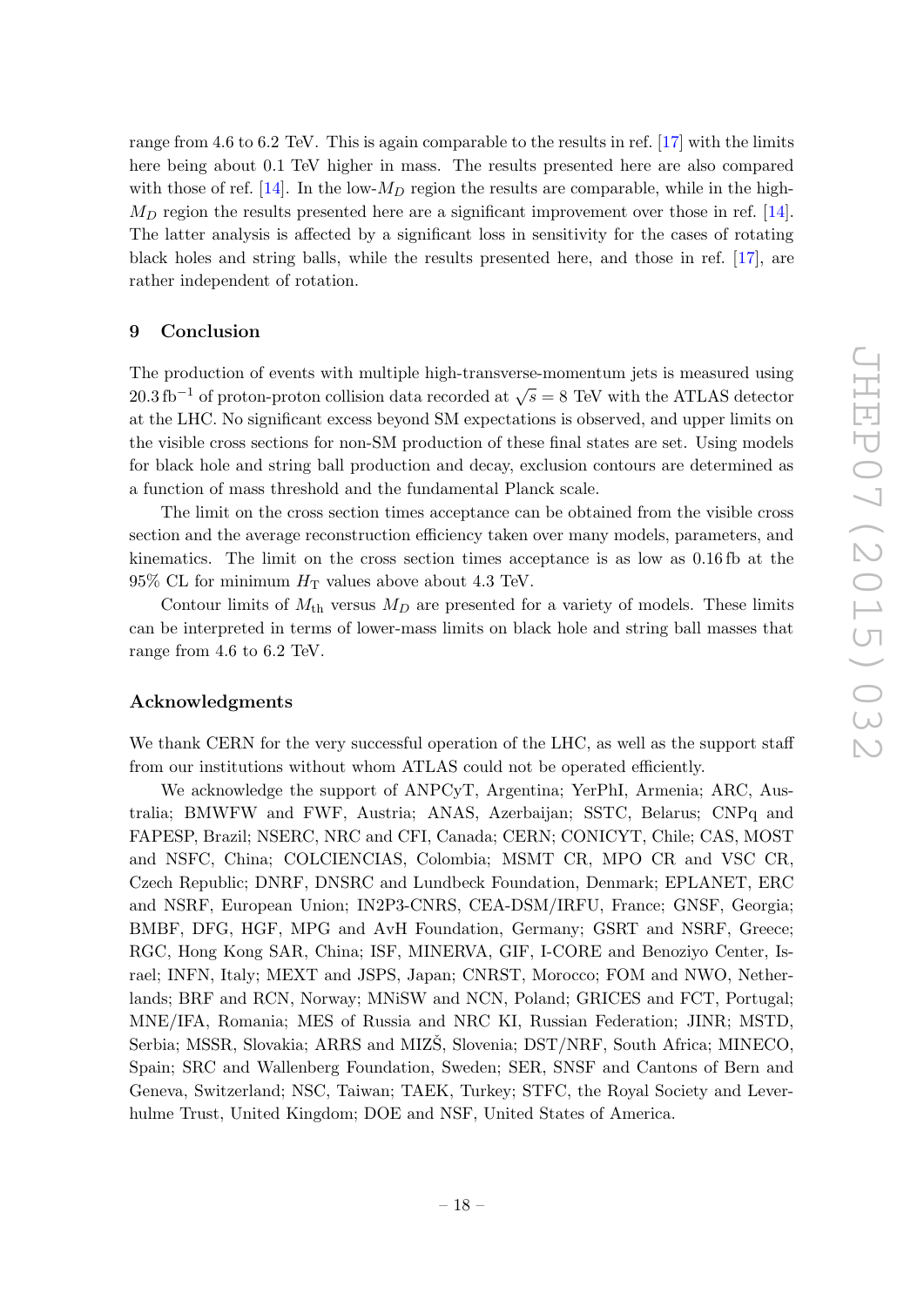The crucial computing support from all WLCG partners is acknowledged gratefully, in particular from CERN and the ATLAS Tier-1 facilities at TRIUMF (Canada), NDGF (Denmark, Norway, Sweden), CC-IN2P3 (France), KIT/GridKA (Germany), INFN-CNAF (Italy), NL-T1 (Netherlands), PIC (Spain), ASGC (Taiwan), RAL (UK) and BNL (USA) and in the Tier-2 facilities worldwide.

Open Access. This article is distributed under the terms of the Creative Commons Attribution License [\(CC-BY 4.0\)](http://creativecommons.org/licenses/by/4.0/), which permits any use, distribution and reproduction in any medium, provided the original author(s) and source are credited.

#### References

- <span id="page-19-0"></span>[1] N. Arkani-Hamed, S. Dimopoulos and G.R. Dvali, The Hierarchy problem and new dimensions at a millimeter, [Phys. Lett.](http://dx.doi.org/10.1016/S0370-2693(98)00466-3)  $\bf{B}$  429 (1998) 263 [[hep-ph/9803315](http://arxiv.org/abs/hep-ph/9803315)] [IN[SPIRE](http://inspirehep.net/search?p=find+EPRINT+hep-ph/9803315)].
- <span id="page-19-2"></span>[2] I. Antoniadis, N. Arkani-Hamed, S. Dimopoulos and G.R. Dvali, New dimensions at a millimeter to a Fermi and superstrings at a TeV, [Phys. Lett.](http://dx.doi.org/10.1016/S0370-2693(98)00860-0)  $\bf{B}$  436 (1998) 257 [[hep-ph/9804398](http://arxiv.org/abs/hep-ph/9804398)] [IN[SPIRE](http://inspirehep.net/search?p=find+EPRINT+hep-ph/9804398)].
- <span id="page-19-3"></span>[3] L. Randall and R. Sundrum, A Large mass hierarchy from a small extra dimension, [Phys.](http://dx.doi.org/10.1103/PhysRevLett.83.3370) Rev. Lett. 83 [\(1999\) 3370](http://dx.doi.org/10.1103/PhysRevLett.83.3370) [[hep-ph/9905221](http://arxiv.org/abs/hep-ph/9905221)] [IN[SPIRE](http://inspirehep.net/search?p=find+EPRINT+hep-ph/9905221)].
- <span id="page-19-1"></span>[4] L. Randall and R. Sundrum, An Alternative to compactification, [Phys. Rev. Lett.](http://dx.doi.org/10.1103/PhysRevLett.83.4690) 83 (1999) [4690](http://dx.doi.org/10.1103/PhysRevLett.83.4690) [[hep-th/9906064](http://arxiv.org/abs/hep-th/9906064)] [IN[SPIRE](http://inspirehep.net/search?p=find+EPRINT+hep-th/9906064)].
- <span id="page-19-4"></span>[5] S. Dimopoulos and R. Emparan, *String balls at the LHC and beyond, [Phys. Lett.](http://dx.doi.org/10.1016/S0370-2693(01)01525-8)* **B 526** [\(2002\) 393](http://dx.doi.org/10.1016/S0370-2693(01)01525-8) [[hep-ph/0108060](http://arxiv.org/abs/hep-ph/0108060)] [IN[SPIRE](http://inspirehep.net/search?p=find+EPRINT+hep-ph/0108060)].
- <span id="page-19-5"></span>[6] D.M. Gingrich, Experimental limits on the fundamental Planck scale in large extra dimensions, [arXiv:1210.5923](http://arxiv.org/abs/1210.5923) [IN[SPIRE](http://inspirehep.net/search?p=find+EPRINT+arXiv:1210.5923)].
- <span id="page-19-6"></span>[7] CDF collaboration, T. Aaltonen et al., Search for large extra dimensions in final states containing one photon or jet and large missing transverse energy produced in  $p\bar{p}$  collisions at  $\sqrt{s} = 1.96$ -TeV, [Phys. Rev. Lett.](http://dx.doi.org/10.1103/PhysRevLett.101.181602) 101 (2008) 181602 [[arXiv:0807.3132](http://arxiv.org/abs/0807.3132)] [IN[SPIRE](http://inspirehep.net/search?p=find+EPRINT+arXiv:0807.3132)].
- <span id="page-19-7"></span>[8] D0 collaboration, V.M. Abazov et al., Search for large extra dimensions via single photon plus missing energy final states at  $\sqrt{s} = 1.96$ -TeV, [Phys. Rev. Lett.](http://dx.doi.org/10.1103/PhysRevLett.101.011601) 101 (2008) 011601 [[arXiv:0803.2137](http://arxiv.org/abs/0803.2137)] [IN[SPIRE](http://inspirehep.net/search?p=find+EPRINT+arXiv:0803.2137)].
- <span id="page-19-8"></span>[9] ATLAS collaboration, Search for new phenomena in final states with an energetic jet and large missing transverse momentum in pp collisions at  $\sqrt{s} = 8$  TeV with the ATLAS detector, [arXiv:1502.01518](http://arxiv.org/abs/1502.01518) [IN[SPIRE](http://inspirehep.net/search?p=find+EPRINT+arXiv:1502.01518)].
- <span id="page-19-9"></span>[10] CMS collaboration, Search for dark matter and large extra dimensions in monojet events in pp collisions at  $\sqrt{s} = 7$  TeV, JHEP 09 [\(2012\) 094](http://dx.doi.org/10.1007/JHEP09(2012)094) [[arXiv:1206.5663](http://arxiv.org/abs/1206.5663)] [IN[SPIRE](http://inspirehep.net/search?p=find+EPRINT+arXiv:1206.5663)].
- <span id="page-19-10"></span>[11] ATLAS collaboration, Search for strong gravity signatures in same-sign dimuon final states using the ATLAS detector at the LHC, [Phys. Lett.](http://dx.doi.org/10.1016/j.physletb.2012.02.049)  $\bf{B}$  709 (2012) 322 [[arXiv:1111.0080](http://arxiv.org/abs/1111.0080)] [IN[SPIRE](http://inspirehep.net/search?p=find+EPRINT+arXiv:1111.0080)].
- [12] ATLAS collaboration, Search for TeV-scale gravity signatures in final states with leptons and jets with the ATLAS detector at  $\sqrt{s} = 7$  TeV, [Phys. Lett.](http://dx.doi.org/10.1016/j.physletb.2012.08.009) **B** 716 (2012) 122 [[arXiv:1204.4646](http://arxiv.org/abs/1204.4646)] [IN[SPIRE](http://inspirehep.net/search?p=find+EPRINT+arXiv:1204.4646)].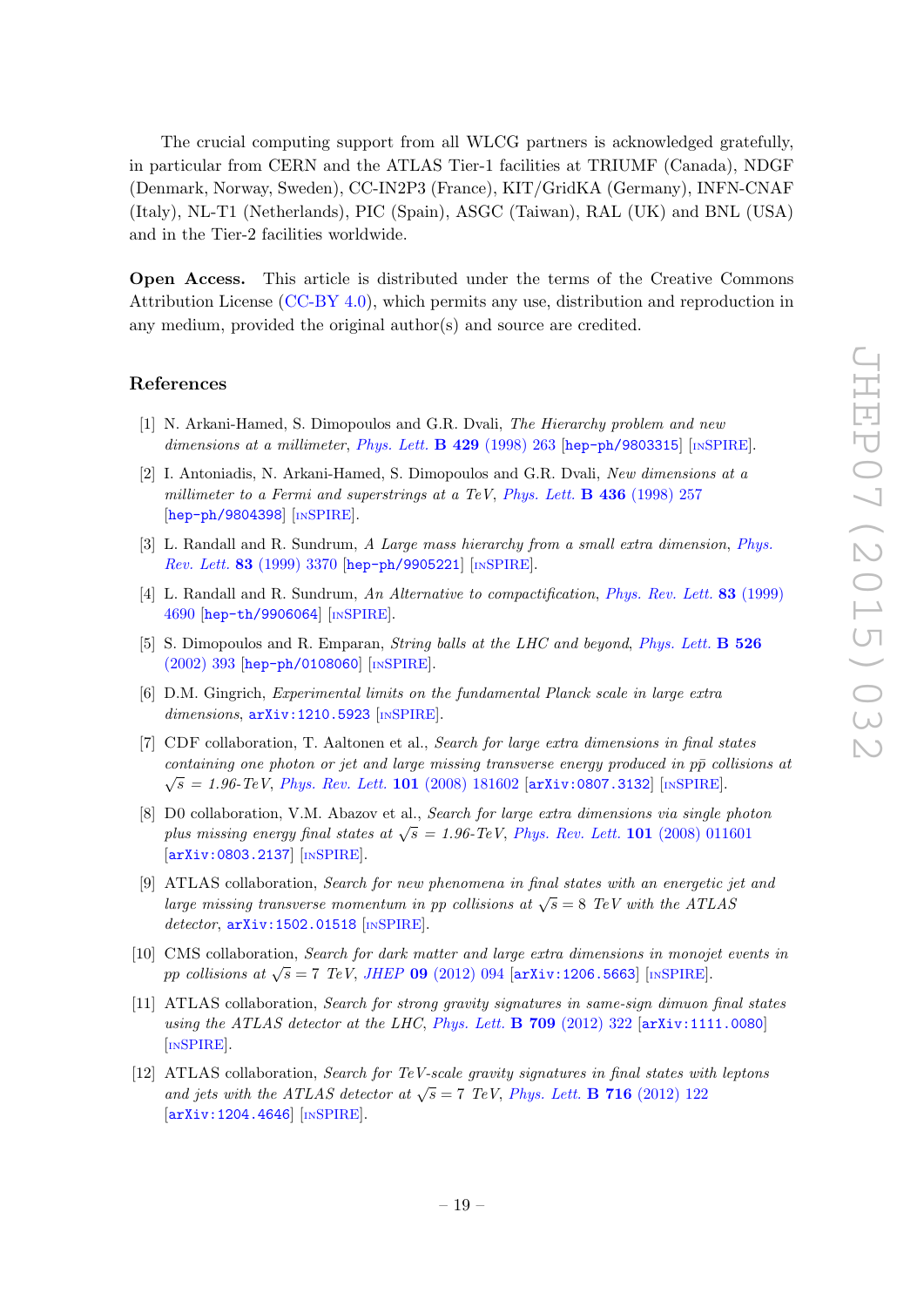- [13] ATLAS collaboration, Search for microscopic black holes in a like-sign dimuon final state using large track multiplicity with the ATLAS detector, Phys. Rev. D 88 [\(2013\) 072001](http://dx.doi.org/10.1103/PhysRevD.88.072001) [[arXiv:1308.4075](http://arxiv.org/abs/1308.4075)] [IN[SPIRE](http://inspirehep.net/search?p=find+EPRINT+arXiv:1308.4075)].
- <span id="page-20-0"></span>[14] ATLAS collaboration, Search for microscopic black holes and string balls in final states with leptons and jets with the ATLAS detector at  $\sqrt{s} = 8$  TeV, JHEP 08 [\(2014\) 103](http://dx.doi.org/10.1007/JHEP08(2014)103) [[arXiv:1405.4254](http://arxiv.org/abs/1405.4254)] [IN[SPIRE](http://inspirehep.net/search?p=find+EPRINT+arXiv:1405.4254)].
- <span id="page-20-1"></span>[15] CMS collaboration, Search for Microscopic Black Hole Signatures at the Large Hadron Collider, [Phys. Lett.](http://dx.doi.org/10.1016/j.physletb.2011.02.032) B 697 (2011) 434 [[arXiv:1012.3375](http://arxiv.org/abs/1012.3375)] [IN[SPIRE](http://inspirehep.net/search?p=find+EPRINT+arXiv:1012.3375)].
- [16] CMS collaboration, Search for microscopic black holes in pp collisions at  $\sqrt{s} = 7$  TeV, JHEF 04 [\(2012\) 061](http://dx.doi.org/10.1007/JHEP04(2012)061) [[arXiv:1202.6396](http://arxiv.org/abs/1202.6396)] [IN[SPIRE](http://inspirehep.net/search?p=find+EPRINT+arXiv:1202.6396)].
- <span id="page-20-2"></span>[17] CMS collaboration, Search for microscopic black holes in pp collisions at  $\sqrt{s} = 8$  TeV, JHEF 07 [\(2013\) 178](http://dx.doi.org/10.1007/JHEP07(2013)178) [[arXiv:1303.5338](http://arxiv.org/abs/1303.5338)] [IN[SPIRE](http://inspirehep.net/search?p=find+EPRINT+arXiv:1303.5338)].
- <span id="page-20-3"></span>[18] S. Dimopoulos and G.L. Landsberg, *Black holes at the LHC*, *[Phys. Rev. Lett.](http://dx.doi.org/10.1103/PhysRevLett.87.161602)* 87 (2001) [161602](http://dx.doi.org/10.1103/PhysRevLett.87.161602) [[hep-ph/0106295](http://arxiv.org/abs/hep-ph/0106295)] [IN[SPIRE](http://inspirehep.net/search?p=find+EPRINT+hep-ph/0106295)].
- <span id="page-20-4"></span>[19] S.B. Giddings and S.D. Thomas, *High-energy colliders as black hole factories: The End of* short distance physics, Phys. Rev.  $\bf{D} 65 (2002) 056010$  $\bf{D} 65 (2002) 056010$  [[hep-ph/0106219](http://arxiv.org/abs/hep-ph/0106219)] [IN[SPIRE](http://inspirehep.net/search?p=find+EPRINT+hep-ph/0106219)].
- <span id="page-20-5"></span>[20] S.W. Hawking, Particle Creation by Black Holes, [Commun. Math. Phys.](http://dx.doi.org/10.1007/BF02345020) 43 (1975) 199 [IN[SPIRE](http://inspirehep.net/search?p=find+J+Comm.Math.Phys.,43,199)].
- <span id="page-20-6"></span>[21] D.M. Gingrich and K. Martell, Study of highly-excited string states at the Large Hadron Collider, Phys. Rev. D 78 [\(2008\) 115009](http://dx.doi.org/10.1103/PhysRevD.78.115009) [[arXiv:0808.2512](http://arxiv.org/abs/0808.2512)] [IN[SPIRE](http://inspirehep.net/search?p=find+EPRINT+arXiv:0808.2512)].
- <span id="page-20-7"></span>[22] ATLAS collaboration, The ATLAS experiment at the CERN Large Hadron Collider, [2008](http://dx.doi.org/10.1088/1748-0221/3/08/S08003) JINST 3 [S08003.](http://dx.doi.org/10.1088/1748-0221/3/08/S08003)
- <span id="page-20-8"></span>[23] ATLAS collaboration, Performance of the ATLAS Trigger System in 2010, [Eur. Phys. J.](http://dx.doi.org/10.1140/epjc/s10052-011-1849-1) C 72 [\(2012\) 1849](http://dx.doi.org/10.1140/epjc/s10052-011-1849-1) [[arXiv:1110.1530](http://arxiv.org/abs/1110.1530)] [IN[SPIRE](http://inspirehep.net/search?p=find+EPRINT+arXiv:1110.1530)].
- <span id="page-20-9"></span>[24] T. Sjöstrand, S. Mrenna and P.Z. Skands, A Brief Introduction to PYTHIA 8.1, [Comput.](http://dx.doi.org/10.1016/j.cpc.2008.01.036) [Phys. Commun.](http://dx.doi.org/10.1016/j.cpc.2008.01.036) 178 (2008) 852 [[arXiv:0710.3820](http://arxiv.org/abs/0710.3820)] [IN[SPIRE](http://inspirehep.net/search?p=find+EPRINT+arXiv:0710.3820)].
- <span id="page-20-10"></span>[25] ATLAS collaboration, Summary of ATLAS PYTHIA 8 tunes, [ATL-PHYS-PUB-2012-003](http://cds.cern.ch/record/1474107) (2012).
- <span id="page-20-11"></span>[26] H.-L. Lai et al., New parton distributions for collider physics, Phys. Rev. D 82 [\(2010\) 074024](http://dx.doi.org/10.1103/PhysRevD.82.074024) [[arXiv:1007.2241](http://arxiv.org/abs/1007.2241)] [IN[SPIRE](http://inspirehep.net/search?p=find+EPRINT+arXiv:1007.2241)].
- <span id="page-20-12"></span>[27] M. Bähr et al.,  $HERWIG++ Physics and Manual, Eur. Phys. J. C 58 (2008) 639$  $HERWIG++ Physics and Manual, Eur. Phys. J. C 58 (2008) 639$  $HERWIG++ Physics and Manual, Eur. Phys. J. C 58 (2008) 639$ [[arXiv:0803.0883](http://arxiv.org/abs/0803.0883)] [IN[SPIRE](http://inspirehep.net/search?p=find+EPRINT+arXiv:0803.0883)].
- <span id="page-20-13"></span>[28] J. Pumplin et al., New generation of parton distributions with uncertainties from global QCD analysis, JHEP 07 [\(2002\) 012](http://dx.doi.org/10.1088/1126-6708/2002/07/012) [[hep-ph/0201195](http://arxiv.org/abs/hep-ph/0201195)] [IN[SPIRE](http://inspirehep.net/search?p=find+EPRINT+hep-ph/0201195)].
- <span id="page-20-14"></span>[29] M.L. Mangano, M. Moretti, F. Piccinini, R. Pittau and A.D. Polosa, ALPGEN, a generator for hard multiparton processes in hadronic collisions, JHEP 07 [\(2003\) 001](http://dx.doi.org/10.1088/1126-6708/2003/07/001) [[hep-ph/0206293](http://arxiv.org/abs/hep-ph/0206293)] [IN[SPIRE](http://inspirehep.net/search?p=find+EPRINT+hep-ph/0206293)].
- <span id="page-20-15"></span>[30] T. Gleisberg et al., *Event generation with SHERPA 1.1, JHEP* 02 [\(2009\) 007](http://dx.doi.org/10.1088/1126-6708/2009/02/007) [[arXiv:0811.4622](http://arxiv.org/abs/0811.4622)] [IN[SPIRE](http://inspirehep.net/search?p=find+EPRINT+arXiv:0811.4622)].
- <span id="page-20-16"></span>[31] S. Agostinelli et al., *Geant*<sub>4</sub> - a simulation toolkit, [Nucl. Instrum. Meth.](http://dx.doi.org/10.1016/S0168-9002(03)01368-8) **A 506** (2003) 250.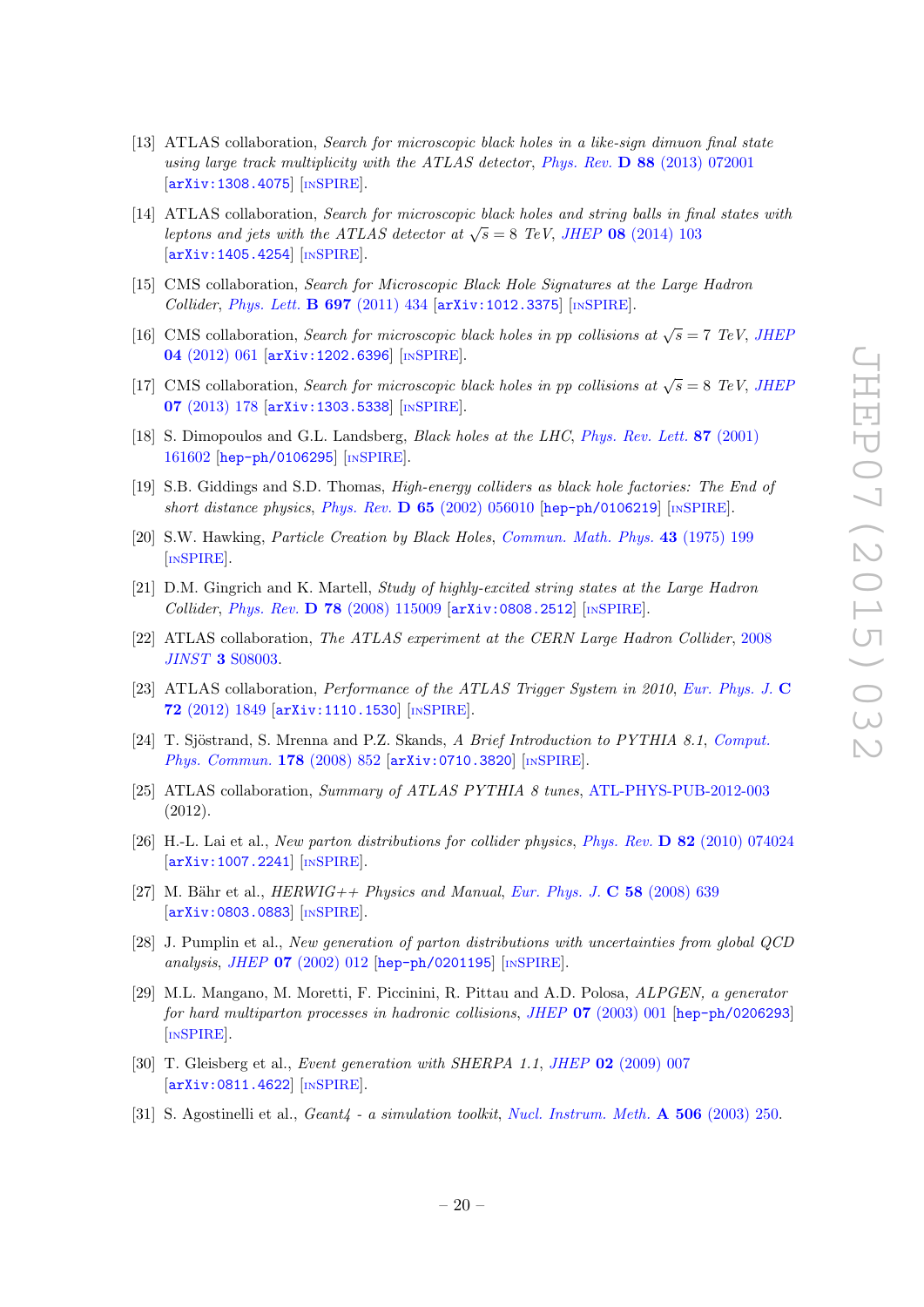- <span id="page-21-0"></span>[32] J.A. Frost et al., Phenomenology of Production and Decay of Spinning Extra-Dimensional Black Holes at Hadron Colliders, JHEP  $10$  [\(2009\) 014](http://dx.doi.org/10.1088/1126-6708/2009/10/014)  $\left[$ [arXiv:0904.0979](http://arxiv.org/abs/0904.0979) $\right]$  [IN[SPIRE](http://inspirehep.net/search?p=find+EPRINT+arXiv:0904.0979)].
- <span id="page-21-1"></span>[33] D.-C. Dai et al., *BlackMax: A black-hole event generator with rotation, recoil, split branes* and brane tension, Phys. Rev. D 77 [\(2008\) 076007](http://dx.doi.org/10.1103/PhysRevD.77.076007) [[arXiv:0711.3012](http://arxiv.org/abs/0711.3012)] [IN[SPIRE](http://inspirehep.net/search?p=find+EPRINT+arXiv:0711.3012)].
- <span id="page-21-2"></span>[34] A.D. Martin, W.J. Stirling, R.S. Thorne and G. Watt, *Parton distributions for the LHC*, [Eur. Phys. J.](http://dx.doi.org/10.1140/epjc/s10052-009-1072-5) C 63 (2009) 189  $\left[$ [arXiv:0901.0002](http://arxiv.org/abs/0901.0002) $\right]$   $\left[$ IN[SPIRE](http://inspirehep.net/search?p=find+EPRINT+arXiv:0901.0002) $\right]$ .
- <span id="page-21-3"></span>[35] ATLAS collaboration, The simulation principle and performance of the ATLAS fast calorimeter simulation FastCaloSim, [ATL-PHYS-PUB-2010-013](http://cds.cern.ch/record/1300517) (2010).
- <span id="page-21-4"></span>[36] ATLAS collaboration, The ATLAS Simulation Infrastructure, [Eur. Phys. J.](http://dx.doi.org/10.1140/epjc/s10052-010-1429-9) C 70 (2010) [823](http://dx.doi.org/10.1140/epjc/s10052-010-1429-9) [[arXiv:1005.4568](http://arxiv.org/abs/1005.4568)] [IN[SPIRE](http://inspirehep.net/search?p=find+EPRINT+arXiv:1005.4568)].
- <span id="page-21-5"></span>[37] ATLAS collaboration, *Improved luminosity determination in pp collisions at*  $\sqrt{s} = 7$  TeV using the ATLAS detector at the LHC, [Eur. Phys. J.](http://dx.doi.org/10.1140/epjc/s10052-013-2518-3)  $C$  73 (2013) 2518 [[arXiv:1302.4393](http://arxiv.org/abs/1302.4393)] [IN[SPIRE](http://inspirehep.net/search?p=find+EPRINT+arXiv:1302.4393)].
- <span id="page-21-6"></span>[38] M. Cacciari, G.P. Salam and G. Soyez, The Anti-k(t) jet clustering algorithm, [JHEP](http://dx.doi.org/10.1088/1126-6708/2008/04/063) 04 [\(2008\) 063](http://dx.doi.org/10.1088/1126-6708/2008/04/063) [[arXiv:0802.1189](http://arxiv.org/abs/0802.1189)] [IN[SPIRE](http://inspirehep.net/search?p=find+EPRINT+arXiv:0802.1189)].
- <span id="page-21-7"></span>[39] W. Lampl et al., *Calorimeter Clustering Algorithms : Description and Performance*, [ATL-LARG-PUB-2008-002](http://cds.cern.ch/record/1099735) (2008).
- <span id="page-21-8"></span>[40] ATLAS collaboration, Jet energy measurement and its systematic uncertainty in proton-proton collisions at  $\sqrt{s} = 7$  TeV with the ATLAS detector, [Eur. Phys. J.](http://dx.doi.org/10.1140/epjc/s10052-014-3190-y) C 75 (2015) [17](http://dx.doi.org/10.1140/epjc/s10052-014-3190-y) [[arXiv:1406.0076](http://arxiv.org/abs/1406.0076)] [IN[SPIRE](http://inspirehep.net/search?p=find+EPRINT+arXiv:1406.0076)].
- <span id="page-21-9"></span>[41] ATLAS collaboration, Search for new phenomena in the dijet mass distribution using  $p - p$ collision data at  $\sqrt{s} = 8$  TeV with the ATLAS detector, Phys. Rev. **D** 91 [\(2015\) 052007](http://dx.doi.org/10.1103/PhysRevD.91.052007) [[arXiv:1407.1376](http://arxiv.org/abs/1407.1376)] [IN[SPIRE](http://inspirehep.net/search?p=find+EPRINT+arXiv:1407.1376)].
- <span id="page-21-10"></span>[42] G. Choudalakis, On hypothesis testing, trials factor, hypertests and the BumpHunter, [arXiv:1101.0390](http://arxiv.org/abs/1101.0390) [IN[SPIRE](http://inspirehep.net/search?p=find+EPRINT+arXiv:1101.0390)].
- <span id="page-21-11"></span>[43] G. Choudalakis and D. Casadei, Plotting the differences between data and expectation, [Eur.](http://dx.doi.org/10.1140/epjp/i2012-12025-y) [Phys. J. Plus](http://dx.doi.org/10.1140/epjp/i2012-12025-y) 127 (2012) 25 [[arXiv:1111.2062](http://arxiv.org/abs/1111.2062)].
- <span id="page-21-12"></span>[44] G. Cowan, K. Cranmer, E. Gross and O. Vitells, Asymptotic formulae for likelihood-based tests of new physics, [Eur. Phys. J.](http://dx.doi.org/10.1140/epjc/s10052-011-1554-0) C  $71$  (2011) 1554  $\left[$ [arXiv:1007.1727](http://arxiv.org/abs/1007.1727) $\right]$   $\left[$ IN[SPIRE](http://inspirehep.net/search?p=find+EPRINT+arXiv:1007.1727) $\right]$ .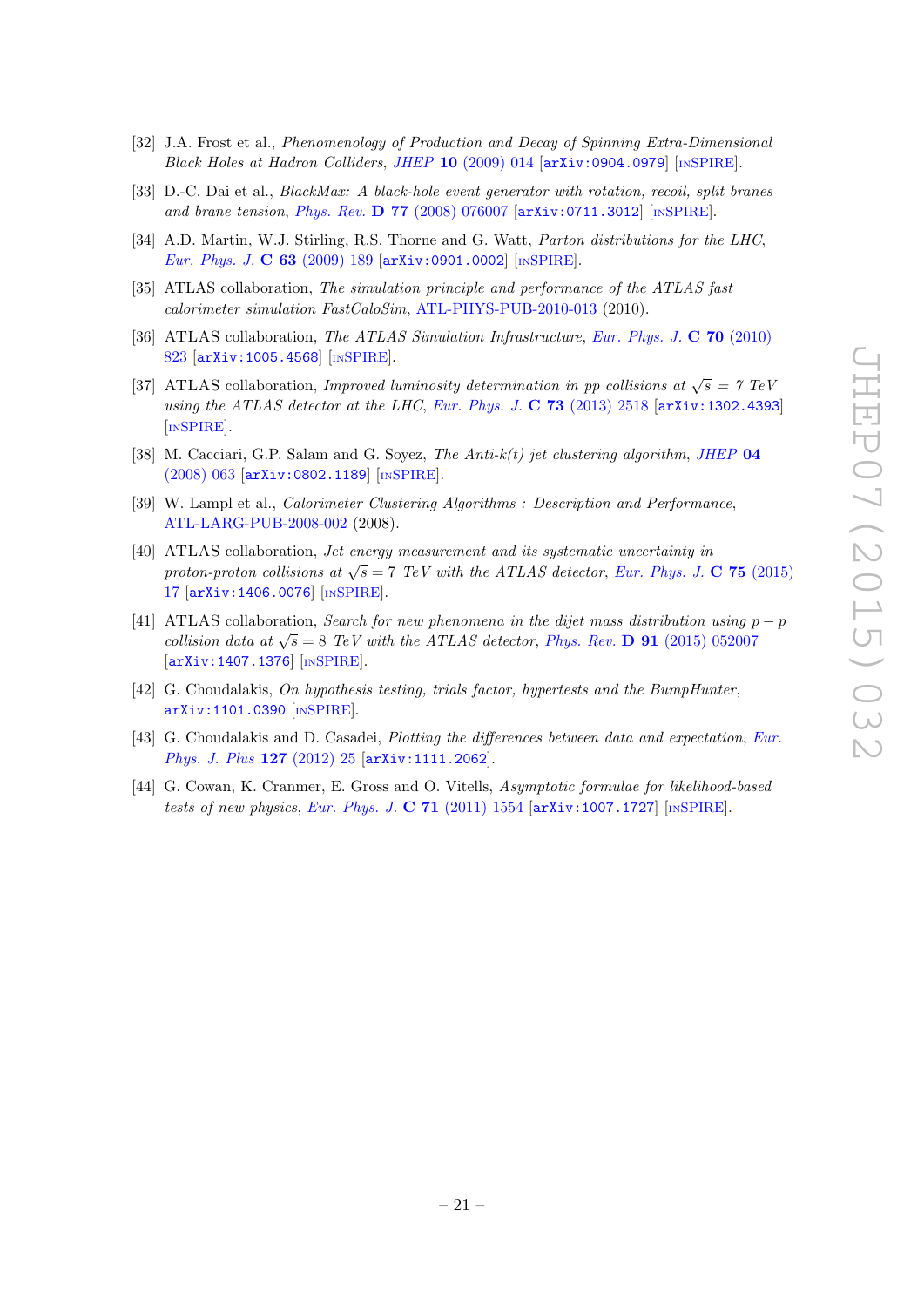## The ATLAS collaboration

<span id="page-22-0"></span>G. Aad<sup>85</sup>, B. Abbott<sup>113</sup>, J. Abdallah<sup>151</sup>, O. Abdinov<sup>11</sup>, R. Aben<sup>107</sup>, M. Abolins<sup>90</sup>, O.S. AbouZeid<sup>158</sup>, H. Abramowicz<sup>153</sup>, H. Abreu<sup>152</sup>, R. Abreu<sup>30</sup>, Y. Abulaiti<sup>146a,146b</sup>, B.S. Acharya<sup>164a,164b,a</sup>, L. Adamczyk<sup>38a</sup>, D.L. Adams<sup>25</sup>, J. Adelman<sup>108</sup>, S. Adomeit<sup>100</sup>, T. Adye<sup>131</sup>, A.A. Affolder<sup>74</sup>, T. Agatonovic-Jovin<sup>13</sup>, J.A. Aguilar-Saavedra<sup>126a,126f</sup>, S.P. Ahlen<sup>22</sup>, F. Ahmadov<sup>65,b</sup>, G. Aielli<sup>133a,133b</sup>, H. Akerstedt<sup>146a,146b</sup>, T.P.A. Åkesson<sup>81</sup>, G. Akimoto<sup>155</sup>, A.V. Akimov<sup>96</sup>, G.L. Alberghi<sup>20a, 20b</sup>, J. Albert<sup>169</sup>, S. Albrand<sup>55</sup>, M.J. Alconada Verzini<sup>71</sup>, M. Aleksa<sup>30</sup>, I.N. Aleksandrov<sup>65</sup>, C. Alexa<sup>26a</sup>, G. Alexander<sup>153</sup>, T. Alexopoulos<sup>10</sup>, M. Alhroob<sup>113</sup>, G. Alimonti<sup>91a</sup>, L. Alio<sup>85</sup>, J. Alison<sup>31</sup>, S.P. Alkire<sup>35</sup>, B.M.M. Allbrooke<sup>18</sup>, P.P. Allport<sup>74</sup>, A. Aloisio<sup>104a,104b</sup>, A. Alonso<sup>36</sup>, F. Alonso<sup>71</sup>, C. Alpigiani<sup>76</sup>, A. Altheimer<sup>35</sup>, B. Alvarez Gonzalez<sup>30</sup>, D. Álvarez Piqueras<sup>167</sup>, M.G. Alviggi<sup>104a,104b</sup>, B.T. Amadio<sup>15</sup>, K. Amako<sup>66</sup>, Y. Amaral Coutinho<sup>24a</sup>, C. Amelung<sup>23</sup>, D. Amidei<sup>89</sup>, S.P. Amor Dos Santos<sup>126a,126c</sup>, A. Amorim<sup>126a,126b</sup>, S. Amoroso<sup>48</sup>, N. Amram<sup>153</sup>, G. Amundsen<sup>23</sup>, C. Anastopoulos<sup>139</sup>, L.S. Ancu<sup>49</sup>, N. Andari<sup>30</sup>, T. Andeen<sup>35</sup>, C.F. Anders<sup>58b</sup>, G. Anders<sup>30</sup>, J.K. Anders<sup>74</sup>, K.J. Anderson<sup>31</sup>, A. Andreazza<sup>91a,91b</sup>, V. Andrei<sup>58a</sup>, S. Angelidakis<sup>9</sup>, I. Angelozzi<sup>107</sup>, P. Anger<sup>44</sup>, A. Angerami<sup>35</sup>, F. Anghinolfi<sup>30</sup>, A.V. Anisenkov<sup>109,c</sup>, N. Anjos<sup>12</sup>, A. Annovi<sup>124a,124b</sup>, M. Antonelli<sup>47</sup>, A. Antonov<sup>98</sup>, J. Antos<sup>144b</sup>, F. Anulli<sup>132a</sup>, M. Aoki<sup>66</sup>, L. Aperio Bella<sup>18</sup>, G. Arabidze<sup>90</sup>, Y. Arai<sup>66</sup>, J.P. Araque<sup>126a</sup>, A.T.H. Arce<sup>45</sup>, F.A. Arduh<sup>71</sup>, J-F. Arguin<sup>95</sup>, S. Argyropoulos<sup>42</sup>, M. Arik<sup>19a</sup>, A.J. Armbruster<sup>30</sup>, O. Arnaez<sup>30</sup>, V. Arnal<sup>82</sup>, H. Arnold<sup>48</sup>, M. Arratia<sup>28</sup>, O. Arslan<sup>21</sup>, A. Artamonov<sup>97</sup>, G. Artoni<sup>23</sup>, S. Asai<sup>155</sup>, N. Asbah<sup>42</sup>, A. Ashkenazi<sup>153</sup>, B. Åsman<sup>146a,146b</sup>, L. Asquith<sup>149</sup>, K. Assamagan<sup>25</sup>, R. Astalos<sup>144a</sup>, M. Atkinson<sup>165</sup>, N.B. Atlay<sup>141</sup>, B. Auerbach<sup>6</sup>, K. Augsten<sup>128</sup>, M. Aurousseau<sup>145b</sup>, G. Avolio<sup>30</sup>, B. Axen<sup>15</sup>, M.K. Ayoub<sup>117</sup>, G. Azuelos<sup>95,d</sup>, M.A. Baak<sup>30</sup>, A.E. Baas<sup>58a</sup>, C. Bacci<sup>134a,134b</sup>, H. Bachacou<sup>136</sup>, K. Bachas<sup>154</sup>, M. Backes<sup>30</sup>, M. Backhaus<sup>30</sup>, P. Bagiacchi<sup>132a,132b</sup>, P. Bagnaia<sup>132a,132b</sup>, Y. Bai<sup>33a</sup>, T. Bain<sup>35</sup>, J.T. Baines<sup>131</sup>, O.K. Baker<sup>176</sup>, P. Balek<sup>129</sup>, T. Balestri<sup>148</sup>, F. Balli<sup>84</sup>, E. Banas<sup>39</sup>, Sw. Banerjee<sup>173</sup>, A.A.E. Bannoura<sup>175</sup>, H.S. Bansil<sup>18</sup>, L. Barak<sup>30</sup>, E.L. Barberio<sup>88</sup>, D. Barberis<sup>50a,50b</sup>, M. Barbero<sup>85</sup>, T. Barillari<sup>101</sup>, M. Barisonzi<sup>164a,164b</sup>, T. Barklow<sup>143</sup>, N. Barlow<sup>28</sup>, S.L. Barnes<sup>84</sup>, B.M. Barnett<sup>131</sup>, R.M. Barnett<sup>15</sup>, Z. Barnovska<sup>5</sup>, A. Baroncelli<sup>134a</sup>, G. Barone<sup>49</sup>, A.J. Barr<sup>120</sup>, F. Barreiro<sup>82</sup>, J. Barreiro Guimarães da Costa<sup>57</sup>, R. Bartoldus<sup>143</sup>, A.E. Barton<sup>72</sup>, P. Bartos<sup>144a</sup>, A. Basalaev<sup>123</sup>, A. Bassalat<sup>117</sup>, A. Basye<sup>165</sup>, R.L. Bates<sup>53</sup>, S.J. Batista<sup>158</sup>, J.R. Batley<sup>28</sup>, M. Battaglia<sup>137</sup>, M. Bauce<sup>132a,132b</sup>, F. Bauer<sup>136</sup>, H.S. Bawa<sup>143,e</sup>, J.B. Beacham<sup>111</sup>, M.D. Beattie<sup>72</sup>, T. Beau<sup>80</sup>, P.H. Beauchemin<sup>161</sup>, R. Beccherle<sup>124a,124b</sup>, P. Bechtle<sup>21</sup>, H.P. Beck<sup>17,f</sup>, K. Becker<sup>120</sup>, M. Becker<sup>83</sup>, S. Becker<sup>100</sup>, M. Beckingham<sup>170</sup>, C. Becot<sup>117</sup>, A.J. Beddall<sup>19c</sup>, A. Beddall<sup>19c</sup>, V.A. Bednyakov<sup>65</sup>, C.P. Bee<sup>148</sup>, L.J. Beemster<sup>107</sup>, T.A. Beermann<sup>175</sup>, M. Begel<sup>25</sup>, J.K. Behr<sup>120</sup>, C. Belanger-Champagne<sup>87</sup>, W.H. Bell<sup>49</sup>, G. Bella<sup>153</sup>, L. Bellagamba<sup>20a</sup>, A. Bellerive<sup>29</sup>, M. Bellomo<sup>86</sup>, K. Belotskiy<sup>98</sup>, O. Beltramello<sup>30</sup>, O. Benary<sup>153</sup>, D. Benchekroun<sup>135a</sup>, M. Bender<sup>100</sup>, K. Bendtz<sup>146a,146b</sup>, N. Benekos<sup>10</sup>, Y. Benhammou<sup>153</sup>, E. Benhar Noccioli<sup>49</sup>, J.A. Benitez Garcia<sup>159b</sup>, D.P. Benjamin<sup>45</sup>, J.R. Bensinger<sup>23</sup>, S. Bentvelsen<sup>107</sup>, L. Beresford<sup>120</sup>, M. Beretta<sup>47</sup>, D. Berge<sup>107</sup>, E. Bergeaas Kuutmann<sup>166</sup>, N. Berger<sup>5</sup>, F. Berghaus<sup>169</sup>, J. Beringer<sup>15</sup>, C. Bernard<sup>22</sup>, N.R. Bernard<sup>86</sup>, C. Bernius<sup>110</sup>, F.U. Bernlochner<sup>21</sup>, T. Berry<sup>77</sup>, P. Berta<sup>129</sup>, C. Bertella<sup>83</sup>, G. Bertoli<sup>146a,146b</sup>, F. Bertolucci<sup>124a,124b</sup>, C. Bertsche<sup>113</sup>, D. Bertsche<sup>113</sup>, M.I. Besana<sup>91a</sup>, G.J. Besjes<sup>106</sup>, O. Bessidskaia Bylund<sup>146a,146b</sup>, M. Bessner<sup>42</sup>, N. Besson<sup>136</sup>, C. Betancourt<sup>48</sup>, S. Bethke<sup>101</sup>, A.J. Bevan<sup>76</sup>, W. Bhimji<sup>46</sup>, R.M. Bianchi<sup>125</sup>, L. Bianchini<sup>23</sup>, M. Bianco<sup>30</sup>, O. Biebel<sup>100</sup>, S.P. Bieniek<sup>78</sup>, M. Biglietti<sup>134a</sup>, J. Bilbao De Mendizabal<sup>49</sup>, H. Bilokon<sup>47</sup>, M. Bindi<sup>54</sup>, S. Binet<sup>117</sup>, A. Bingul<sup>19c</sup>, C. Bini<sup>132a,132b</sup>, C.W. Black<sup>150</sup>, J.E. Black<sup>143</sup>, K.M. Black<sup>22</sup>, D. Blackburn<sup>138</sup>, R.E. Blair<sup>6</sup>, J.-B. Blanchard<sup>136</sup>, J.E. Blanco<sup>77</sup>, T. Blazek<sup>144a</sup>,

I. Bloch<sup>42</sup>, C. Blocker<sup>23</sup>, W. Blum<sup>83,\*</sup>, U. Blumenschein<sup>54</sup>, G.J. Bobbink<sup>107</sup>,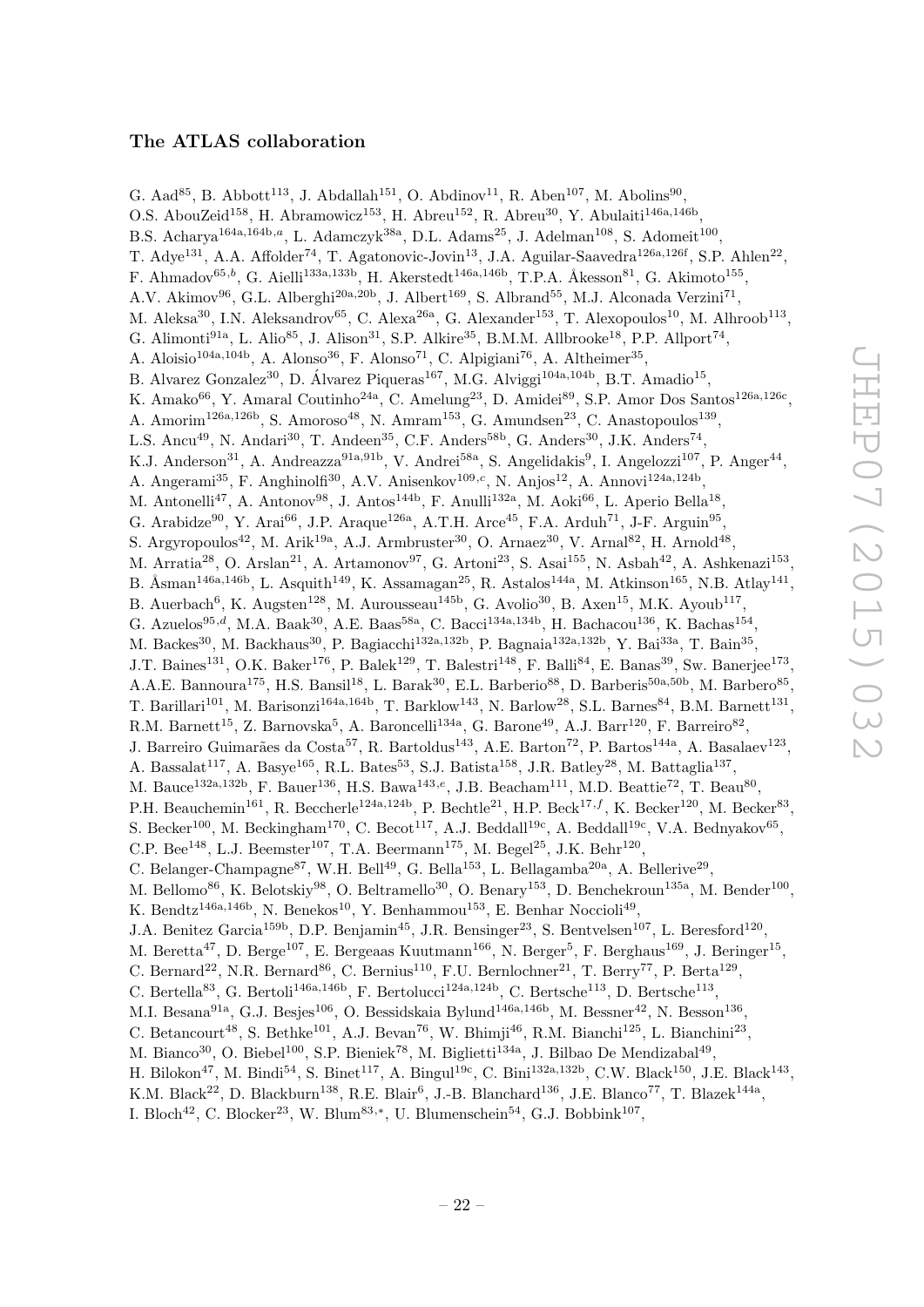V.S. Bobrovnikov<sup>109,c</sup>, S.S. Bocchetta<sup>81</sup>, A. Bocci<sup>45</sup>, C. Bock<sup>100</sup>, M. Boehler<sup>48</sup>, J.A. Bogaerts<sup>30</sup>, A.G. Bogdanchikov<sup>109</sup>, C. Bohm<sup>146a</sup>, V. Boisvert<sup>77</sup>, T. Bold<sup>38a</sup>, V. Boldea<sup>26a</sup>, A.S. Boldyrev<sup>99</sup>, M. Bomben<sup>80</sup>, M. Bona<sup>76</sup>, M. Boonekamp<sup>136</sup>, A. Borisov<sup>130</sup>, G. Borissov<sup>72</sup>, S. Borroni<sup>42</sup>, J. Bortfeldt<sup>100</sup>, V. Bortolotto<sup>60a,60b,60c</sup>, K. Bos<sup>107</sup>, D. Boscherini<sup>20a</sup>, M. Bosman<sup>12</sup>, J. Boudreau<sup>125</sup>, J. Bouffard<sup>2</sup>, E.V. Bouhova-Thacker<sup>72</sup>, D. Boumediene<sup>34</sup>, C. Bourdarios<sup>117</sup>, N. Bousson<sup>114</sup>, A. Boveia<sup>30</sup>, J. Boyd<sup>30</sup>, I.R. Boyko<sup>65</sup>, I. Bozic<sup>13</sup>, J. Bracinik<sup>18</sup>, A. Brandt<sup>8</sup>, G. Brandt<sup>54</sup>, O. Brandt<sup>58a</sup>, U. Bratzler<sup>156</sup>, B. Brau<sup>86</sup>, J.E. Brau<sup>116</sup>, H.M. Braun<sup>175,\*</sup>, S.F. Brazzale<sup>164a,164c</sup>, K. Brendlinger<sup>122</sup>, A.J. Brennan<sup>88</sup>, L. Brenner<sup>107</sup>, R. Brenner<sup>166</sup>, S. Bressler<sup>172</sup>, K. Bristow<sup>145c</sup>, T.M. Bristow<sup>46</sup>, D. Britton<sup>53</sup>, D. Britzger<sup>42</sup>, F.M. Brochu<sup>28</sup>, I. Brock<sup>21</sup>, R. Brock<sup>90</sup>, J. Bronner<sup>101</sup>, G. Brooijmans<sup>35</sup>, T. Brooks<sup>77</sup>, W.K. Brooks<sup>32b</sup>, J. Brosamer<sup>15</sup>, E. Brost<sup>116</sup>, J. Brown<sup>55</sup>, P.A. Bruckman de Renstrom<sup>39</sup>, D. Bruncko<sup>144b</sup>, R. Bruneliere<sup>48</sup>, A. Bruni<sup>20a</sup>, G. Bruni<sup>20a</sup>, M. Bruschi<sup>20a</sup>, L. Bryngemark<sup>81</sup>, T. Buanes<sup>14</sup>, Q. Buat<sup>142</sup>, P. Buchholz<sup>141</sup>, A.G. Buckley<sup>53</sup>, S.I. Buda<sup>26a</sup>, I.A. Budagov<sup>65</sup>, F. Buehrer<sup>48</sup>, L. Bugge<sup>119</sup>, M.K. Bugge<sup>119</sup>, O. Bulekov<sup>98</sup>, D. Bullock<sup>8</sup>, H. Burckhart<sup>30</sup>, S. Burdin<sup>74</sup>, B. Burghgrave<sup>108</sup>, S. Burke<sup>131</sup>, I. Burmeister<sup>43</sup>, E. Busato<sup>34</sup>, D. Büscher<sup>48</sup>, V. Büscher<sup>83</sup>, P. Bussey<sup>53</sup>, J.M. Butler<sup>22</sup>, A.I. Butt<sup>3</sup>, C.M. Buttar<sup>53</sup>, J.M. Butterworth<sup>78</sup>, P. Butti<sup>107</sup>, W. Buttinger<sup>25</sup>, A. Buzatu<sup>53</sup>, A.R. Buzykaev<sup>109,c</sup>, S. Cabrera Urbán<sup>167</sup>, D. Caforio<sup>128</sup>, V.M. Cairo<sup>37a,37b</sup>, O. Cakir<sup>4a</sup>, P. Calafiura<sup>15</sup>, A. Calandri<sup>136</sup>, G. Calderini<sup>80</sup>, P. Calfayan<sup>100</sup>, L.P. Caloba<sup>24a</sup>, D. Calvet<sup>34</sup>, S. Calvet<sup>34</sup>, R. Camacho Toro<sup>49</sup>, S. Camarda<sup>42</sup>, P. Camarri<sup>133a,133b</sup>, D. Cameron<sup>119</sup>, L.M. Caminada<sup>15</sup>, R. Caminal Armadans<sup>12</sup>, S. Campana<sup>30</sup>, M. Campanelli<sup>78</sup>, A. Campoverde<sup>148</sup>, V. Canale<sup>104a,104b</sup>, A. Canepa<sup>159a</sup>, M. Cano Bret<sup>76</sup>, J. Cantero<sup>82</sup>, R. Cantrill<sup>126a</sup>, T. Cao<sup>40</sup>, M.D.M. Capeans Garrido<sup>30</sup>, I. Caprini<sup>26a</sup>, M. Caprini<sup>26a</sup>, M. Capua<sup>37a,37b</sup>, R. Caputo<sup>83</sup>, R. Cardarelli<sup>133a</sup>, T. Carli<sup>30</sup>, G. Carlino<sup>104a</sup>, L. Carminati<sup>91a,91b</sup>, S. Caron<sup>106</sup>, E. Carquin<sup>32a</sup>, G.D. Carrillo-Montoya<sup>8</sup>, J.R. Carter<sup>28</sup>, J. Carvalho<sup>126a,126c</sup>, D. Casadei<sup>78</sup>, M.P. Casado<sup>12</sup>, M. Casolino<sup>12</sup>, E. Castaneda-Miranda<sup>145b</sup>, A. Castelli<sup>107</sup>, V. Castillo Gimenez<sup>167</sup>, N.F. Castro<sup>126a, g</sup>, P. Catastini<sup>57</sup>, A. Catinaccio<sup>30</sup>, J.R. Catmore<sup>119</sup>, A. Cattai<sup>30</sup>, J. Caudron<sup>83</sup>, V. Cavaliere<sup>165</sup>, D. Cavalli<sup>91a</sup>, M. Cavalli-Sforza<sup>12</sup>, V. Cavasinni<sup>124a,124b</sup>, F. Ceradini<sup>134a,134b</sup>, B.C. Cerio<sup>45</sup>, K. Cerny<sup>129</sup>, A.S. Cerqueira<sup>24b</sup>, A. Cerri<sup>149</sup>, L. Cerrito<sup>76</sup>, F. Cerutti<sup>15</sup>, M. Cerv<sup>30</sup>, A. Cervelli<sup>17</sup>, S.A. Cetin<sup>19b</sup>, A. Chafaq<sup>135a</sup>, D. Chakraborty<sup>108</sup>, I. Chalupkova<sup>129</sup>, P. Chang<sup>165</sup>, B. Chapleau<sup>87</sup>, J.D. Chapman<sup>28</sup>, D.G. Charlton<sup>18</sup>, C.C. Chau<sup>158</sup>, C.A. Chavez Barajas<sup>149</sup>, S. Cheatham<sup>152</sup>, A. Chegwidden<sup>90</sup>, S. Chekanov<sup>6</sup>, S.V. Chekulaev<sup>159a</sup>, G.A. Chelkov<sup>65,h</sup>, M.A. Chelstowska<sup>89</sup>, C. Chen<sup>64</sup>, H. Chen<sup>25</sup>, K. Chen<sup>148</sup>, L. Chen<sup>33d,i</sup>, S. Chen<sup>33c</sup>, X. Chen<sup>33f</sup>, Y. Chen<sup>67</sup>, H.C. Cheng<sup>89</sup>, Y. Cheng<sup>31</sup>, A. Cheplakov<sup>65</sup>, E. Cheremushkina<sup>130</sup>, R. Cherkaoui El Moursli<sup>135e</sup>, V. Chernyatin<sup>25,\*</sup>, E. Cheu<sup>7</sup>, L. Chevalier<sup>136</sup>, V. Chiarella<sup>47</sup>, J.T. Childers<sup>6</sup>, G. Chiodini<sup>73a</sup>, A.S. Chisholm<sup>18</sup>, R.T. Chislett<sup>78</sup>, A. Chitan<sup>26a</sup>, M.V. Chizhov<sup>65</sup>, K. Choi<sup>61</sup>, S. Chouridou<sup>9</sup>, B.K.B. Chow<sup>100</sup>, V. Christodoulou<sup>78</sup>, D. Chromek-Burckhart<sup>30</sup>, M.L. Chu<sup>151</sup>, J. Chudoba<sup>127</sup>, A.J. Chuinard<sup>87</sup>, J.J. Chwastowski<sup>39</sup>, L. Chytka<sup>115</sup>, G. Ciapetti<sup>132a,132b</sup>, A.K. Ciftci<sup>4a</sup>, D. Cinca<sup>53</sup>, V. Cindro<sup>75</sup>, I.A. Cioara<sup>21</sup>, A. Ciocio<sup>15</sup>, Z.H. Citron<sup>172</sup>, M. Ciubancan<sup>26a</sup>, A. Clark<sup>49</sup>, B.L. Clark<sup>57</sup>, P.J. Clark<sup>46</sup>, R.N. Clarke<sup>15</sup>, W. Cleland<sup>125</sup>, C. Clement<sup>146a,146b</sup>, Y. Coadou<sup>85</sup>, M. Cobal<sup>164a,164c</sup>, A. Coccaro<sup>138</sup>, J. Cochran<sup>64</sup>, L. Coffey<sup>23</sup>, J.G. Cogan<sup>143</sup>, B. Cole<sup>35</sup>, S. Cole<sup>108</sup>, A.P. Colijn<sup>107</sup>, J. Collot<sup>55</sup>, T. Colombo<sup>58c</sup>, G. Compostella<sup>101</sup>, P. Conde Muiño<sup>126a,126b</sup>, E. Coniavitis<sup>48</sup>, S.H. Connell<sup>145b</sup>, I.A. Connelly<sup>77</sup>, S.M. Consonni<sup>91a,91b</sup>, V. Consorti<sup>48</sup>, S. Constantinescu<sup>26a</sup>, C. Conta<sup>121a,121b</sup>, G. Conti<sup>30</sup>, F. Conventi<sup>104a,j</sup>, M. Cooke<sup>15</sup>, B.D. Cooper<sup>78</sup>, A.M. Cooper-Sarkar<sup>120</sup>, T. Cornelissen<sup>175</sup>, M. Corradi<sup>20a</sup>, F. Corriveau<sup>87,k</sup>, A. Corso-Radu<sup>163</sup>, A. Cortes-Gonzalez<sup>12</sup>, G. Cortiana<sup>101</sup>, G. Costa<sup>91a</sup>, M.J. Costa<sup>167</sup>, D. Costanzo<sup>139</sup>, D. Côté<sup>8</sup>,

G. Cottin<sup>28</sup>, G. Cowan<sup>77</sup>, B.E. Cox<sup>84</sup>, K. Cranmer<sup>110</sup>, G. Cree<sup>29</sup>, S. Crépé-Renaudin<sup>55</sup>,

F. Crescioli<sup>80</sup>, W.A. Cribbs<sup>146a,146b</sup>, M. Crispin Ortuzar<sup>120</sup>, M. Cristinziani<sup>21</sup>, V. Croft<sup>106</sup>,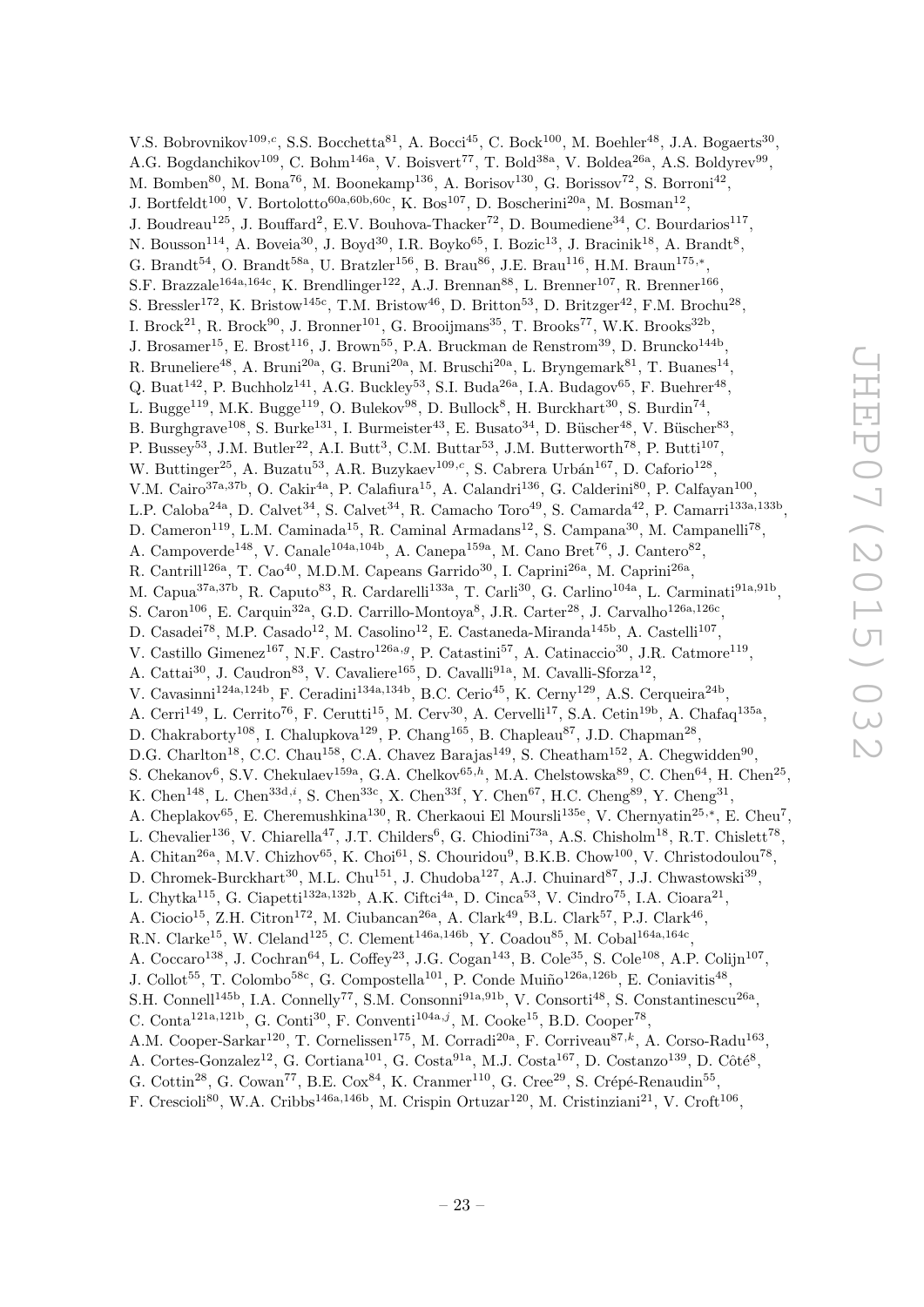G. Crosetti<sup>37a,37b</sup>, T. Cuhadar Donszelmann<sup>139</sup>, J. Cummings<sup>176</sup>, M. Curatolo<sup>47</sup>, C. Cuthbert<sup>150</sup>, H. Czirr<sup>141</sup>, P. Czodrowski<sup>3</sup>, S. D'Auria<sup>53</sup>, M. D'Onofrio<sup>74</sup>, M.J. Da Cunha Sargedas De Sousa<sup>126a,126b</sup>, C. Da Via<sup>84</sup>, W. Dabrowski<sup>38a</sup>, A. Dafinca<sup>120</sup>, T. Dai<sup>89</sup>, O. Dale<sup>14</sup>, F. Dallaire<sup>95</sup>, C. Dallapiccola<sup>86</sup>, M. Dam<sup>36</sup>, J.R. Dandoy<sup>31</sup>, N.P. Dang<sup>48</sup>, A.C. Daniells<sup>18</sup>, M. Danninger<sup>168</sup>, M. Dano Hoffmann<sup>136</sup>, V. Dao<sup>48</sup>, G. Darbo<sup>50a</sup>, S. Darmora<sup>8</sup>, J. Dassoulas<sup>3</sup>, A. Dattagupta<sup>61</sup>, W. Davey<sup>21</sup>, C. David<sup>169</sup>, T. Davidek<sup>129</sup>, E. Davies<sup>120,*l*</sup>, M. Davies<sup>153</sup>, P. Davison<sup>78</sup>, Y. Davygora<sup>58a</sup>, E. Dawe<sup>88</sup>, I. Dawson<sup>139</sup>, R.K. Daya-Ishmukhametova<sup>86</sup>, K. De<sup>8</sup>, R. de Asmundis<sup>104a</sup>, S. De Castro<sup>20a, 20b</sup>, S. De Cecco<sup>80</sup>, N. De Groot<sup>106</sup>, P. de Jong<sup>107</sup>, H. De la Torre<sup>82</sup>, F. De Lorenzi<sup>64</sup>, L. De Nooij<sup>107</sup>, D. De Pedis<sup>132a</sup>, A. De Salvo<sup>132a</sup>, U. De Sanctis<sup>149</sup>, A. De Santo<sup>149</sup>, J.B. De Vivie De Regie<sup>117</sup>, W.J. Dearnaley<sup>72</sup>, R. Debbe<sup>25</sup>, C. Debenedetti<sup>137</sup>, D.V. Dedovich<sup>65</sup>, I. Deigaard<sup>107</sup>, J. Del Peso<sup>82</sup>, T. Del Prete<sup>124a,124b</sup>, D. Delgove<sup>117</sup>, F. Deliot<sup>136</sup>, C.M. Delitzsch<sup>49</sup>, M. Deliyergiyev<sup>75</sup>, A. Dell'Acqua<sup>30</sup>, L. Dell'Asta<sup>22</sup>, M. Dell'Orso<sup>124a,124b</sup>, M. Della Pietra<sup>104a,j</sup>, D. della Volpe<sup>49</sup>, M. Delmastro<sup>5</sup>, P.A. Delsart<sup>55</sup>, C. Deluca<sup>107</sup>, D.A. DeMarco<sup>158</sup>, S. Demers<sup>176</sup>, M. Demichev<sup>65</sup>, A. Demilly<sup>80</sup>, S.P. Denisov<sup>130</sup>, D. Derendarz<sup>39</sup>, J.E. Derkaoui<sup>135d</sup>, F. Derue<sup>80</sup>, P. Dervan<sup>74</sup>, K. Desch<sup>21</sup>, C. Deterre<sup>42</sup>, P.O. Deviveiros<sup>30</sup>, A. Dewhurst<sup>131</sup>, S. Dhaliwal<sup>23</sup>, A. Di Ciaccio<sup>133a,133b</sup>, L. Di Ciaccio<sup>5</sup>, A. Di Domenico<sup>132a,132b</sup>, C. Di Donato<sup>104a,104b</sup>, A. Di Girolamo<sup>30</sup>, B. Di Girolamo<sup>30</sup>, A. Di Mattia<sup>152</sup>, B. Di Micco<sup>134a,134b</sup>, R. Di Nardo<sup>47</sup>, A. Di Simone<sup>48</sup>, R. Di Sipio<sup>158</sup>, D. Di Valentino<sup>29</sup>, C. Diaconu<sup>85</sup>, M. Diamond<sup>158</sup>, F.A. Dias<sup>46</sup>, M.A. Diaz<sup>32a</sup>, E.B. Diehl<sup>89</sup>, J. Dietrich<sup>16</sup>, S. Diglio<sup>85</sup>, A. Dimitrievska<sup>13</sup>, J. Dingfelder<sup>21</sup>, P. Dita<sup>26a</sup>, S. Dita<sup>26a</sup>, F. Dittus<sup>30</sup>, F. Djama<sup>85</sup>, T. Djobava<sup>51b</sup>, J.I. Djuvsland<sup>58a</sup>, M.A.B. do Vale<sup>24c</sup>, D. Dobos<sup>30</sup>, M. Dobre<sup>26a</sup>, C. Doglioni<sup>49</sup>, T. Dohmae<sup>155</sup>, J. Dolejsi<sup>129</sup>, Z. Dolezal<sup>129</sup>, B.A. Dolgoshein<sup>98,\*</sup>, M. Donadelli<sup>24d</sup>, S. Donati<sup>124a,124b</sup>, P. Dondero<sup>121a,121b</sup>, J. Donini<sup>34</sup>, J. Dopke<sup>131</sup>, A. Doria<sup>104a</sup>, M.T. Dova<sup>71</sup>, A.T. Doyle<sup>53</sup>, E. Drechsler<sup>54</sup>, M. Dris<sup>10</sup>, E. Dubreuil<sup>34</sup>, E. Duchovni<sup>172</sup>, G. Duckeck<sup>100</sup>, O.A. Ducu<sup>26a, 85</sup>, D. Duda<sup>175</sup>, A. Dudarev<sup>30</sup>, L. Duflot<sup>117</sup>, L. Duguid<sup>77</sup>, M. Dührssen<sup>30</sup>, M. Dunford<sup>58a</sup>, H. Duran Yildiz<sup>4a</sup>, M. Düren<sup>52</sup>, A. Durglishvili<sup>51b</sup>, D. Duschinger<sup>44</sup>, M. Dyndal<sup>38a</sup>, C. Eckardt<sup>42</sup>, K.M. Ecker<sup>101</sup>, R.C. Edgar<sup>89</sup>, W. Edson<sup>2</sup>, N.C. Edwards<sup>46</sup>, W. Ehrenfeld<sup>21</sup>, T. Eifert<sup>30</sup>, G. Eigen<sup>14</sup>, K. Einsweiler<sup>15</sup>, T. Ekelof<sup>166</sup>, M. El Kacimi<sup>135c</sup>, M. Ellert<sup>166</sup>, S. Elles<sup>5</sup>, F. Ellinghaus<sup>83</sup>, A.A. Elliot<sup>169</sup>, N. Ellis<sup>30</sup>, J. Elmsheuser<sup>100</sup>, M. Elsing<sup>30</sup>, D. Emeliyanov<sup>131</sup>, Y. Enari<sup>155</sup>, O.C. Endner<sup>83</sup>, M. Endo<sup>118</sup>, J. Erdmann<sup>43</sup>, A. Ereditato<sup>17</sup>, G. Ernis<sup>175</sup>, J. Ernst<sup>2</sup>, M. Ernst<sup>25</sup>, S. Errede<sup>165</sup>, E. Ertel<sup>83</sup>, M. Escalier<sup>117</sup>, H. Esch<sup>43</sup>, C. Escobar<sup>125</sup>, B. Esposito<sup>47</sup>, A.I. Etienvre<sup>136</sup>, E. Etzion<sup>153</sup>, H. Evans<sup>61</sup>, A. Ezhilov<sup>123</sup>, L. Fabbri<sup>20a, 20b</sup>, G. Facini<sup>31</sup>, R.M. Fakhrutdinov<sup>130</sup>, S. Falciano<sup>132a</sup>, R.J. Falla<sup>78</sup>, J. Faltova<sup>129</sup>, Y. Fang<sup>33a</sup>, M. Fanti<sup>91a,91b</sup>, A. Farbin<sup>8</sup>, A. Farilla<sup>134a</sup>, T. Farooque<sup>12</sup>, S. Farrell<sup>15</sup>, S.M. Farrington<sup>170</sup>, P. Farthouat<sup>30</sup>, F. Fassi<sup>135e</sup>, P. Fassnacht<sup>30</sup>, D. Fassouliotis<sup>9</sup>, M. Faucci Giannelli<sup>77</sup>, A. Favareto<sup>50a, 50b</sup>, L. Fayard<sup>117</sup>, P. Federic<sup>144a</sup>, O.L. Fedin<sup>123,*m*</sup>, W. Fedorko<sup>168</sup>, S. Feigl<sup>30</sup>, L. Feligioni<sup>85</sup>, C. Feng<sup>33d</sup>, E.J. Feng<sup>6</sup>, H. Feng<sup>89</sup>, A.B. Fenyuk<sup>130</sup>, P. Fernandez Martinez<sup>167</sup>, S. Fernandez Perez<sup>30</sup>, J. Ferrando<sup>53</sup>, A. Ferrari<sup>166</sup>, P. Ferrari<sup>107</sup>, R. Ferrari<sup>121a</sup>, D.E. Ferreira de Lima<sup>53</sup>, A. Ferrer<sup>167</sup>, D. Ferrere<sup>49</sup>, C. Ferretti<sup>89</sup>, A. Ferretto Parodi<sup>50a,50b</sup>, M. Fiascaris<sup>31</sup>, F. Fiedler<sup>83</sup>, A. Filipčič<sup>75</sup>, M. Filipuzzi<sup>42</sup>, F. Filthaut<sup>106</sup>, M. Fincke-Keeler<sup>169</sup>, K.D. Finelli<sup>150</sup>, M.C.N. Fiolhais<sup>126a,126c</sup>, L. Fiorini<sup>167</sup>, A. Firan<sup>40</sup>, A. Fischer<sup>2</sup>, C. Fischer<sup>12</sup>, J. Fischer<sup>175</sup>, W.C. Fisher<sup>90</sup>, E.A. Fitzgerald<sup>23</sup>, M. Flechl<sup>48</sup>, I. Fleck<sup>141</sup>, P. Fleischmann<sup>89</sup>, S. Fleischmann<sup>175</sup>, G.T. Fletcher<sup>139</sup>, G. Fletcher<sup>76</sup>, T. Flick<sup>175</sup>, A. Floderus<sup>81</sup>, L.R. Flores Castillo<sup>60a</sup>, M.J. Flowerdew<sup>101</sup>, A. Formica<sup>136</sup>, A. Forti<sup>84</sup>, D. Fournier<sup>117</sup>, H. Fox<sup>72</sup>, S. Fracchia<sup>12</sup>, P. Francavilla<sup>80</sup>, M. Franchini<sup>20a,20b</sup>, D. Francis<sup>30</sup>, L. Franconi<sup>119</sup>, M. Franklin<sup>57</sup>, M. Fraternali<sup>121a,121b</sup>, D. Freeborn<sup>78</sup>, S.T. French<sup>28</sup>, F. Friedrich<sup>44</sup>, D. Froidevaux<sup>30</sup>, J.A. Frost<sup>120</sup>, C. Fukunaga<sup>156</sup>, E. Fullana Torregrosa<sup>83</sup>, B.G. Fulsom<sup>143</sup>, J. Fuster<sup>167</sup>,

C. Gabaldon<sup>55</sup>, O. Gabizon<sup>175</sup>, A. Gabrielli<sup>20a, 20b</sup>, A. Gabrielli<sup>132a, 132b</sup>, S. Gadatsch<sup>107</sup>,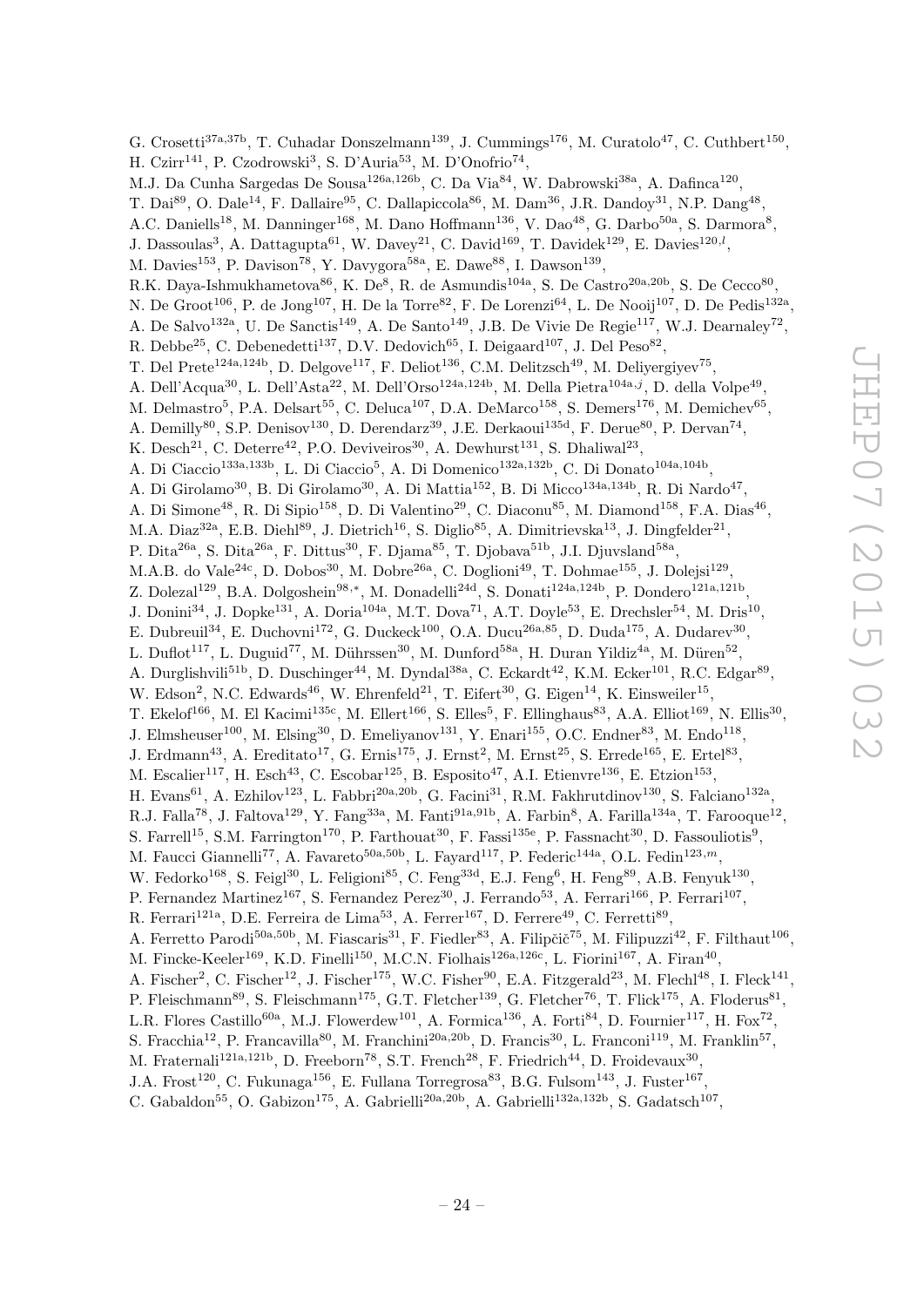S. Gadomski<sup>49</sup>, G. Gagliardi<sup>50a,50b</sup>, P. Gagnon<sup>61</sup>, C. Galea<sup>106</sup>, B. Galhardo<sup>126a,126c</sup>, E.J. Gallas<sup>120</sup>, B.J. Gallop<sup>131</sup>, P. Gallus<sup>128</sup>, G. Galster<sup>36</sup>, K.K. Gan<sup>111</sup>, J. Gao<sup>33b,85</sup>, Y. Gao<sup>46</sup>, Y.S. Gao<sup>143,e</sup>, F.M. Garay Walls<sup>46</sup>, F. Garberson<sup>176</sup>, C. García<sup>167</sup>, J.E. García Navarro<sup>167</sup>, M. Garcia-Sciveres<sup>15</sup>, R.W. Gardner<sup>31</sup>, N. Garelli<sup>143</sup>, V. Garonne<sup>119</sup>, C. Gatti<sup>47</sup>, A. Gaudiello<sup>50a,50b</sup>, G. Gaudio<sup>121a</sup>, B. Gaur<sup>141</sup>, L. Gauthier<sup>95</sup>, P. Gauzzi<sup>132a, 132b</sup>, I.L. Gavrilenko<sup>96</sup>, C. Gay<sup>168</sup>, G. Gaycken<sup>21</sup>, E.N. Gazis<sup>10</sup>, P. Ge<sup>33d</sup>, Z. Gecse<sup>168</sup>, C.N.P. Gee<sup>131</sup>, D.A.A. Geerts<sup>107</sup>, Ch. Geich-Gimbel<sup>21</sup>, M.P. Geisler<sup>58a</sup>, C. Gemme<sup>50a</sup>, M.H. Genest<sup>55</sup>, S. Gentile<sup>132a,132b</sup>, M. George<sup>54</sup>, S. George<sup>77</sup>, D. Gerbaudo<sup>163</sup>, A. Gershon<sup>153</sup>, H. Ghazlane<sup>135b</sup>, B. Giacobbe<sup>20a</sup>, S. Giagu<sup>132a,132b</sup>, V. Giangiobbe<sup>12</sup>, P. Giannetti<sup>124a,124b</sup>, B. Gibbard<sup>25</sup>, S.M. Gibson<sup>77</sup>, M. Gilchriese<sup>15</sup>, T.P.S. Gillam<sup>28</sup>, D. Gillberg<sup>30</sup>, G. Gilles<sup>34</sup>, D.M. Gingrich<sup>3,d</sup>, N. Giokaris<sup>9</sup>, M.P. Giordani<sup>164a,164c</sup>, F.M. Giorgi<sup>20a</sup>, F.M. Giorgi<sup>16</sup>, P.F. Giraud<sup>136</sup>, P. Giromini<sup>47</sup>, D. Giugni<sup>91a</sup>, C. Giuliani<sup>48</sup>, M. Giulini<sup>58b</sup>, B.K. Gjelsten<sup>119</sup>, S. Gkaitatzis<sup>154</sup>, I. Gkialas<sup>154</sup>, E.L. Gkougkousis<sup>117</sup>, L.K. Gladilin<sup>99</sup>, C. Glasman<sup>82</sup>, J. Glatzer<sup>30</sup>, P.C.F. Glaysher<sup>46</sup>, A. Glazov<sup>42</sup>, M. Goblirsch-Kolb<sup>101</sup>, J.R. Goddard<sup>76</sup>, J. Godlewski<sup>39</sup>, S. Goldfarb<sup>89</sup>, T. Golling<sup>49</sup>, D. Golubkov<sup>130</sup>, A. Gomes<sup>126a,126b,126d</sup>, R. Gonçalo<sup>126a</sup>, J. Goncalves Pinto Firmino Da Costa<sup>136</sup>, L. Gonella<sup>21</sup>, S. González de la Hoz<sup>167</sup>, G. Gonzalez Parra<sup>12</sup>, S. Gonzalez-Sevilla<sup>49</sup>, L. Goossens<sup>30</sup>, P.A. Gorbounov<sup>97</sup>, H.A. Gordon<sup>25</sup>, I. Gorelov<sup>105</sup>, B. Gorini<sup>30</sup>, E. Gorini<sup>73a,73b</sup>, A. Gorišek<sup>75</sup>, E. Gornicki<sup>39</sup>, A.T. Goshaw<sup>45</sup>, C. Gössling<sup>43</sup>, M.I. Gostkin<sup>65</sup>, D. Goujdami<sup>135c</sup>, A.G. Goussiou<sup>138</sup>, N. Govender<sup>145b</sup>, H.M.X. Grabas<sup>137</sup>, L. Graber<sup>54</sup>, I. Grabowska-Bold<sup>38a</sup>, P. Grafström<sup>20a,20b</sup>, K-J. Grahn<sup>42</sup>, J. Gramling<sup>49</sup>, E. Gramstad<sup>119</sup>, S. Grancagnolo<sup>16</sup>, V. Grassi<sup>148</sup>, V. Gratchev<sup>123</sup>, H.M. Gray<sup>30</sup>, E. Graziani<sup>134a</sup>, Z.D. Greenwood<sup>79,n</sup>, K. Gregersen<sup>78</sup>, I.M. Gregor<sup>42</sup>, P. Grenier<sup>143</sup>, J. Griffiths<sup>8</sup>, A.A. Grillo<sup>137</sup>, K. Grimm<sup>72</sup>, S. Grinstein<sup>12,0</sup>, Ph. Gris<sup>34</sup>, J.-F. Grivaz<sup>117</sup>, J.P. Grohs<sup>44</sup>, A. Grohsjean<sup>42</sup>, E. Gross<sup>172</sup>, J. Grosse-Knetter<sup>54</sup>, G.C. Grossi<sup>79</sup>, Z.J. Grout<sup>149</sup>, L. Guan<sup>33b</sup>, J. Guenther<sup>128</sup>, F. Guescini<sup>49</sup>, D. Guest<sup>176</sup>, O. Gueta<sup>153</sup>, E. Guido<sup>50a,50b</sup>, T. Guillemin<sup>117</sup>, S. Guindon<sup>2</sup>, U. Gul<sup>53</sup>, C. Gumpert<sup>44</sup>, J. Guo<sup>33e</sup>, S. Gupta<sup>120</sup>, P. Gutierrez<sup>113</sup>, N.G. Gutierrez Ortiz<sup>53</sup>, C. Gutschow<sup>44</sup>, C. Guyot<sup>136</sup>, C. Gwenlan<sup>120</sup>, C.B. Gwilliam<sup>74</sup>, A. Haas<sup>110</sup>, C. Haber<sup>15</sup>, H.K. Hadavand<sup>8</sup>, N. Haddad<sup>135e</sup>, P. Haefner<sup>21</sup>, S. Hageböck<sup>21</sup>, Z. Hajduk $^{39}$ , H. Hakobyan<sup>177</sup>, M. Haleem $^{42}$ , J. Haley $^{114}$ , D. Hall $^{120}$ , G. Halladjian $^{90}$ , G.D. Hallewell<sup>85</sup>, K. Hamacher<sup>175</sup>, P. Hamal<sup>115</sup>, K. Hamano<sup>169</sup>, M. Hamer<sup>54</sup>, A. Hamilton<sup>145a</sup>, S. Hamilton<sup>161</sup>, G.N. Hamity<sup>145c</sup>, P.G. Hamnett<sup>42</sup>, L. Han<sup>33b</sup>, K. Hanagaki<sup>118</sup>, K. Hanawa<sup>155</sup>, M. Hance<sup>15</sup>, P. Hanke<sup>58a</sup>, R. Hanna<sup>136</sup>, J.B. Hansen<sup>36</sup>, J.D. Hansen<sup>36</sup>, M.C. Hansen<sup>21</sup>, P.H. Hansen<sup>36</sup>, K. Hara<sup>160</sup>, A.S. Hard<sup>173</sup>, T. Harenberg<sup>175</sup>, F. Hariri<sup>117</sup>, S. Harkusha<sup>92</sup>, R.D. Harrington<sup>46</sup>, P.F. Harrison<sup>170</sup>, F. Hartjes<sup>107</sup>, M. Hasegawa<sup>67</sup>, S. Hasegawa<sup>103</sup>, Y. Hasegawa<sup>140</sup>, A. Hasib<sup>113</sup>, S. Hassani<sup>136</sup>, S. Haug<sup>17</sup>, R. Hauser<sup>90</sup>, L. Hauswald<sup>44</sup>, M. Havranek<sup>127</sup>, C.M. Hawkes<sup>18</sup>, R.J. Hawkings<sup>30</sup>, A.D. Hawkins<sup>81</sup>, T. Hayashi<sup>160</sup>, D. Hayden<sup>90</sup>, C.P. Hays<sup>120</sup>, J.M. Hays<sup>76</sup>, H.S. Hayward<sup>74</sup>, S.J. Haywood<sup>131</sup>, S.J. Head<sup>18</sup>, T. Heck<sup>83</sup>, V. Hedberg<sup>81</sup>, L. Heelan<sup>8</sup>, S. Heim<sup>122</sup>, T. Heim<sup>175</sup>, B. Heinemann<sup>15</sup>, L. Heinrich<sup>110</sup>, J. Hejbal<sup>127</sup>, L. Helary<sup>22</sup>, S. Hellman<sup>146a,146b</sup>, D. Hellmich<sup>21</sup>, C. Helsens<sup>30</sup>, J. Henderson<sup>120</sup>, R.C.W. Henderson<sup>72</sup>, Y. Heng<sup>173</sup>, C. Hengler<sup>42</sup>, A. Henrichs<sup>176</sup>, A.M. Henriques Correia<sup>30</sup>, S. Henrot-Versille<sup>117</sup>, G.H. Herbert<sup>16</sup>, Y. Hernández Jiménez<sup>167</sup>, R. Herrberg-Schubert<sup>16</sup>, G. Herten<sup>48</sup>, R. Hertenberger<sup>100</sup>, L. Hervas<sup>30</sup>, G.G. Hesketh<sup>78</sup>, N.P. Hessey<sup>107</sup>, J.W. Hetherly<sup>40</sup>, R. Hickling<sup>76</sup>, E. Higón-Rodriguez<sup>167</sup>, E. Hill<sup>169</sup>, J.C. Hill<sup>28</sup>, K.H. Hiller<sup>42</sup>, S.J. Hillier<sup>18</sup>, I. Hinchliffe<sup>15</sup>, E. Hines<sup>122</sup>, R.R. Hinman<sup>15</sup>, M. Hirose<sup>157</sup>, D. Hirschbuehl<sup>175</sup>, J. Hobbs<sup>148</sup>, N. Hod<sup>107</sup>, M.C. Hodgkinson<sup>139</sup>, P. Hodgson<sup>139</sup>, A. Hoecker<sup>30</sup>, M.R. Hoeferkamp<sup>105</sup>, F. Hoenig<sup>100</sup>, M. Hohlfeld<sup>83</sup>, D. Hohn<sup>21</sup>, T.R. Holmes<sup>15</sup>, M. Homann<sup>43</sup>, T.M. Hong<sup>125</sup>, L. Hooft van Huysduynen<sup>110</sup>, W.H. Hopkins<sup>116</sup>, Y. Horii<sup>103</sup>, A.J. Horton<sup>142</sup>, J-Y. Hostachy<sup>55</sup>, S. Hou<sup>151</sup>, A. Hoummada<sup>135a</sup>, J. Howard<sup>120</sup>, J. Howarth<sup>42</sup>, M. Hrabovsky<sup>115</sup>, I. Hristova<sup>16</sup>,

J. Hrivnac<sup>117</sup>, T. Hryn'ova<sup>5</sup>, A. Hrynevich<sup>93</sup>, C. Hsu<sup>145c</sup>, P.J. Hsu<sup>151,p</sup>, S.-C. Hsu<sup>138</sup>, D. Hu<sup>35</sup>,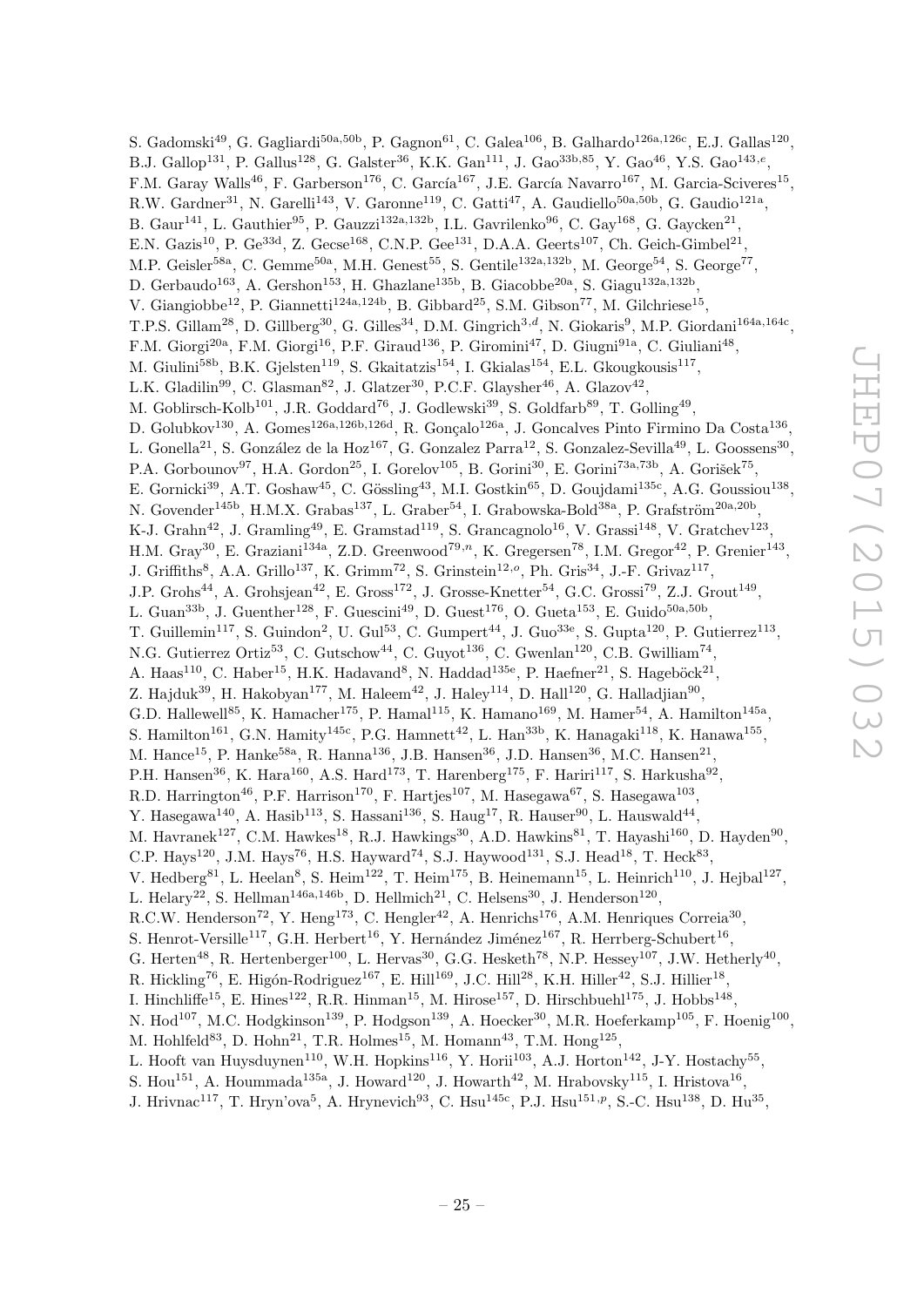Q. Hu<sup>33b</sup>, X. Hu<sup>89</sup>, Y. Huang<sup>42</sup>, Z. Hubacek<sup>30</sup>, F. Hubaut<sup>85</sup>, F. Huegging<sup>21</sup>, T.B. Huffman<sup>120</sup>, E.W. Hughes<sup>35</sup>, G. Hughes<sup>72</sup>, M. Huhtinen<sup>30</sup>, T.A. Hülsing<sup>83</sup>, N. Huseynov<sup>65,b</sup>, J. Huston<sup>90</sup>, J. Huth<sup>57</sup>, G. Iacobucci<sup>49</sup>, G. Iakovidis<sup>25</sup>, I. Ibragimov<sup>141</sup>, L. Iconomidou-Fayard<sup>117</sup>, E. Ideal<sup>176</sup>, Z. Idrissi<sup>135e</sup>, P. Iengo<sup>30</sup>, O. Igonkina<sup>107</sup>, T. Iizawa<sup>171</sup>, Y. Ikegami<sup>66</sup>, K. Ikematsu<sup>141</sup>, M. Ikeno<sup>66</sup>, Y. Ilchenko<sup>31,q</sup>, D. Iliadis<sup>154</sup>, N. Ilic<sup>158</sup>, Y. Inamaru<sup>67</sup>, T. Ince<sup>101</sup>, P. Ioannou<sup>9</sup>, M. Iodice<sup>134a</sup>, K. Iordanidou<sup>35</sup>, V. Ippolito<sup>57</sup>, A. Irles Quiles<sup>167</sup>, C. Isaksson<sup>166</sup>, M. Ishino<sup>68</sup>, M. Ishitsuka<sup>157</sup>, R. Ishmukhametov<sup>111</sup>, C. Issever<sup>120</sup>, S. Istin<sup>19a</sup>, J.M. Iturbe Ponce<sup>84</sup>, R. Iuppa<sup>133a,133b</sup>, J. Ivarsson $^{81}$ , W. Iwanski $^{39}$ , H. Iwasaki $^{66}$ , J.M. Izen $^{41}$ , V. Izzo<sup>104a</sup>, S. Jabbar<sup>3</sup>, B. Jackson<sup>122</sup>, M. Jackson<sup>74</sup>, P. Jackson<sup>1</sup>, M.R. Jaekel<sup>30</sup>, V. Jain<sup>2</sup>, K. Jakobs<sup>48</sup>, S. Jakobsen<sup>30</sup>, T. Jakoubek<sup>127</sup>, J. Jakubek<sup>128</sup>, D.O. Jamin<sup>151</sup>, D.K. Jana<sup>79</sup>, E. Jansen<sup>78</sup>, R.W. Jansky<sup>62</sup>, J. Janssen<sup>21</sup>, M. Janus<sup>170</sup>, G. Jarlskog<sup>81</sup>, N. Javadov<sup>65,b</sup>, T. Javůrek<sup>48</sup>, L. Jeanty<sup>15</sup>, J. Jejelava<sup>51a,r</sup>, G.-Y. Jeng<sup>150</sup>, D. Jennens<sup>88</sup>, P. Jenni<sup>48,s</sup>, J. Jentzsch<sup>43</sup>, C. Jeske<sup>170</sup>, S. Jézéquel<sup>5</sup>, H. Ji<sup>173</sup>, J. Jia<sup>148</sup>, Y. Jiang<sup>33b</sup>, S. Jiggins<sup>78</sup>, J. Jimenez Pena<sup>167</sup>, S. Jin<sup>33a</sup>, A. Jinaru<sup>26a</sup>, O. Jinnouchi<sup>157</sup>, M.D. Joergensen<sup>36</sup>, P. Johansson<sup>139</sup>, K.A. Johns<sup>7</sup>, K. Jon-And<sup>146a,146b</sup>, G. Jones<sup>170</sup>,  $R.W.L. Jones<sup>72</sup>, T.J. Jones<sup>74</sup>, J. Jongmanns<sup>58a</sup>, P.M. Jorge<sup>126a,126b</sup>, K.D. Joshi<sup>84</sup>, J. Jovicevic<sup>159a</sup>,$ X. Ju<sup>173</sup>, C.A. Jung<sup>43</sup>, P. Jussel<sup>62</sup>, A. Juste Rozas<sup>12,0</sup>, M. Kaci<sup>167</sup>, A. Kaczmarska<sup>39</sup>, M. Kado<sup>117</sup>, H. Kagan<sup>111</sup>, M. Kagan<sup>143</sup>, S.J. Kahn<sup>85</sup>, E. Kajomovitz<sup>45</sup>, C.W. Kalderon<sup>120</sup>, S. Kama<sup>40</sup>, A. Kamenshchikov<sup>130</sup>, N. Kanaya<sup>155</sup>, M. Kaneda<sup>30</sup>, S. Kaneti<sup>28</sup>, V.A. Kantserov<sup>98</sup>, J. Kanzaki<sup>66</sup>, B. Kaplan<sup>110</sup>, A. Kapliy<sup>31</sup>, D. Kar<sup>53</sup>, K. Karakostas<sup>10</sup>, A. Karamaoun<sup>3</sup>, N. Karastathis<sup>10,107</sup>, M.J. Kareem<sup>54</sup>, M. Karnevskiy<sup>83</sup>, S.N. Karpov<sup>65</sup>, Z.M. Karpova<sup>65</sup>, K. Karthik<sup>110</sup>, V. Kartvelishvili<sup>72</sup>, A.N. Karyukhin<sup>130</sup>, L. Kashif<sup>173</sup>, R.D. Kass<sup>111</sup>, A. Kastanas<sup>14</sup>, Y. Kataoka<sup>155</sup>, A. Katre<sup>49</sup>, J. Katzy<sup>42</sup>, K. Kawagoe<sup>70</sup>, T. Kawamoto<sup>155</sup>, G. Kawamura<sup>54</sup>, S. Kazama<sup>155</sup>, V.F. Kazanin<sup>109,c</sup>, M.Y. Kazarinov<sup>65</sup>, R. Keeler<sup>169</sup>, R. Kehoe<sup>40</sup>, J.S. Keller<sup>42</sup>, J.J. Kempster<sup>77</sup>, H. Keoshkerian<sup>84</sup>, O. Kepka<sup>127</sup>, B.P. Kerševan<sup>75</sup>, S. Kersten<sup>175</sup>, R.A. Keyes<sup>87</sup>, F. Khalil-zada<sup>11</sup>, H. Khandanyan<sup>146a,146b</sup>, A. Khanov<sup>114</sup>, A.G. Kharlamov<sup>109,c</sup>, T.J. Khoo<sup>28</sup>, V. Khovanskiy<sup>97</sup>, E. Khramov<sup>65</sup>, J. Khubua<sup>51b,t</sup>, H.Y. Kim<sup>8</sup>, H. Kim<sup>146a,146b</sup>, S.H. Kim<sup>160</sup>, Y. Kim<sup>31</sup>, N. Kimura<sup>154</sup>, O.M. Kind<sup>16</sup>, B.T. King<sup>74</sup>, M. King<sup>167</sup>, R.S.B. King<sup>120</sup>, S.B. King<sup>168</sup>, J. Kirk<sup>131</sup>, A.E. Kiryunin<sup>101</sup>, T. Kishimoto<sup>67</sup>, D. Kisielewska<sup>38a</sup>, F. Kiss<sup>48</sup>, K. Kiuchi<sup>160</sup>, O. Kivernyk<sup>136</sup>, E. Kladiva<sup>144b</sup>, M.H. Klein<sup>35</sup>, M. Klein<sup>74</sup>, U. Klein<sup>74</sup>, K. Kleinknecht<sup>83</sup>, P. Klimek<sup>146a,146b</sup>, A. Klimentov<sup>25</sup>, R. Klingenberg<sup>43</sup>, J.A. Klinger<sup>84</sup>, T. Klioutchnikova<sup>30</sup>, E.-E. Kluge<sup>58a</sup>, P. Kluit<sup>107</sup>, S. Kluth<sup>101</sup>, E. Kneringer<sup>62</sup>, E.B.F.G. Knoops<sup>85</sup>, A. Knue<sup>53</sup>, A. Kobayashi<sup>155</sup>, D. Kobayashi<sup>157</sup>, T. Kobayashi<sup>155</sup>, M. Kobel<sup>44</sup>, M. Kocian<sup>143</sup>, P. Kodys<sup>129</sup>, T. Koffas<sup>29</sup>, E. Koffeman<sup>107</sup>, L.A. Kogan<sup>120</sup>, S. Kohlmann<sup>175</sup>, Z. Kohout<sup>128</sup>, T. Kohriki<sup>66</sup>, T. Koi<sup>143</sup>, H. Kolanoski<sup>16</sup>, I. Koletsou<sup>5</sup>, A.A. Komar<sup>96,\*</sup>, Y. Komori<sup>155</sup>, T. Kondo<sup>66</sup>, N. Kondrashova<sup>42</sup>, K. Köneke<sup>48</sup>, A.C. König<sup>106</sup>, S. König<sup>83</sup>, T. Kono<sup>66,*u*</sup>, R. Konoplich<sup>110,*v*</sup>, N. Konstantinidis<sup>78</sup>, R. Kopeliansky<sup>152</sup>, S. Koperny<sup>38a</sup>, L. Köpke<sup>83</sup>, A.K. Kopp<sup>48</sup>, K. Korcyl<sup>39</sup>, K. Kordas<sup>154</sup>, A. Korn<sup>78</sup>, A.A. Korol<sup>109,c</sup>, I. Korolkov<sup>12</sup>, E.V. Korolkova<sup>139</sup>, O. Kortner<sup>101</sup>, S. Kortner<sup>101</sup>, T. Kosek<sup>129</sup>, V.V. Kostyukhin<sup>21</sup>, V.M. Kotov<sup>65</sup>, A. Kotwal<sup>45</sup>, A. Kourkoumeli-Charalampidi<sup>154</sup>, C. Kourkoumelis<sup>9</sup>, V. Kouskoura<sup>25</sup>, A. Koutsman<sup>159a</sup>, R. Kowalewski<sup>169</sup>, T.Z. Kowalski<sup>38a</sup>, W. Kozanecki<sup>136</sup>, A.S. Kozhin<sup>130</sup>, V.A. Kramarenko<sup>99</sup>, G. Kramberger<sup>75</sup>, D. Krasnopevtsev<sup>98</sup>, M.W. Krasny<sup>80</sup>, A. Krasznahorkay<sup>30</sup>, J.K. Kraus<sup>21</sup>, A. Kravchenko<sup>25</sup>, S. Kreiss<sup>110</sup>, M. Kretz<sup>58c</sup>, J. Kretzschmar<sup>74</sup>, K. Kreutzfeldt<sup>52</sup>, P. Krieger<sup>158</sup>, K. Krizka<sup>31</sup>, K. Kroeninger<sup>43</sup>, H. Kroha<sup>101</sup>, J. Kroll<sup>122</sup>, J. Kroseberg<sup>21</sup>, J. Krstic<sup>13</sup>, U. Kruchonak<sup>65</sup>, H. Krüger<sup>21</sup>, N. Krumnack<sup>64</sup>, Z.V. Krumshteyn<sup>65</sup>, A. Kruse<sup>173</sup>, M.C. Kruse<sup>45</sup>, M. Kruskal<sup>22</sup>, T. Kubota<sup>88</sup>, H. Kucuk<sup>78</sup>, S. Kuday<sup>4c</sup>, S. Kuehn<sup>48</sup>, A. Kugel<sup>58c</sup>, F. Kuger<sup>174</sup>, A. Kuhl<sup>137</sup>, T. Kuhl<sup>42</sup>, V. Kukhtin<sup>65</sup>, Y. Kulchitsky<sup>92</sup>, S. Kuleshov<sup>32b</sup>, M. Kuna<sup>132a,132b</sup>, T. Kunigo<sup>68</sup>, A. Kupco<sup>127</sup>, H. Kurashige<sup>67</sup>,

Y.A. Kurochkin<sup>92</sup>, R. Kurumida<sup>67</sup>, V. Kus<sup>127</sup>, E.S. Kuwertz<sup>169</sup>, M. Kuze<sup>157</sup>, J. Kvita<sup>115</sup>, T. Kwan<sup>169</sup>, D. Kyriazopoulos<sup>139</sup>, A. La Rosa<sup>49</sup>, J.L. La Rosa Navarro<sup>24d</sup>, L. La Rotonda<sup>37a,37b</sup>,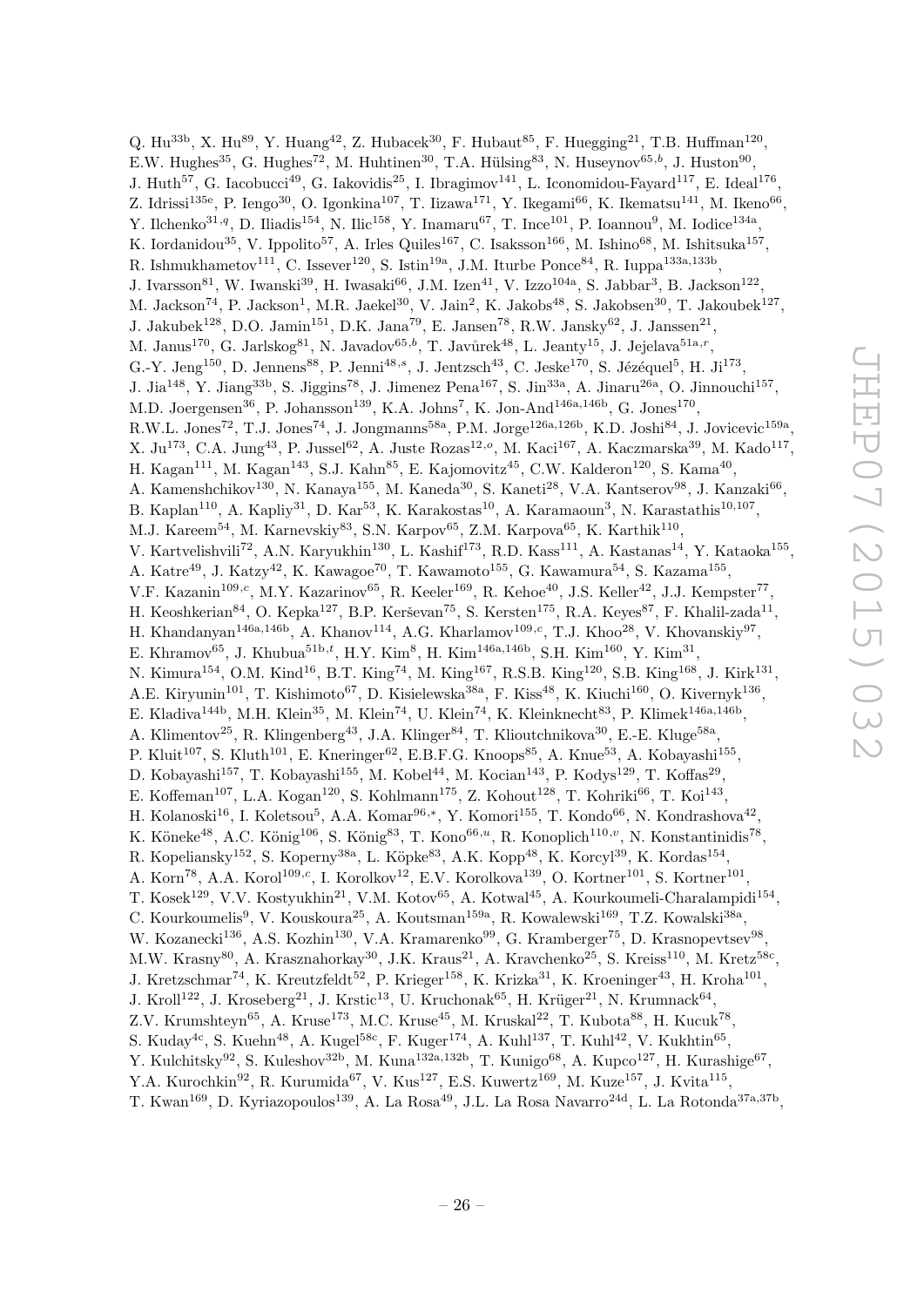C. Lacasta<sup>167</sup>, F. Lacava<sup>132a,132b</sup>, J. Lacey<sup>29</sup>, H. Lacker<sup>16</sup>, D. Lacour<sup>80</sup>, V.R. Lacuesta<sup>167</sup>, E. Ladygin<sup>65</sup>, R. Lafaye<sup>5</sup>, B. Laforge<sup>80</sup>, T. Lagouri<sup>176</sup>, S. Lai<sup>48</sup>, L. Lambourne<sup>78</sup>, S. Lammers<sup>61</sup>, C.L. Lampen<sup>7</sup>, W. Lampl<sup>7</sup>, E. Lançon<sup>136</sup>, U. Landgraf<sup>48</sup>, M.P.J. Landon<sup>76</sup>, V.S. Lang<sup>58a</sup>, J.C. Lange<sup>12</sup>, A.J. Lankford<sup>163</sup>, F. Lanni<sup>25</sup>, K. Lantzsch<sup>30</sup>, S. Laplace<sup>80</sup>, C. Lapoire<sup>30</sup>, J.F. Laporte<sup>136</sup>, T. Lari<sup>91a</sup>, F. Lasagni Manghi<sup>20a,20b</sup>, M. Lassnig<sup>30</sup>, P. Laurelli<sup>47</sup>, W. Lavrijsen<sup>15</sup>, A.T. Law<sup>137</sup>, P. Laycock<sup>74</sup>, O. Le Dortz<sup>80</sup>, E. Le Guirriec<sup>85</sup>, E. Le Menedeu<sup>12</sup>, M. LeBlanc<sup>169</sup>, T. LeCompte<sup>6</sup>, F. Ledroit-Guillon<sup>55</sup>, C.A. Lee<sup>145b</sup>, S.C. Lee<sup>151</sup>, L. Lee<sup>1</sup>, G. Lefebvre<sup>80</sup>, M. Lefebvre<sup>169</sup>, F. Legger<sup>100</sup>, C. Leggett<sup>15</sup>, A. Lehan<sup>74</sup>, G. Lehmann Miotto<sup>30</sup>, X. Lei<sup>7</sup>, W.A. Leight<sup>29</sup>, A. Leisos<sup>154,w</sup>, A.G. Leister<sup>176</sup>, M.A.L. Leite<sup>24d</sup>, R. Leitner<sup>129</sup>, D. Lellouch<sup>172</sup>, B. Lemmer<sup>54</sup>, K.J.C. Leney<sup>78</sup>, T. Lenz<sup>21</sup>, B. Lenzi<sup>30</sup>, R. Leone<sup>7</sup>, S. Leone<sup>124a,124b</sup>, C. Leonidopoulos<sup>46</sup>, S. Leontsinis<sup>10</sup>, C. Leroy<sup>95</sup>, C.G. Lester<sup>28</sup>, M. Levchenko<sup>123</sup>, J. Levêque<sup>5</sup>, D. Levin<sup>89</sup>, L.J. Levinson<sup>172</sup>, M. Levy<sup>18</sup>, A. Lewis<sup>120</sup>, A.M. Leyko<sup>21</sup>, M. Leyton<sup>41</sup>, B. Li<sup>33b,x</sup>, H. Li<sup>148</sup>, H.L. Li<sup>31</sup>, L. Li<sup>45</sup>, L. Li<sup>33e</sup>, S. Li<sup>45</sup>, Y. Li<sup>33c,y</sup>, Z. Liang<sup>137</sup>, H. Liao<sup>34</sup>, B. Liberti<sup>133a</sup>, A. Liblong<sup>158</sup>, P. Lichard<sup>30</sup>, K. Lie<sup>165</sup>, J. Liebal<sup>21</sup>, W. Liebig<sup>14</sup>, C. Limbach<sup>21</sup>, A. Limosani<sup>150</sup>, S.C. Lin<sup>151,z</sup>, T.H. Lin<sup>83</sup>, F. Linde<sup>107</sup>, B.E. Lindquist<sup>148</sup>, J.T. Linnemann<sup>90</sup>, E. Lipeles<sup>122</sup>, A. Lipniacka<sup>14</sup>, M. Lisovyi<sup>42</sup>, T.M. Liss<sup>165</sup>, D. Lissauer<sup>25</sup>, A. Lister<sup>168</sup>, A.M. Litke<sup>137</sup>, B. Liu<sup>151,aa</sup>, D. Liu<sup>151</sup>, J. Liu<sup>85</sup>, J.B. Liu<sup>33b</sup>, K. Liu<sup>85</sup>, L. Liu<sup>165</sup>, M. Liu<sup>45</sup>, M. Liu<sup>33b</sup>, Y. Liu<sup>33b</sup>, M. Livan<sup>121a,121b</sup>, A. Lleres<sup>55</sup>, J. Llorente Merino<sup>82</sup>, S.L. Lloyd<sup>76</sup>, F. Lo Sterzo<sup>151</sup>, E. Lobodzinska<sup>42</sup>, P. Loch<sup>7</sup>, W.S. Lockman<sup>137</sup>, F.K. Loebinger<sup>84</sup>, A.E. Loevschall-Jensen<sup>36</sup>, A. Loginov<sup>176</sup>, T. Lohse<sup>16</sup>, K. Lohwasser<sup>42</sup>, M. Lokajicek<sup>127</sup>, B.A. Long<sup>22</sup>, J.D. Long<sup>89</sup>, R.E. Long<sup>72</sup>, K.A. Looper<sup>111</sup>, L. Lopes<sup>126a</sup>, D. Lopez Mateos<sup>57</sup>, B. Lopez Paredes<sup>139</sup>, I. Lopez Paz<sup>12</sup>, J. Lorenz<sup>100</sup>, N. Lorenzo Martinez<sup>61</sup>, M. Losada<sup>162</sup>, P. Loscutoff<sup>15</sup>, P.J. Lösel<sup>100</sup>, X. Lou<sup>33a</sup>, A. Lounis<sup>117</sup>, J. Love<sup>6</sup>, P.A. Love<sup>72</sup>, N. Lu<sup>89</sup>, H.J. Lubatti<sup>138</sup>, C. Luci<sup>132a,132b</sup>, A. Lucotte<sup>55</sup>, F. Luehring<sup>61</sup>, W. Lukas<sup>62</sup>, L. Luminari<sup>132a</sup>, O. Lundberg<sup>146a,146b</sup>, B. Lund-Jensen<sup>147</sup>, D. Lynn<sup>25</sup>, R. Lysak<sup>127</sup>, E. Lytken<sup>81</sup>, H. Ma<sup>25</sup>, L.L. Ma<sup>33d</sup>, G. Maccarrone<sup>47</sup>, A. Macchiolo<sup>101</sup>, C.M. Macdonald<sup>139</sup>, J. Machado Miguens<sup>122,126b</sup>, D. Macina<sup>30</sup>, D. Madaffari<sup>85</sup>, R. Madar<sup>34</sup>, H.J. Maddocks<sup>72</sup>, W.F. Mader<sup>44</sup>, A. Madsen<sup>166</sup>, S. Maeland<sup>14</sup>, T. Maeno<sup>25</sup>, A. Maevskiy<sup>99</sup>, E. Magradze<sup>54</sup>, K. Mahboubi<sup>48</sup>, J. Mahlstedt<sup>107</sup>, C. Maiani<sup>136</sup>, C. Maidantchik<sup>24a</sup>, A.A. Maier<sup>101</sup>, T. Maier<sup>100</sup>, A. Maio<sup>126a,126b,126d</sup>, S. Majewski<sup>116</sup>, Y. Makida<sup>66</sup>, N. Makovec<sup>117</sup>, B. Malaescu<sup>80</sup>, Pa. Malecki<sup>39</sup>, V.P. Maleev<sup>123</sup>, F. Malek<sup>55</sup>, U. Mallik<sup>63</sup>, D. Malon<sup>6</sup>, C. Malone<sup>143</sup>, S. Maltezos<sup>10</sup>, V.M. Malyshev<sup>109</sup>, S. Malyukov<sup>30</sup>, J. Mamuzic<sup>42</sup>, G. Mancini<sup>47</sup>, B. Mandelli<sup>30</sup>, L. Mandelli<sup>91a</sup>, I. Mandić<sup>75</sup>, R. Mandrysch<sup>63</sup>, J. Maneira<sup>126a,126b</sup>, A. Manfredini<sup>101</sup>, L. Manhaes de Andrade Filho<sup>24b</sup>, J. Manjarres Ramos<sup>159b</sup>, A. Mann<sup>100</sup>, P.M. Manning<sup>137</sup>, A. Manousakis-Katsikakis<sup>9</sup>, B. Mansoulie<sup>136</sup>, R. Mantifel<sup>87</sup>, M. Mantoani<sup>54</sup>, L. Mapelli<sup>30</sup>, L. March<sup>145c</sup>, G. Marchiori<sup>80</sup>, M. Marcisovsky<sup>127</sup>, C.P. Marino<sup>169</sup>, M. Marjanovic<sup>13</sup>, F. Marroquim<sup>24a</sup>, S.P. Marsden<sup>84</sup>, Z. Marshall<sup>15</sup>, L.F. Marti<sup>17</sup>, S. Marti-Garcia<sup>167</sup>, B. Martin<sup>90</sup>, T.A. Martin<sup>170</sup>, V.J. Martin<sup>46</sup>, B. Martin dit Latour<sup>14</sup>, M. Martinez<sup>12,0</sup>, S. Martin-Haugh<sup>131</sup>, V.S. Martoiu<sup>26a</sup>, A.C. Martyniuk<sup>78</sup>, M. Marx<sup>138</sup>, F. Marzano<sup>132a</sup>, A. Marzin<sup>30</sup>, L. Masetti<sup>83</sup>, T. Mashimo<sup>155</sup>, R. Mashinistov<sup>96</sup>, J. Masik<sup>84</sup>, A.L. Maslennikov<sup>109,*c*</sup>, I. Massa<sup>20a,20b</sup>, L. Massa<sup>20a,20b</sup>, N. Massol<sup>5</sup>, P. Mastrandrea<sup>148</sup>, A. Mastroberardino<sup>37a,37b</sup>, T. Masubuchi<sup>155</sup>, P. Mättig<sup>175</sup>, J. Mattmann<sup>83</sup>, J. Maurer<sup>26a</sup>, S.J. Maxfield<sup>74</sup>, D.A. Maximov<sup>109,c</sup>, R. Mazini<sup>151</sup>, S.M. Mazza<sup>91a,91b</sup>, L. Mazzaferro<sup>133a,133b</sup>, G. Mc Goldrick<sup>158</sup>, S.P. Mc Kee<sup>89</sup>, A. McCarn<sup>89</sup>, R.L. McCarthy<sup>148</sup>, T.G. McCarthy<sup>29</sup>, N.A. McCubbin<sup>131</sup>, K.W. McFarlane<sup>56,\*</sup>, J.A. Mcfayden<sup>78</sup>, G. Mchedlidze<sup>54</sup>, S.J. McMahon<sup>131</sup>, R.A. McPherson<sup>169,k</sup>, M. Medinnis<sup>42</sup>, S. Meehan<sup>145a</sup>, S. Mehlhase<sup>100</sup>, A. Mehta<sup>74</sup>, K. Meier<sup>58a</sup>, C. Meineck<sup>100</sup>, B. Meirose<sup>41</sup>, B.R. Mellado Garcia<sup>145c</sup>, F. Meloni<sup>17</sup>, A. Mengarelli<sup>20a, 20b</sup>, S. Menke<sup>101</sup>, E. Meoni<sup>161</sup>, K.M. Mercurio<sup>57</sup>, S. Mergelmeyer<sup>21</sup>,

P. Mermod<sup>49</sup>, L. Merola<sup>104a,104b</sup>, C. Meroni<sup>91a</sup>, F.S. Merritt<sup>31</sup>, A. Messina<sup>132a,132b</sup>, J. Metcalfe<sup>25</sup>, A.S. Mete<sup>163</sup>, C. Meyer<sup>83</sup>, C. Meyer<sup>122</sup>, J-P. Meyer<sup>136</sup>, J. Meyer<sup>107</sup>, R.P. Middleton<sup>131</sup>,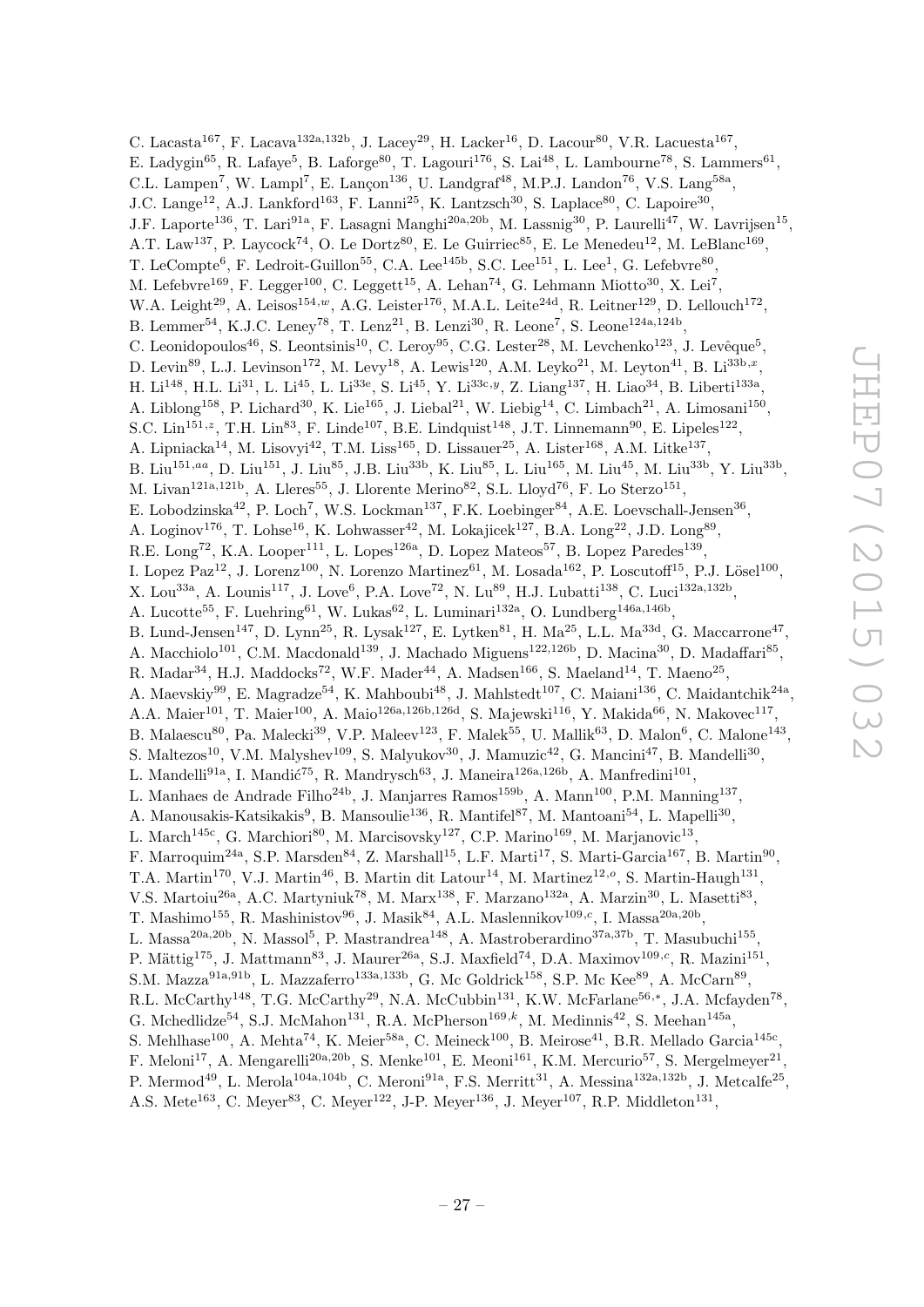S. Miglioranzi<sup>164a,164c</sup>, L. Mijović<sup>21</sup>, G. Mikenberg<sup>172</sup>, M. Mikestikova<sup>127</sup>, M. Mikuž<sup>75</sup>, M. Milesi $^{88}$ , A. Milic $^{30}$ , D.W. Miller $^{31}$ , C. Mills $^{46}$ , A. Milov $^{172}$ , D.A. Milstead $^{146a,146b}$ , A.A. Minaenko<sup>130</sup>, Y. Minami<sup>155</sup>, I.A. Minashvili<sup>65</sup>, A.I. Mincer<sup>110</sup>, B. Mindur<sup>38a</sup>, M. Mineev<sup>65</sup>, Y. Ming<sup>173</sup>, L.M. Mir<sup>12</sup>, T. Mitani<sup>171</sup>, J. Mitrevski<sup>100</sup>, V.A. Mitsou<sup>167</sup>, A. Miucci<sup>49</sup>, P.S. Miyagawa<sup>139</sup>, J.U. Mjörnmark<sup>81</sup>, T. Moa<sup>146a,146b</sup>, K. Mochizuki<sup>85</sup>, S. Mohapatra<sup>35</sup>, W. Mohr<sup>48</sup>, S. Molander<sup>146a,146b</sup>, R. Moles-Valls<sup>167</sup>, K. Mönig<sup>42</sup>, C. Monini<sup>55</sup>, J. Monk<sup>36</sup>, E. Monnier<sup>85</sup>, J. Montejo Berlingen<sup>12</sup>, F. Monticelli<sup>71</sup>, S. Monzani<sup>132a,132b</sup>, R.W. Moore<sup>3</sup>, N. Morange<sup>117</sup>, D. Moreno<sup>162</sup>, M. Moreno Llácer<sup>54</sup>, P. Morettini<sup>50a</sup>, M. Morgenstern<sup>44</sup>, M. Morii<sup>57</sup>, M. Morinaga<sup>155</sup>, V. Morisbak<sup>119</sup>, S. Moritz<sup>83</sup>, A.K. Morley<sup>147</sup>, G. Mornacchi<sup>30</sup>, J.D. Morris<sup>76</sup>, S.S. Mortensen<sup>36</sup>, A. Morton<sup>53</sup>, L. Morvaj<sup>103</sup>, M. Mosidze<sup>51b</sup>, J. Moss<sup>111</sup>, K. Motohashi<sup>157</sup>, R. Mount<sup>143</sup>, E. Mountricha<sup>25</sup>, S.V. Mouraviev<sup>96,\*</sup>, E.J.W. Moyse<sup>86</sup>, S. Muanza<sup>85</sup>, R.D. Mudd<sup>18</sup>, F. Mueller<sup>101</sup>, J. Mueller<sup>125</sup>, K. Mueller<sup>21</sup>, R.S.P. Mueller<sup>100</sup>, T. Mueller<sup>28</sup>, D. Muenstermann<sup>49</sup>, P. Mullen<sup>53</sup>, Y. Munwes<sup>153</sup>, J.A. Murillo Quijada<sup>18</sup>, W.J. Murray<sup>170,131</sup>, H. Musheghyan<sup>54</sup>, E. Musto<sup>152</sup>, A.G. Myagkov<sup>130,ab</sup>, M. Myska<sup>128</sup>, O. Nackenhorst $^{54}$ , J. Nadal $^{54}$ , K. Nagai $^{120}$ , R. Nagai $^{157}$ , Y. Nagai $^{85}$ , K. Nagano $^{66}$ , A. Nagarkar $^{111}$ , Y. Nagasaka $^{59}$ , K. Nagata $^{160}$ , M. Nagel $^{101}$ , E. Nagy $^{85}$ , A.M. Nairz $^{30}$ , Y. Nakahama $^{30}$ , K. Nakamura $^{66}$ , T. Nakamura $^{155}$ , I. Nakano $^{112}$ , H. Namasivayam $^{41}$ , R.F. Naranjo Garcia<sup>42</sup>, R. Narayan<sup>31</sup>, T. Naumann<sup>42</sup>, G. Navarro<sup>162</sup>, R. Nayyar<sup>7</sup>, H.A. Neal<sup>89</sup>, P.Yu. Nechaeva<sup>96</sup>, T.J. Neep<sup>84</sup>, P.D. Nef<sup>143</sup>, A. Negri<sup>121a,121b</sup>, M. Negrini<sup>20a</sup>, S. Nektarijevic<sup>106</sup>, C. Nellist<sup>117</sup>, A. Nelson<sup>163</sup>, S. Nemecek<sup>127</sup>, P. Nemethy<sup>110</sup>, A.A. Nepomuceno<sup>24a</sup>, M. Nessi<sup>30,ac</sup>, M.S. Neubauer<sup>165</sup>, M. Neumann<sup>175</sup>, R.M. Neves<sup>110</sup>, P. Nevski<sup>25</sup>, P.R. Newman<sup>18</sup>, D.H. Nguyen<sup>6</sup>, R.B. Nickerson<sup>120</sup>, R. Nicolaidou<sup>136</sup>, B. Nicquevert<sup>30</sup>, J. Nielsen<sup>137</sup>, N. Nikiforou<sup>35</sup>, A. Nikiforov<sup>16</sup>, V. Nikolaenko<sup>130,ab</sup>, I. Nikolic-Audit<sup>80</sup>, K. Nikolopoulos<sup>18</sup>, J.K. Nilsen<sup>119</sup>, P. Nilsson<sup>25</sup>, Y. Ninomiya<sup>155</sup>, A. Nisati<sup>132a</sup>, R. Nisius<sup>101</sup>, T. Nobe<sup>157</sup>, M. Nomachi<sup>118</sup>, I. Nomidis<sup>29</sup>, T. Nooney<sup>76</sup>, S. Norberg<sup>113</sup>, M. Nordberg<sup>30</sup>, O. Novgorodova<sup>44</sup>, S. Nowak<sup>101</sup>, M. Nozaki $^{66}$ , L. Nozka $^{115}$ , K. Ntekas $^{10}$ , G. Nunes Hanninger $^{88}$ , T. Nunnemann $^{100}$ , E. Nurse<sup>78</sup>, F. Nuti<sup>88</sup>, B.J. O'Brien<sup>46</sup>, F. O'grady<sup>7</sup>, D.C. O'Neil<sup>142</sup>, V. O'Shea<sup>53</sup>, F.G. Oakham<sup>29,d</sup>, H. Oberlack<sup>101</sup>, T. Obermann<sup>21</sup>, J. Ocariz<sup>80</sup>, A. Ochi<sup>67</sup>, I. Ochoa<sup>78</sup>, J.P. Ochoa-Ricoux<sup>32a</sup>, S. Oda<sup>70</sup>, S. Odaka<sup>66</sup>, H. Ogren<sup>61</sup>, A. Oh<sup>84</sup>, S.H. Oh<sup>45</sup>, C.C. Ohm<sup>15</sup>, H. Ohman<sup>166</sup>, H. Oide<sup>30</sup>, W. Okamura<sup>118</sup>, H. Okawa<sup>160</sup>, Y. Okumura<sup>31</sup>, T. Okuyama<sup>155</sup>, A. Olariu<sup>26a</sup>, S.A. Olivares Pino<sup>46</sup>, D. Oliveira Damazio<sup>25</sup>, E. Oliver Garcia<sup>167</sup>, A. Olszewski<sup>39</sup>, J. Olszowska<sup>39</sup>, A. Onofre<sup>126a,126e</sup>, P.U.E. Onyisi<sup>31,q</sup>, C.J. Oram<sup>159a</sup>, M.J. Oreglia<sup>31</sup>, Y. Oren<sup>153</sup>, D. Orestano<sup>134a,134b</sup>, N. Orlando<sup>154</sup>, C. Oropeza Barrera<sup>53</sup>, R.S. Orr<sup>158</sup>, B. Osculati<sup>50a,50b</sup>, R. Ospanov<sup>84</sup>, G. Otero y Garzon<sup>27</sup>, H. Otono<sup>70</sup>, M. Ouchrif<sup>135d</sup>, E.A. Ouellette<sup>169</sup>, F. Ould-Saada<sup>119</sup>, A. Ouraou<sup>136</sup>, K.P. Oussoren<sup>107</sup>, Q. Ouyang<sup>33a</sup>, A. Ovcharova<sup>15</sup>, M. Owen<sup>53</sup>, R.E. Owen<sup>18</sup>, V.E. Ozcan<sup>19a</sup>, N. Ozturk<sup>8</sup>, K. Pachal<sup>142</sup>, A. Pacheco Pages<sup>12</sup>, C. Padilla Aranda<sup>12</sup>, M. Pagáčová<sup>48</sup>, S. Pagan Griso<sup>15</sup>, E. Paganis<sup>139</sup>, C. Pahl<sup>101</sup>, F. Paige<sup>25</sup>, P. Pais<sup>86</sup>, K. Pajchel<sup>119</sup>, G. Palacino<sup>159b</sup>, S. Palestini<sup>30</sup>, M. Palka<sup>38b</sup>, D. Pallin<sup>34</sup>, A. Palma<sup>126a,126b</sup>, Y.B. Pan<sup>173</sup>, E. Panagiotopoulou<sup>10</sup>, C.E. Pandini<sup>80</sup>, J.G. Panduro Vazquez<sup>77</sup>, P. Pani<sup>146a,146b</sup>, S. Panitkin<sup>25</sup>, D. Pantea<sup>26a</sup>, L. Paolozzi<sup>49</sup>, Th.D. Papadopoulou<sup>10</sup>, K. Papageorgiou<sup>154</sup>, A. Paramonov<sup>6</sup>, D. Paredes Hernandez<sup>154</sup>, M.A. Parker<sup>28</sup>, K.A. Parker<sup>139</sup>, F. Parodi<sup>50a,50b</sup>, J.A. Parsons<sup>35</sup>, U. Parzefall<sup>48</sup>, E. Pasqualucci<sup>132a</sup>, S. Passaggio<sup>50a</sup>, F. Pastore<sup>134a,134b,∗</sup>, Fr. Pastore<sup>77</sup>, G. Pásztor<sup>29</sup>, S. Pataraia<sup>175</sup>, N.D. Patel<sup>150</sup>, J.R. Pater<sup>84</sup>, T. Pauly<sup>30</sup>, J. Pearce<sup>169</sup>, B. Pearson<sup>113</sup>, L.E. Pedersen<sup>36</sup>, M. Pedersen<sup>119</sup>, S. Pedraza Lopez<sup>167</sup>, R. Pedro<sup>126a,126b</sup>, S.V. Peleganchuk<sup>109,c</sup>, D. Pelikan<sup>166</sup>, H. Peng<sup>33b</sup>, B. Penning<sup>31</sup>, J. Penwell<sup>61</sup>, D.V. Perepelitsa<sup>25</sup>, E. Perez Codina<sup>159a</sup>, M.T. Pérez García-Estañ<sup>167</sup>, L. Perini<sup>91a,91b</sup>, H. Pernegger<sup>30</sup>, S. Perrella<sup>104a,104b</sup>, R. Peschke<sup>42</sup>, V.D. Peshekhonov<sup>65</sup>, K. Peters<sup>30</sup>, R.F.Y. Peters<sup>84</sup>, B.A. Petersen<sup>30</sup>, T.C. Petersen<sup>36</sup>, E. Petit<sup>42</sup>,

A. Petridis<sup>146a,146b</sup>, C. Petridou<sup>154</sup>, E. Petrolo<sup>132a</sup>, F. Petrucci<sup>134a,134b</sup>, N.E. Pettersson<sup>157</sup>,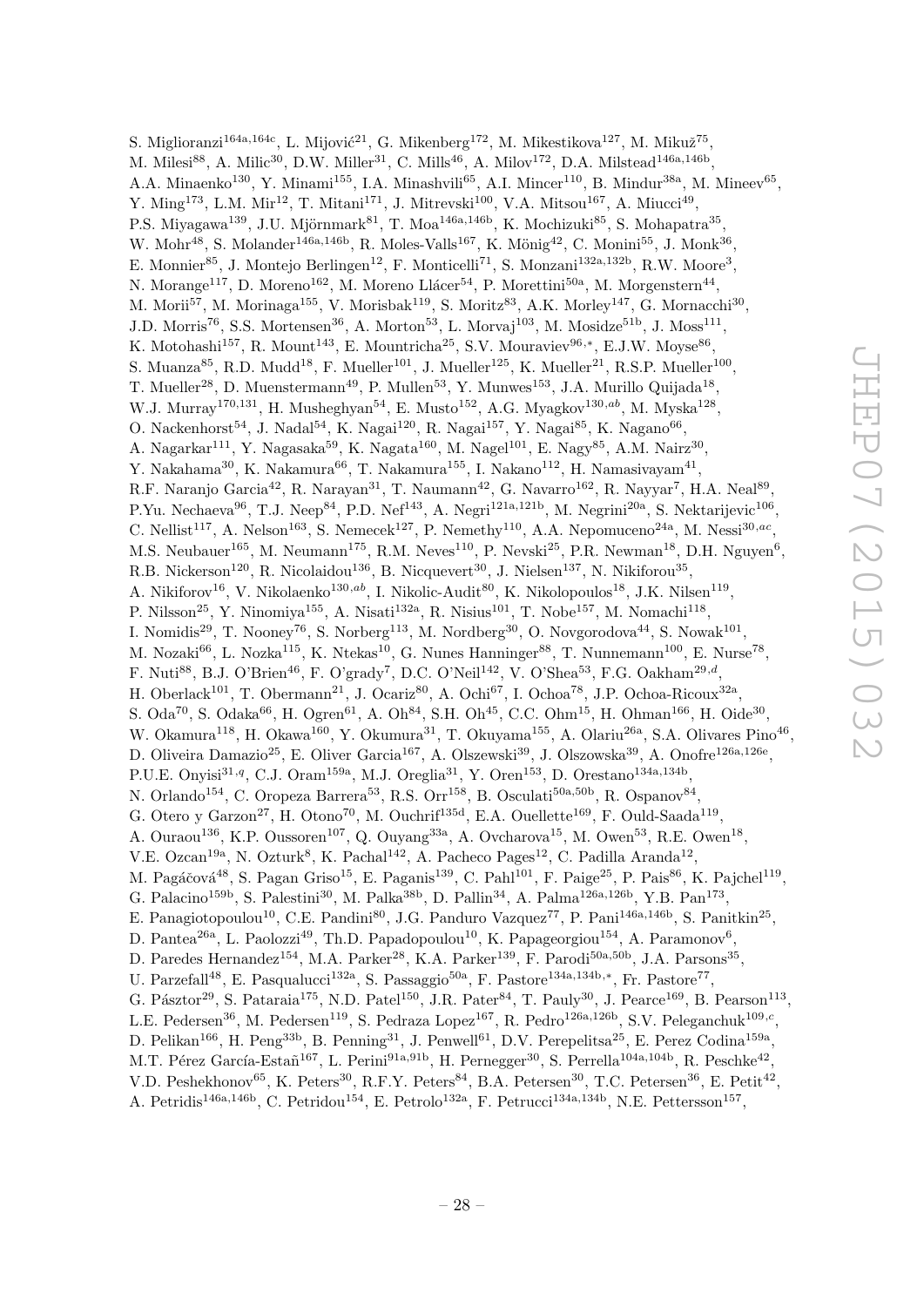R. Pezoa<sup>32b</sup>, P.W. Phillips<sup>131</sup>, G. Piacquadio<sup>143</sup>, E. Pianori<sup>170</sup>, A. Picazio<sup>49</sup>, E. Piccaro<sup>76</sup>, M. Piccinini<sup>20a,20b</sup>, M.A. Pickering<sup>120</sup>, R. Piegaia<sup>27</sup>, D.T. Pignotti<sup>111</sup>, J.E. Pilcher<sup>31</sup>, A.D. Pilkington<sup>84</sup>, J. Pina<sup>126a,126b,126d</sup>, M. Pinamonti<sup>164a,164c,ad</sup>, J.L. Pinfold<sup>3</sup>, A. Pingel<sup>36</sup>, B. Pinto<sup>126a</sup>, S. Pires<sup>80</sup>, M. Pitt<sup>172</sup>, C. Pizio<sup>91a,91b</sup>, L. Plazak<sup>144a</sup>, M.-A. Pleier<sup>25</sup>, V. Pleskot<sup>129</sup>, E. Plotnikova<sup>65</sup>, P. Plucinski<sup>146a,146b</sup>, D. Pluth<sup>64</sup>, R. Poettgen<sup>83</sup>, L. Poggioli<sup>117</sup>, D. Pohl<sup>21</sup>, G. Polesello<sup>121a</sup>, A. Policicchio<sup>37a, 37b</sup>, R. Polifka<sup>158</sup>, A. Polini<sup>20a</sup>, C.S. Pollard<sup>53</sup>, V. Polychronakos<sup>25</sup>, K. Pommès<sup>30</sup>, L. Pontecorvo<sup>132a</sup>, B.G. Pope<sup>90</sup>, G.A. Popeneciu<sup>26b</sup>, D.S. Popovic<sup>13</sup>, A. Poppleton<sup>30</sup>, S. Pospisil<sup>128</sup>, K. Potamianos<sup>15</sup>, I.N. Potrap<sup>65</sup>, C.J. Potter<sup>149</sup>, C.T. Potter<sup>116</sup>, G. Poulard<sup>30</sup>, J. Poveda<sup>30</sup>, V. Pozdnyakov<sup>65</sup>, P. Pralavorio<sup>85</sup>, A. Pranko<sup>15</sup>, S. Prasad<sup>30</sup>, S. Prell<sup>64</sup>, D. Price<sup>84</sup>, L.E. Price<sup>6</sup>, M. Primavera<sup>73a</sup>, S. Prince<sup>87</sup>, M. Proissl<sup>46</sup>, K. Prokofiev<sup>60c</sup>, F. Prokoshin<sup>32b</sup>, E. Protopapadaki<sup>136</sup>, S. Protopopescu<sup>25</sup>, J. Proudfoot<sup>6</sup>, M. Przybycien<sup>38a</sup>, E. Ptacek<sup>116</sup>, D. Puddu<sup>134a,134b</sup>, E. Pueschel<sup>86</sup>, D. Puldon<sup>148</sup>, M. Purohit<sup>25,ae</sup>, P. Puzo<sup>117</sup>, J. Qian<sup>89</sup>, G. Qin<sup>53</sup>, Y. Qin<sup>84</sup>, A. Quadt<sup>54</sup>, D.R. Quarrie<sup>15</sup>, W.B. Quayle<sup>164a,164b</sup>, M. Queitsch-Maitland<sup>84</sup>, D. Quilty<sup>53</sup>, S. Raddum<sup>119</sup>, V. Radeka<sup>25</sup>, V. Radescu<sup>42</sup>, S.K. Radhakrishnan<sup>148</sup>, P. Radloff<sup>116</sup>, P. Rados<sup>88</sup>, F. Ragusa<sup>91a,91b</sup>, G. Rahal<sup>178</sup>, S. Rajagopalan<sup>25</sup>, M. Rammensee<sup>30</sup>, C. Rangel-Smith<sup>166</sup>, F. Rauscher<sup>100</sup>, S. Rave<sup>83</sup>, T. Ravenscroft<sup>53</sup>, M. Raymond<sup>30</sup>, A.L. Read<sup>119</sup>, N.P. Readioff<sup>74</sup>, D.M. Rebuzzi<sup>121a,121b</sup>, A. Redelbach<sup>174</sup>, G. Redlinger<sup>25</sup>, R. Reece<sup>137</sup>, K. Reeves<sup>41</sup>, L. Rehnisch<sup>16</sup>, H. Reisin<sup>27</sup>, M. Relich<sup>163</sup>, C. Rembser<sup>30</sup>, H. Ren<sup>33a</sup>, A. Renaud<sup>117</sup>, M. Rescigno<sup>132a</sup>, S. Resconi<sup>91a</sup>, O.L. Rezanova<sup>109,c</sup>, P. Reznicek<sup>129</sup>, R. Rezvani<sup>95</sup>, R. Richter<sup>101</sup>, S. Richter<sup>78</sup>, E. Richter-Was<sup>38b</sup>, O. Ricken<sup>21</sup>, M. Ridel<sup>80</sup>, P. Rieck<sup>16</sup>, C.J. Riegel<sup>175</sup>, J. Rieger<sup>54</sup>, M. Rijssenbeek<sup>148</sup>, A. Rimoldi<sup>121a,121b</sup>, L. Rinaldi<sup>20a</sup>, B. Ristić<sup>49</sup>, E. Ritsch<sup>62</sup>, I. Riu<sup>12</sup>, F. Rizatdinova<sup>114</sup>, E. Rizvi<sup>76</sup>, S.H. Robertson<sup>87,k</sup>, A. Robichaud-Veronneau<sup>87</sup>, D. Robinson<sup>28</sup>, J.E.M. Robinson<sup>84</sup>, A. Robson<sup>53</sup>, C. Roda<sup>124a,124b</sup>, S. Roe<sup>30</sup>, O. Røhne<sup>119</sup>, S. Rolli<sup>161</sup>, A. Romaniouk<sup>98</sup>, M. Romano<sup>20a,20b</sup>, S.M. Romano Saez<sup>34</sup>, E. Romero Adam<sup>167</sup>, N. Rompotis<sup>138</sup>, M. Ronzani<sup>48</sup>, L. Roos<sup>80</sup>, E. Ros<sup>167</sup>, S. Rosati<sup>132a</sup>, K. Rosbach<sup>48</sup>, P. Rose<sup>137</sup>, P.L. Rosendahl<sup>14</sup>, O. Rosenthal<sup>141</sup>, V. Rossetti<sup>146a,146b</sup>, E. Rossi<sup>104a,104b</sup>, L.P. Rossi<sup>50a</sup>, R. Rosten<sup>138</sup>, M. Rotaru<sup>26a</sup>, I. Roth<sup>172</sup>, J. Rothberg<sup>138</sup>, D. Rousseau<sup>117</sup>, C.R. Royon<sup>136</sup>, A. Rozanov<sup>85</sup>, Y. Rozen<sup>152</sup>, X. Ruan<sup>145c</sup>, F. Rubbo<sup>143</sup>, I. Rubinskiy<sup>42</sup>, V.I. Rud<sup>99</sup>, C. Rudolph<sup>44</sup>, M.S. Rudolph<sup>158</sup>, F. Rühr<sup>48</sup>, A. Ruiz-Martinez<sup>30</sup>, Z. Rurikova<sup>48</sup>, N.A. Rusakovich<sup>65</sup>, A. Ruschke<sup>100</sup>, H.L. Russell<sup>138</sup>, J.P. Rutherfoord<sup>7</sup>, N. Ruthmann<sup>48</sup>, Y.F. Ryabov<sup>123</sup>, M. Rybar<sup>129</sup>, G. Rybkin<sup>117</sup>, N.C. Ryder<sup>120</sup>, A.F. Saavedra<sup>150</sup>, G. Sabato<sup>107</sup>, S. Sacerdoti<sup>27</sup>, A. Saddique<sup>3</sup>, H.F-W. Sadrozinski<sup>137</sup>, R. Sadykov<sup>65</sup>, F. Safai Tehrani<sup>132a</sup>, M. Saimpert<sup>136</sup>, H. Sakamoto<sup>155</sup>, Y. Sakurai<sup>171</sup>, G. Salamanna<sup>134a,134b</sup>, A. Salamon<sup>133a</sup>, M. Saleem<sup>113</sup>, D. Salek<sup>107</sup>, P.H. Sales De Bruin<sup>138</sup>, D. Salihagic<sup>101</sup>, A. Salnikov<sup>143</sup>, J. Salt<sup>167</sup>, D. Salvatore<sup>37a,37b</sup>, F. Salvatore<sup>149</sup>, A. Salvucci<sup>106</sup>, A. Salzburger<sup>30</sup>, D. Sampsonidis<sup>154</sup>, A. Sanchez<sup>104a,104b</sup>, J. Sánchez<sup>167</sup>, V. Sanchez Martinez<sup>167</sup>, H. Sandaker<sup>14</sup>, R.L. Sandbach<sup>76</sup>, H.G. Sander<sup>83</sup>, M.P. Sanders<sup>100</sup>, M. Sandhoff<sup>175</sup>, C. Sandoval<sup>162</sup>, R. Sandstroem<sup>101</sup>, D.P.C. Sankey<sup>131</sup>, M. Sannino<sup>50a,50b</sup>, A. Sansoni<sup>47</sup>, C. Santoni<sup>34</sup>, R. Santonico<sup>133a,133b</sup>, H. Santos<sup>126a</sup>, I. Santoyo Castillo<sup>149</sup>, K. Sapp<sup>125</sup>, A. Sapronov<sup>65</sup>, J.G. Saraiva<sup>126a,126d</sup>, B. Sarrazin<sup>21</sup>, O. Sasaki<sup>66</sup>, Y. Sasaki<sup>155</sup>, K. Sato<sup>160</sup>, G. Sauvage<sup>5,\*</sup>, E. Sauvan<sup>5</sup>, G. Savage<sup>77</sup>, P. Savard<sup>158,d</sup>, C. Sawyer<sup>120</sup>, L. Sawyer<sup>79,n</sup>, J. Saxon<sup>31</sup>, C. Sbarra<sup>20a</sup>, A. Sbrizzi<sup>20a, 20b</sup>, T. Scanlon<sup>78</sup>, D.A. Scannicchio<sup>163</sup>, M. Scarcella<sup>150</sup>, V. Scarfone<sup>37a, 37b</sup>, J. Schaarschmidt<sup>172</sup>, P. Schacht<sup>101</sup>, D. Schaefer<sup>30</sup>, R. Schaefer<sup>42</sup>, J. Schaeffer<sup>83</sup>, S. Schaepe<sup>21</sup>, S. Schaetzel<sup>58b</sup>, U. Schäfer<sup>83</sup>, A.C. Schaffer<sup>117</sup>, D. Schaile<sup>100</sup>, R.D. Schamberger<sup>148</sup>, V. Scharf<sup>58a</sup>, V.A. Schegelsky<sup>123</sup>, D. Scheirich<sup>129</sup>, M. Schernau<sup>163</sup>, C. Schiavi<sup>50a,50b</sup>, C. Schillo<sup>48</sup>, M. Schioppa<sup>37a,37b</sup>, S. Schlenker<sup>30</sup>, E. Schmidt<sup>48</sup>, K. Schmieden<sup>30</sup>, C. Schmitt<sup>83</sup>, S. Schmitt<sup>58b</sup>, S. Schmitt<sup>42</sup>, B. Schneider<sup>159a</sup>, Y.J. Schnellbach<sup>74</sup>, U. Schnoor<sup>44</sup>, L. Schoeffel<sup>136</sup>, A. Schoening<sup>58b</sup>,

B.D. Schoenrock<sup>90</sup>, E. Schopf<sup>21</sup>, A.L.S. Schorlemmer<sup>54</sup>, M. Schott<sup>83</sup>, D. Schouten<sup>159a</sup>,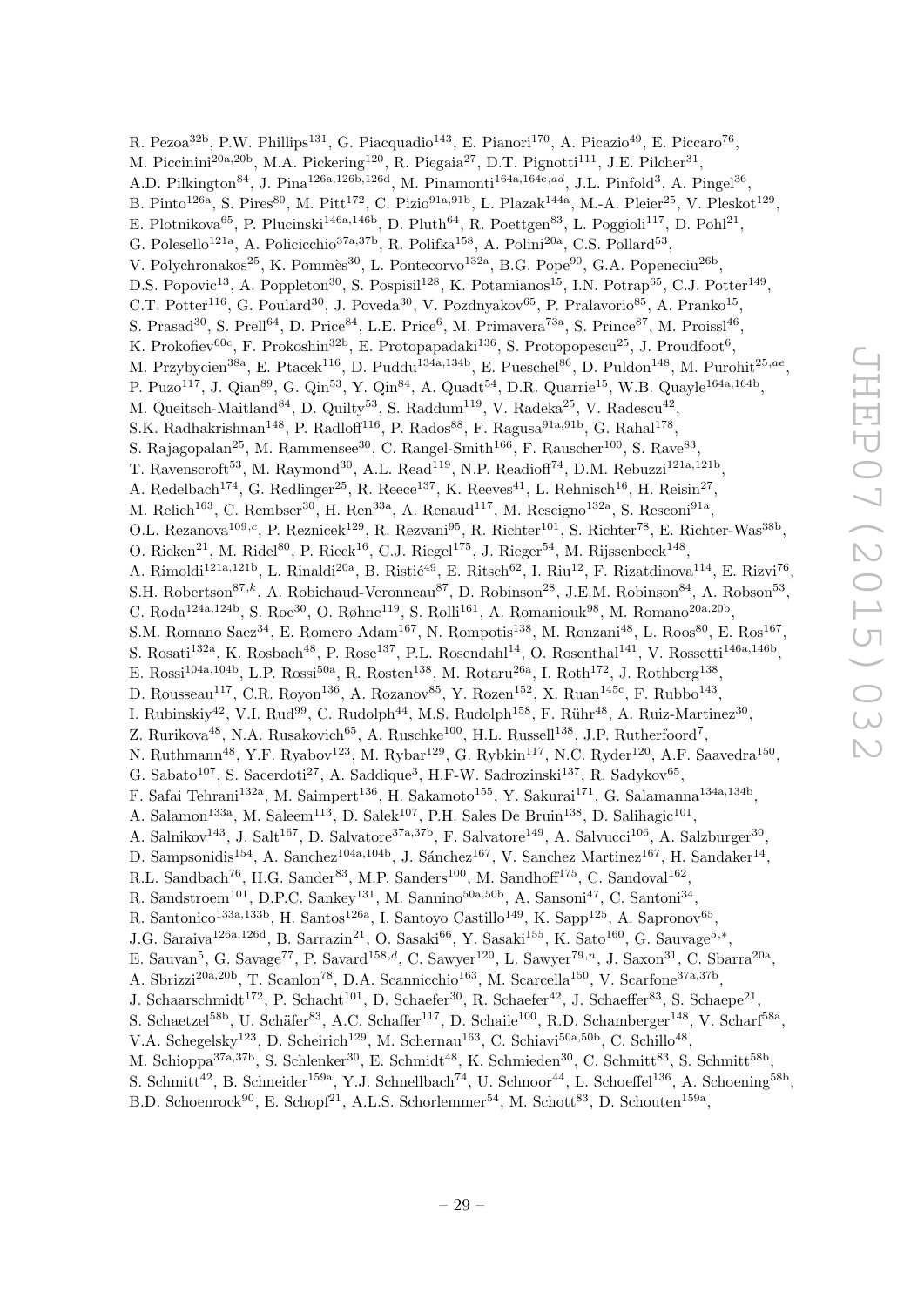J. Schovancova<sup>8</sup>, S. Schramm<sup>158</sup>, M. Schreyer<sup>174</sup>, C. Schroeder<sup>83</sup>, N. Schuh<sup>83</sup>, M.J. Schultens<sup>21</sup>, H.-C. Schultz-Coulon<sup>58a</sup>, H. Schulz<sup>16</sup>, M. Schumacher<sup>48</sup>, B.A. Schumm<sup>137</sup>, Ph. Schune<sup>136</sup>, C. Schwanenberger<sup>84</sup>, A. Schwartzman<sup>143</sup>, T.A. Schwarz<sup>89</sup>, Ph. Schwegler<sup>101</sup>, Ph. Schwemling<sup>136</sup>, R. Schwienhorst<sup>90</sup>, J. Schwindling<sup>136</sup>, T. Schwindt<sup>21</sup>, M. Schwoerer<sup>5</sup>, F.G. Sciacca<sup>17</sup>, E. Scifo<sup>117</sup>, G. Sciolla<sup>23</sup>, F. Scuri<sup>124a,124b</sup>, F. Scutti<sup>21</sup>, J. Searcy<sup>89</sup>, G. Sedov<sup>42</sup>, E. Sedykh<sup>123</sup>, P. Seema<sup>21</sup>, S.C. Seidel<sup>105</sup>, A. Seiden<sup>137</sup>, F. Seifert<sup>128</sup>, J.M. Seixas<sup>24a</sup>, G. Sekhniaidze<sup>104a</sup>, K. Sekhon<sup>89</sup>, S.J. Sekula<sup>40</sup>, K.E. Selbach<sup>46</sup>, D.M. Seliverstov<sup>123,\*</sup>, N. Semprini-Cesari<sup>20a,20b</sup>, C. Serfon<sup>30</sup>, L. Serin<sup>117</sup>, L. Serkin<sup>164a,164b</sup>, T. Serre<sup>85</sup>, M. Sessa<sup>134a,134b</sup>, R. Seuster<sup>159a</sup>, H. Severini<sup>113</sup>, T. Sfiligoj<sup>75</sup>, F. Sforza<sup>101</sup>, A. Sfyrla<sup>30</sup>, E. Shabalina<sup>54</sup>, M. Shamim<sup>116</sup>, L.Y. Shan<sup>33a</sup>, R. Shang<sup>165</sup>, J.T. Shank<sup>22</sup>, M. Shapiro<sup>15</sup>, P.B. Shatalov<sup>97</sup>, K. Shaw<sup>164a,164b</sup>, S.M. Shaw<sup>84</sup>, A. Shcherbakova<sup>146a,146b</sup>, C.Y. Shehu<sup>149</sup>, P. Sherwood<sup>78</sup>, L. Shi<sup>151,af</sup>, S. Shimizu<sup>67</sup>, C.O. Shimmin<sup>163</sup>, M. Shimojima<sup>102</sup>, M. Shiyakova<sup>65</sup>, A. Shmeleva<sup>96</sup>, D. Shoaleh Saadi<sup>95</sup>, M.J. Shochet<sup>31</sup>, S. Shojaii<sup>91a,91b</sup>, S. Shrestha<sup>111</sup>, E. Shulga<sup>98</sup>, M.A. Shupe<sup>7</sup>, S. Shushkevich<sup>42</sup>, P. Sicho<sup>127</sup>, O. Sidiropoulou<sup>174</sup>, D. Sidorov<sup>114</sup>, A. Sidoti<sup>20a, 20b</sup>, F. Siegert<sup>44</sup>, Dj. Sijacki<sup>13</sup>, J. Silva<sup>126a,126d</sup>, Y. Silver<sup>153</sup>, S.B. Silverstein<sup>146a</sup>, V. Simak<sup>128</sup>, O. Simard<sup>5</sup>, Lj. Simic<sup>13</sup>, S. Simion<sup>117</sup>, E. Simioni<sup>83</sup>, B. Simmons<sup>78</sup>, D. Simon<sup>34</sup>, R. Simoniello<sup>91a,91b</sup>, P. Sinervo<sup>158</sup>, N.B. Sinev<sup>116</sup>, G. Siragusa<sup>174</sup>, A.N. Sisakyan<sup>65,\*</sup>, S.Yu. Sivoklokov<sup>99</sup>, J. Sjölin<sup>146a,146b</sup>, T.B. Sjursen<sup>14</sup>, M.B. Skinner<sup>72</sup>, H.P. Skottowe<sup>57</sup>, P. Skubic<sup>113</sup>, M. Slater<sup>18</sup>, T. Slavicek<sup>128</sup>, M. Slawinska<sup>107</sup>, K. Sliwa<sup>161</sup>, V. Smakhtin<sup>172</sup>, B.H. Smart<sup>46</sup>, L. Smestad<sup>14</sup>, S.Yu. Smirnov<sup>98</sup>, Y. Smirnov<sup>98</sup>, L.N. Smirnova<sup>99,ag</sup>, O. Smirnova<sup>81</sup>, M.N.K. Smith<sup>35</sup>, M. Smizanska<sup>72</sup>, K. Smolek<sup>128</sup>, A.A. Snesarev<sup>96</sup>, G. Snidero<sup>76</sup>, S. Snyder<sup>25</sup>, R. Sobie<sup>169,k</sup>, F. Socher<sup>44</sup>, A. Soffer<sup>153</sup>, D.A. Soh<sup>151,af</sup>, C.A. Solans<sup>30</sup>, M. Solar<sup>128</sup>, J. Solc<sup>128</sup>, E.Yu. Soldatov<sup>98</sup>, U. Soldevila<sup>167</sup>, A.A. Solodkov<sup>130</sup>, A. Soloshenko<sup>65</sup>, O.V. Solovyanov<sup>130</sup>, V. Solovyev<sup>123</sup>, P. Sommer<sup>48</sup>,  $H.Y.$  Song<sup>33b</sup>, N. Soni<sup>1</sup>, A. Sood<sup>15</sup>, A. Sopczak<sup>128</sup>, B. Sopko<sup>128</sup>, V. Sopko<sup>128</sup>, V. Sorin<sup>12</sup>, D. Sosa<sup>58b</sup>, M. Sosebee<sup>8</sup>, C.L. Sotiropoulou<sup>124a,124b</sup>, R. Soualah<sup>164a,164c</sup>, P. Soueid<sup>95</sup>, A.M. Soukharev<sup>109,c</sup>, D. South<sup>42</sup>, S. Spagnolo<sup>73a,73b</sup>, M. Spalla<sup>124a,124b</sup>, F. Spanò<sup>77</sup>, W.R. Spearman<sup>57</sup>, F. Spettel<sup>101</sup>, R. Spighi<sup>20a</sup>, G. Spigo<sup>30</sup>, L.A. Spiller<sup>88</sup>, M. Spousta<sup>129</sup>, T. Spreitzer<sup>158</sup>, R.D. St. Denis<sup>53,\*</sup>, S. Staerz<sup>44</sup>, J. Stahlman<sup>122</sup>, R. Stamen<sup>58a</sup>, S. Stamm<sup>16</sup>, E. Stanecka<sup>39</sup>, C. Stanescu<sup>134a</sup>, M. Stanescu-Bellu<sup>42</sup>, M.M. Stanitzki<sup>42</sup>, S. Stapnes<sup>119</sup>, E.A. Starchenko<sup>130</sup>, J. Stark<sup>55</sup>, P. Staroba<sup>127</sup>, P. Starovoitov<sup>42</sup>, R. Staszewski<sup>39</sup>, P. Stavina<sup>144a,\*</sup>, P. Steinberg<sup>25</sup>, B. Stelzer<sup>142</sup>, H.J. Stelzer<sup>30</sup>, O. Stelzer-Chilton<sup>159a</sup>, H. Stenzel<sup>52</sup>, S. Stern<sup>101</sup>, G.A. Stewart<sup>53</sup>, J.A. Stillings<sup>21</sup>, M.C. Stockton<sup>87</sup>, M. Stoebe<sup>87</sup>, G. Stoicea<sup>26a</sup>, P. Stolte<sup>54</sup>, S. Stonjek<sup>101</sup>, A.R. Stradling<sup>8</sup>, A. Straessner<sup>44</sup>, M.E. Stramaglia<sup>17</sup>, J. Strandberg<sup>147</sup>, S. Strandberg<sup>146a,146b</sup>, A. Strandlie<sup>119</sup>, E. Strauss<sup>143</sup>, M. Strauss<sup>113</sup>, P. Strizenec<sup>144b</sup>, R. Ströhmer<sup>174</sup>, D.M. Strom<sup>116</sup>, R. Stroynowski<sup>40</sup>, A. Strubig<sup>106</sup>, S.A. Stucci<sup>17</sup>, B. Stugu<sup>14</sup>, N.A. Styles<sup>42</sup>, D. Su<sup>143</sup>, J. Su<sup>125</sup>, R. Subramaniam<sup>79</sup>, A. Succurro<sup>12</sup>, Y. Sugaya<sup>118</sup>, C. Suhr<sup>108</sup>, M. Suk<sup>128</sup>, V.V. Sulin<sup>96</sup>, S. Sultansoy<sup>4d</sup>, T. Sumida<sup>68</sup>, S. Sun<sup>57</sup>, X. Sun<sup>33a</sup>, J.E. Sundermann<sup>48</sup>, K. Suruliz<sup>149</sup>, G. Susinno<sup>37a,37b</sup>, M.R. Sutton<sup>149</sup>, S. Suzuki<sup>66</sup>, Y. Suzuki<sup>66</sup>, M. Svatos<sup>127</sup>, S. Swedish<sup>168</sup>, M. Swiatlowski<sup>143</sup>, I. Sykora<sup>144a</sup>, T. Sykora<sup>129</sup>, D. Ta<sup>90</sup>, C. Taccini<sup>134a,134b</sup>, K. Tackmann<sup>42</sup>, J. Taenzer<sup>158</sup>, A. Taffard<sup>163</sup>, R. Tafirout<sup>159a</sup>, N. Taiblum<sup>153</sup>, H. Takai<sup>25</sup>, R. Takashima<sup>69</sup>, H. Takeda<sup>67</sup>, T. Takeshita<sup>140</sup>, Y. Takubo<sup>66</sup>, M. Talby<sup>85</sup>, A.A. Talyshev<sup>109,*c*</sup>,  $J.Y.C. Tam<sup>174</sup>, K.G. Tan<sup>88</sup>, J. Tanaka<sup>155</sup>, R. Tanaka<sup>117</sup>, S. Tanaka<sup>66</sup>, B.B. Tannenwald<sup>111</sup>,$ N. Tannoury<sup>21</sup>, S. Tapprogge<sup>83</sup>, S. Tarem<sup>152</sup>, F. Tarrade<sup>29</sup>, G.F. Tartarelli<sup>91a</sup>, P. Tas<sup>129</sup>, M. Tasevsky<sup>127</sup>, T. Tashiro<sup>68</sup>, E. Tassi<sup>37a,37b</sup>, A. Tavares Delgado<sup>126a,126b</sup>, Y. Tayalati<sup>135d</sup>, F.E. Taylor<sup>94</sup>, G.N. Taylor<sup>88</sup>, W. Taylor<sup>159b</sup>, F.A. Teischinger<sup>30</sup>, M. Teixeira Dias Castanheira<sup>76</sup>, P. Teixeira-Dias<sup>77</sup>, K.K. Temming<sup>48</sup>, H. Ten Kate<sup>30</sup>, P.K. Teng<sup>151</sup>, J.J. Teoh<sup>118</sup>, F. Tepel<sup>175</sup>, S. Terada<sup>66</sup>, K. Terashi<sup>155</sup>, J. Terron<sup>82</sup>, S. Terzo<sup>101</sup>, M. Testa<sup>47</sup>, R.J. Teuscher<sup>158,k</sup>,

J. Therhaag<sup>21</sup>, T. Theveneaux-Pelzer<sup>34</sup>, J.P. Thomas<sup>18</sup>, J. Thomas-Wilsker<sup>77</sup>, E.N. Thompson<sup>35</sup>,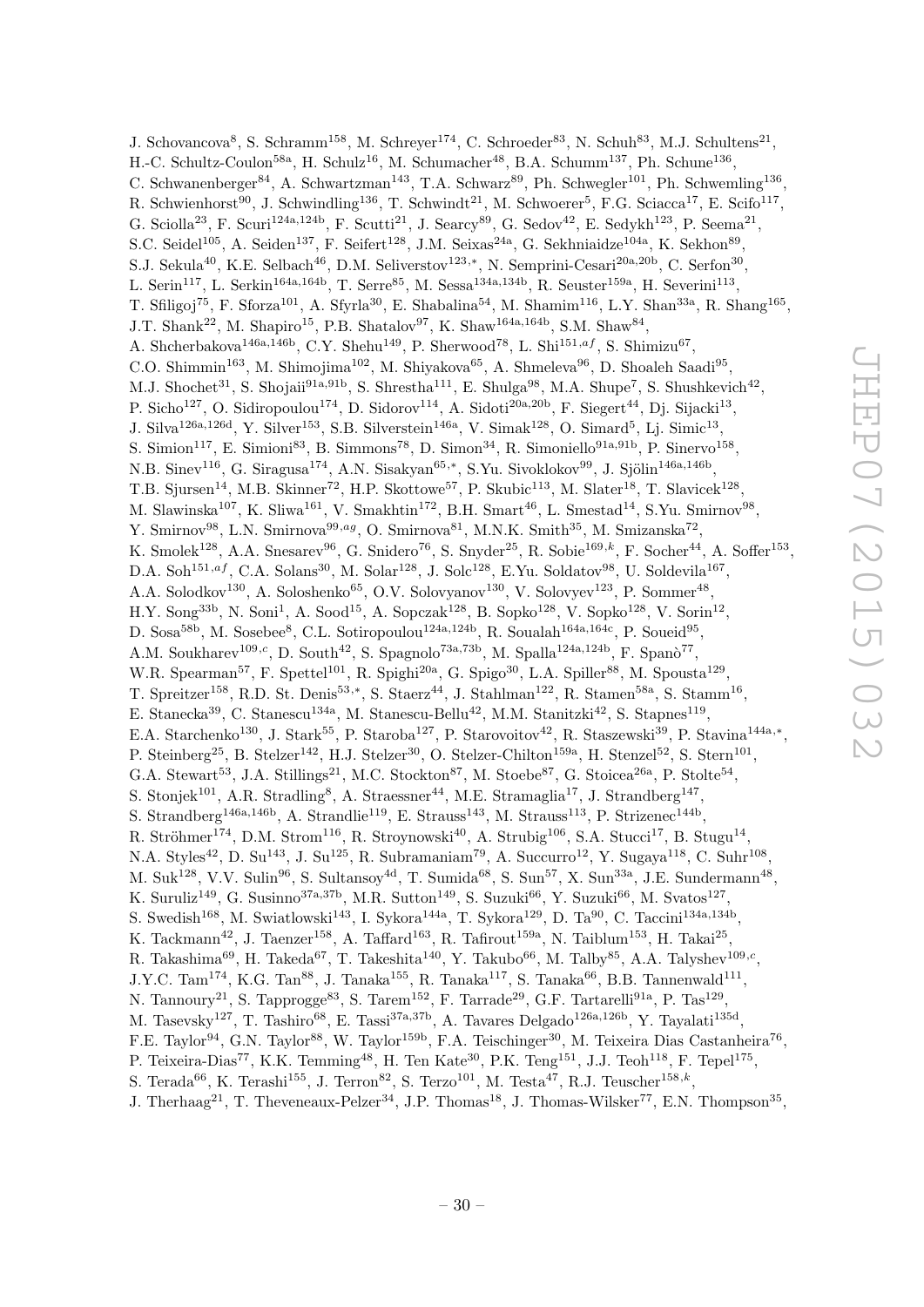P.D. Thompson<sup>18</sup>, R.J. Thompson<sup>84</sup>, A.S. Thompson<sup>53</sup>, L.A. Thomsen<sup>176</sup>, E. Thomson<sup>122</sup>, M. Thomson<sup>28</sup>, R.P. Thun<sup>89,\*</sup>, M.J. Tibbetts<sup>15</sup>, R.E. Ticse Torres<sup>85</sup>, V.O. Tikhomirov<sup>96,ah</sup>, Yu.A. Tikhonov<sup>109,c</sup>, S. Timoshenko<sup>98</sup>, E. Tiouchichine<sup>85</sup>, P. Tipton<sup>176</sup>, S. Tisserant<sup>85</sup>, T. Todorov<sup>5,\*</sup>, S. Todorova-Nova<sup>129</sup>, J. Tojo<sup>70</sup>, S. Tokár<sup>144a</sup>, K. Tokushuku<sup>66</sup>, K. Tollefson<sup>90</sup>, E. Tolley<sup>57</sup>, L. Tomlinson<sup>84</sup>, M. Tomoto<sup>103</sup>, L. Tompkins<sup>143,ai</sup>, K. Toms<sup>105</sup>, E. Torrence<sup>116</sup>, H. Torres<sup>142</sup>, E. Torró Pastor<sup>167</sup>, J. Toth<sup>85,aj</sup>, F. Touchard<sup>85</sup>, D.R. Tovey<sup>139</sup>, T. Trefzger<sup>174</sup>, L. Tremblet<sup>30</sup>, A. Tricoli<sup>30</sup>, I.M. Trigger<sup>159a</sup>, S. Trincaz-Duvoid<sup>80</sup>, M.F. Tripiana<sup>12</sup>, W. Trischuk<sup>158</sup>, B. Trocmé<sup>55</sup>, C. Troncon<sup>91a</sup>, M. Trottier-McDonald<sup>15</sup>, M. Trovatelli<sup>134a,134b</sup>, P. True<sup>90</sup>, L. Truong<sup>164a,164c</sup>, M. Trzebinski<sup>39</sup>, A. Trzupek<sup>39</sup>, C. Tsarouchas<sup>30</sup>, J.C-L. Tseng<sup>120</sup>, P.V. Tsiareshka<sup>92</sup>, D. Tsionou<sup>154</sup>, G. Tsipolitis<sup>10</sup>, N. Tsirintanis<sup>9</sup>, S. Tsiskaridze<sup>12</sup>, V. Tsiskaridze<sup>48</sup>, E.G. Tskhadadze<sup>51a</sup>, I.I. Tsukerman<sup>97</sup>, V. Tsulaia<sup>15</sup>, S. Tsuno<sup>66</sup>, D. Tsybychev<sup>148</sup>, A. Tudorache<sup>26a</sup>, V. Tudorache<sup>26a</sup>, A.N. Tuna<sup>122</sup>, S.A. Tupputi<sup>20a,20b</sup>, S. Turchikhin<sup>99,ag</sup>, D. Turecek<sup>128</sup>, D. Turgeman<sup>172</sup>, R. Turra<sup>91a,91b</sup>, A.J. Turvey<sup>40</sup>, P.M. Tuts<sup>35</sup>, A. Tykhonov<sup>49</sup>, M. Tylmad<sup>146a,146b</sup>, M. Tyndel<sup>131</sup>, I. Ueda<sup>155</sup>, R. Ueno<sup>29</sup>, M. Ughetto<sup>146a,146b</sup>, M. Ugland<sup>14</sup>, M. Uhlenbrock<sup>21</sup>, F. Ukegawa<sup>160</sup>, G. Unal<sup>30</sup>, A. Undrus<sup>25</sup>, G. Unel<sup>163</sup>, F.C. Ungaro<sup>48</sup>, Y. Unno<sup>66</sup>, C. Unverdorben<sup>100</sup>, J. Urban<sup>144b</sup>, P. Urquijo<sup>88</sup>, P. Urrejola<sup>83</sup>, G. Usai<sup>8</sup>, A. Usanova<sup>62</sup>, L. Vacavant<sup>85</sup>, V. Vacek<sup>128</sup>, B. Vachon<sup>87</sup>, C. Valderanis<sup>83</sup>, N. Valencic<sup>107</sup>, S. Valentinetti<sup>20a,20b</sup>, A. Valero<sup>167</sup>, L. Valery<sup>12</sup>, S. Valkar<sup>129</sup>, E. Valladolid Gallego<sup>167</sup>, S. Vallecorsa<sup>49</sup>, J.A. Valls Ferrer<sup>167</sup>, W. Van Den Wollenberg<sup>107</sup>, P.C. Van Der Deijl<sup>107</sup>, R. van der Geer<sup>107</sup>, H. van der Graaf<sup>107</sup>, R. Van Der Leeuw<sup>107</sup>, N. van Eldik<sup>152</sup>, P. van Gemmeren<sup>6</sup>, J. Van Nieuwkoop<sup>142</sup>, I. van Vulpen<sup>107</sup>, M.C. van Woerden<sup>30</sup>, M. Vanadia<sup>132a,132b</sup>, W. Vandelli<sup>30</sup>, R. Vanguri<sup>122</sup>, A. Vaniachine<sup>6</sup>, F. Vannucci<sup>80</sup>, G. Vardanyan<sup>177</sup>, R. Vari<sup>132a</sup>, E.W. Varnes<sup>7</sup>, T. Varol<sup>40</sup>, D. Varouchas<sup>80</sup>, A. Vartapetian<sup>8</sup>, K.E. Varvell<sup>150</sup>, F. Vazeille<sup>34</sup>, T. Vazquez Schroeder<sup>87</sup>, J. Veatch<sup>7</sup>, F. Veloso<sup>126a,126c</sup>, T. Velz<sup>21</sup>, S. Veneziano<sup>132a</sup>, A. Ventura<sup>73a,73b</sup>, D. Ventura<sup>86</sup>, M. Venturi<sup>169</sup>, N. Venturi<sup>158</sup>, A. Venturini<sup>23</sup>, V. Vercesi<sup>121a</sup>, M. Verducci<sup>132a,132b</sup>, W. Verkerke<sup>107</sup>, J.C. Vermeulen<sup>107</sup>, A. Vest<sup>44</sup>, M.C. Vetterli<sup>142,d</sup>, O. Viazlo<sup>81</sup>, I. Vichou<sup>165</sup>, T. Vickey<sup>139</sup>, O.E. Vickey Boeriu<sup>139</sup>, G.H.A. Viehhauser<sup>120</sup>, S. Viel<sup>15</sup>, R. Vigne<sup>30</sup>, M. Villa<sup>20a,20b</sup>, M. Villaplana Perez<sup>91a,91b</sup>, E. Vilucchi<sup>47</sup>, M.G. Vincter<sup>29</sup>, V.B. Vinogradov<sup>65</sup>, I. Vivarelli<sup>149</sup>, F. Vives Vaque<sup>3</sup>, S. Vlachos<sup>10</sup>, D. Vladoiu<sup>100</sup>, M. Vlasak<sup>128</sup>, M. Vogel<sup>32a</sup>, P. Vokac<sup>128</sup>, G. Volpi<sup>124a,124b</sup>, M. Volpi<sup>88</sup>, H. von der Schmitt<sup>101</sup>, H. von Radziewski<sup>48</sup>, E. von Toerne<sup>21</sup>, V. Vorobel<sup>129</sup>, K. Vorobev<sup>98</sup>, M. Vos<sup>167</sup>, R. Voss<sup>30</sup>, J.H. Vossebeld<sup>74</sup>, N. Vranjes<sup>13</sup>, M. Vranjes Milosavljevic<sup>13</sup>, V. Vrba<sup>127</sup>, M. Vreeswijk<sup>107</sup>, R. Vuillermet<sup>30</sup>, I. Vukotic<sup>31</sup>, Z. Vykydal<sup>128</sup>, P. Wagner<sup>21</sup>, W. Wagner<sup>175</sup>, H. Wahlberg<sup>71</sup>, S. Wahrmund<sup>44</sup>, J. Wakabayashi<sup>103</sup>, J. Walder<sup>72</sup>, R. Walker<sup>100</sup>, W. Walkowiak<sup>141</sup>, C. Wang<sup>33c</sup>, F. Wang<sup>173</sup>, H. Wang<sup>15</sup>, H. Wang<sup>40</sup>, J. Wang<sup>42</sup>, J. Wang<sup>33a</sup>, K. Wang<sup>87</sup>, R. Wang<sup>6</sup>, S.M. Wang<sup>151</sup>, T. Wang<sup>21</sup>, X. Wang<sup>176</sup>, C. Wanotayaroj<sup>116</sup>, A. Warburton<sup>87</sup>, C.P. Ward<sup>28</sup>, D.R. Wardrope<sup>78</sup>, M. Warsinsky<sup>48</sup>, A. Washbrook<sup>46</sup>, C. Wasicki<sup>42</sup>, P.M. Watkins<sup>18</sup>, A.T. Watson<sup>18</sup>, I.J. Watson<sup>150</sup>, M.F. Watson<sup>18</sup>, G. Watts<sup>138</sup>, S. Watts<sup>84</sup>, B.M. Waugh<sup>78</sup>, S. Webb<sup>84</sup>, M.S. Weber<sup>17</sup>, S.W. Weber<sup>174</sup>, J.S. Webster<sup>31</sup>, A.R. Weidberg<sup>120</sup>, B. Weinert<sup>61</sup>, J. Weingarten<sup>54</sup>, C. Weiser<sup>48</sup>, H. Weits<sup>107</sup>, P.S. Wells<sup>30</sup>, T. Wenaus<sup>25</sup>, T. Wengler<sup>30</sup>, S. Wenig<sup>30</sup>, N. Wermes<sup>21</sup>, M. Werner<sup>48</sup>, P. Werner<sup>30</sup>, M. Wessels<sup>58a</sup>, J. Wetter<sup>161</sup>, K. Whalen<sup>29</sup>, A.M. Wharton<sup>72</sup>, A. White<sup>8</sup>, M.J. White<sup>1</sup>, R. White<sup>32b</sup>, S. White<sup>124a,124b</sup>, D. Whiteson<sup>163</sup>, F.J. Wickens<sup>131</sup>, W. Wiedenmann<sup>173</sup>, M. Wielers<sup>131</sup>, P. Wienemann<sup>21</sup>, C. Wiglesworth<sup>36</sup>, L.A.M. Wiik-Fuchs<sup>21</sup>, A. Wildauer<sup>101</sup>, H.G. Wilkens<sup>30</sup>, H.H. Williams<sup>122</sup>, S. Williams<sup>107</sup>, C. Willis<sup>90</sup>, S. Willocq<sup>86</sup>, A. Wilson<sup>89</sup>, J.A. Wilson<sup>18</sup>, I. Wingerter-Seez<sup>5</sup>, F. Winklmeier<sup>116</sup>, B.T. Winter<sup>21</sup>, M. Wittgen<sup>143</sup>, J. Wittkowski<sup>100</sup>, S.J. Wollstadt<sup>83</sup>, M.W. Wolter<sup>39</sup>, H. Wolters<sup>126a,126c</sup>, B.K. Wosiek<sup>39</sup>, J. Wotschack<sup>30</sup>, M.J. Woudstra<sup>84</sup>, K.W. Wozniak<sup>39</sup>, M. Wu<sup>55</sup>,

M. Wu<sup>31</sup>, S.L. Wu<sup>173</sup>, X. Wu<sup>49</sup>, Y. Wu<sup>89</sup>, T.R. Wyatt<sup>84</sup>, B.M. Wynne<sup>46</sup>, S. Xella<sup>36</sup>, D. Xu<sup>33a</sup>,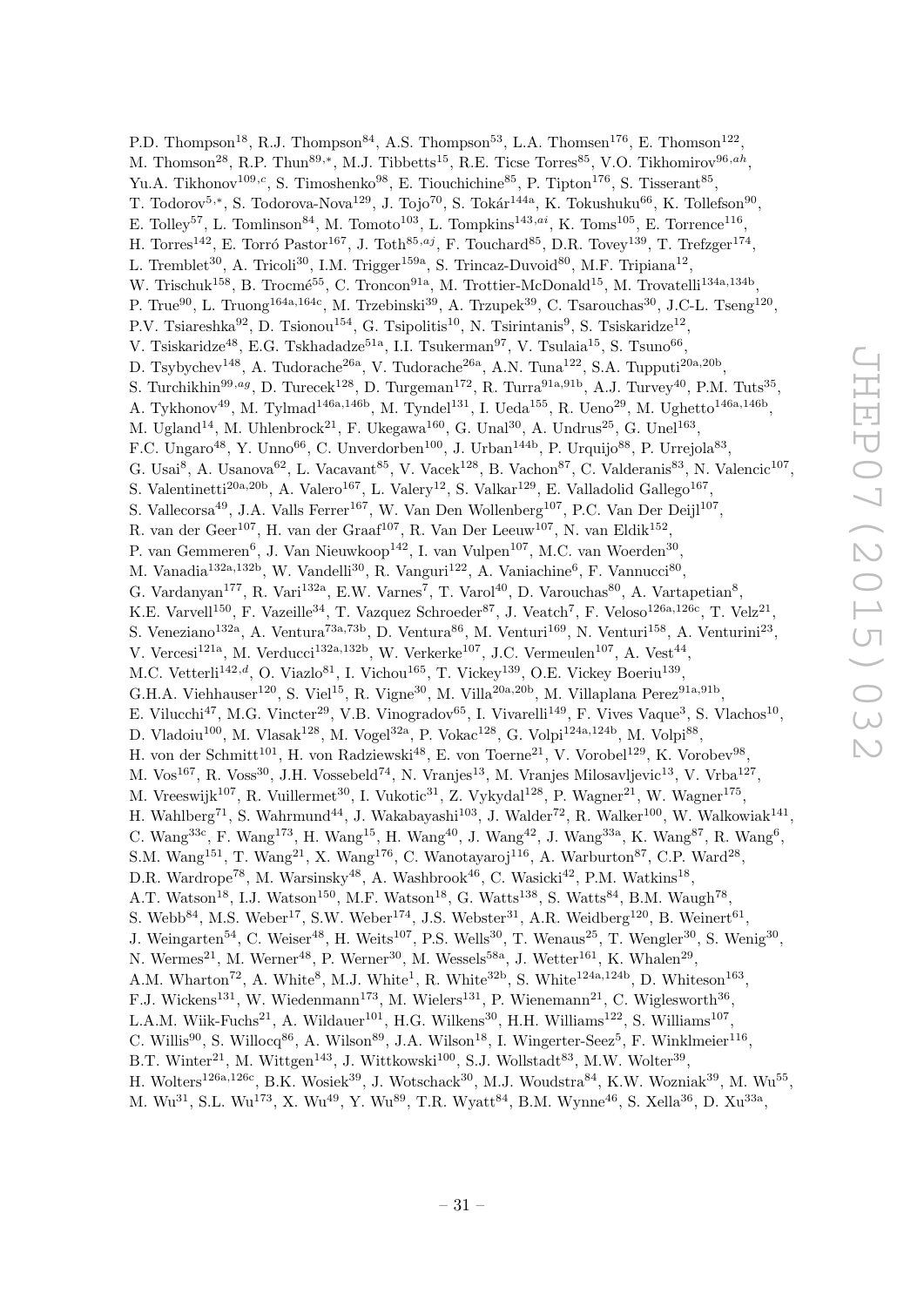L.  $Xu^{33b,ak}$ , B. Yabsley<sup>150</sup>, S. Yacoob<sup>145b,al</sup>, R. Yakabe<sup>67</sup>, M. Yamada<sup>66</sup>, Y. Yamaguchi<sup>118</sup>,

- A. Yamamoto<sup>66</sup>, S. Yamamoto<sup>155</sup>, T. Yamanaka<sup>155</sup>, K. Yamauchi<sup>103</sup>, Y. Yamazaki<sup>67</sup>, Z. Yan<sup>22</sup>,
- H. Yang<sup>33e</sup>, H. Yang<sup>173</sup>, Y. Yang<sup>151</sup>, L. Yao<sup>33a</sup>, W-M. Yao<sup>15</sup>, Y. Yasu<sup>66</sup>, E. Yatsenko<sup>5</sup>,
- K.H. Yau Wong<sup>21</sup>, J. Ye<sup>40</sup>, S. Ye<sup>25</sup>, I. Yeletskikh<sup>65</sup>, A.L. Yen<sup>57</sup>, E. Yildirim<sup>42</sup>, K. Yorita<sup>171</sup>,
- R. Yoshida<sup>6</sup>, K. Yoshihara<sup>122</sup>, C. Young<sup>143</sup>, C.J.S. Young<sup>30</sup>, S. Youssef<sup>22</sup>, D.R. Yu<sup>15</sup>, J. Yu<sup>8</sup>,
- J.M. Yu<sup>89</sup>, J. Yu<sup>114</sup>, L. Yuan<sup>67</sup>, A. Yurkewicz<sup>108</sup>, I. Yusuff<sup>28,am</sup>, B. Zabinski<sup>39</sup>, R. Zaidan<sup>63</sup>,
- A.M. Zaitsev<sup>130,ab</sup>, J. Zalieckas<sup>14</sup>, A. Zaman<sup>148</sup>, S. Zambito<sup>57</sup>, L. Zanello<sup>132a,132b</sup>, D. Zanzi<sup>88</sup>,
- C. Zeitnitz<sup>175</sup>, M. Zeman<sup>128</sup>, A. Zemla<sup>38a</sup>, K. Zengel<sup>23</sup>, O. Zenin<sup>130</sup>, T. Ženiš<sup>144a</sup>, D. Zerwas<sup>117</sup>,
- D. Zhang<sup>89</sup>, F. Zhang<sup>173</sup>, J. Zhang<sup>6</sup>, L. Zhang<sup>48</sup>, R. Zhang<sup>33b</sup>, X. Zhang<sup>33d</sup>, Z. Zhang<sup>117</sup>,
- X. Zhao<sup>40</sup>, Y. Zhao<sup>33d,117</sup>, Z. Zhao<sup>33b</sup>, A. Zhemchugov<sup>65</sup>, J. Zhong<sup>120</sup>, B. Zhou<sup>89</sup>, C. Zhou<sup>45</sup>,
- L. Zhou $^{35}$ , L. Zhou $^{40}$ , N. Zhou $^{163}$ , C.G. Zhu $^{33d}$ , H. Zhu $^{33a}$ , J. Zhu $^{89}$ , Y. Zhu $^{33b}$ , X. Zhuang $^{33a}$ ,
- K. Zhukov $^{96}$ , A. Zibell<sup>174</sup>, D. Zieminska<sup>61</sup>, N.I. Zimine<sup>65</sup>, C. Zimmermann<sup>83</sup>, S. Zimmermann<sup>48</sup>,

Z. Zinonos<sup>54</sup>, M. Zinser<sup>83</sup>, M. Ziolkowski<sup>141</sup>, L. Živković<sup>13</sup>, G. Zobernig<sup>173</sup>, A. Zoccoli<sup>20a,20b</sup>, M. zur Nedden<sup>16</sup>, G. Zurzolo<sup>104a,104b</sup>, L. Zwalinski<sup>30</sup>.

- <sup>1</sup> Department of Physics, University of Adelaide, Adelaide, Australia
- <sup>2</sup> Physics Department, SUNY Albany, Albany NY, United States of America
- <sup>3</sup> Department of Physics, University of Alberta, Edmonton AB, Canada
- $^{4-(a)}$  Department of Physics, Ankara University, Ankara;  $^{(c)}$  Istanbul Aydin University, Istanbul;  $^{(d)}$ Division of Physics, TOBB University of Economics and Technology, Ankara, Turkey
- $5$  LAPP, CNRS/IN2P3 and Université Savoie Mont Blanc, Annecy-le-Vieux, France
- <sup>6</sup> High Energy Physics Division, Argonne National Laboratory, Argonne IL, United States of America
- <sup>7</sup> Department of Physics, University of Arizona, Tucson AZ, United States of America
- <sup>8</sup> Department of Physics, The University of Texas at Arlington, Arlington TX, United States of America
- <sup>9</sup> Physics Department, University of Athens, Athens, Greece
- <sup>10</sup> Physics Department, National Technical University of Athens, Zografou, Greece
- <sup>11</sup> Institute of Physics, Azerbaijan Academy of Sciences, Baku, Azerbaijan
- $12$  Institut de Física d'Altes Energies and Departament de Física de la Universitat Autònoma de Barcelona, Barcelona, Spain
- <sup>13</sup> Institute of Physics, University of Belgrade, Belgrade, Serbia
- <sup>14</sup> Department for Physics and Technology, University of Bergen, Bergen, Norway
- <sup>15</sup> Physics Division, Lawrence Berkeley National Laboratory and University of California, Berkeley CA, United States of America
- <sup>16</sup> Department of Physics, Humboldt University, Berlin, Germany
- <sup>17</sup> Albert Einstein Center for Fundamental Physics and Laboratory for High Energy Physics, University of Bern, Bern, Switzerland
- <sup>18</sup> School of Physics and Astronomy, University of Birmingham, Birmingham, United Kingdom
- <sup>19 (a)</sup> Department of Physics, Bogazici University, Istanbul; <sup>(b)</sup> Department of Physics, Dogus University, Istanbul; <sup>(c)</sup> Department of Physics Engineering, Gaziantep University, Gaziantep, Turkey
- <sup>20 (a)</sup> INFN Sezione di Bologna; <sup>(b)</sup> Dipartimento di Fisica e Astronomia, Università di Bologna, Bologna, Italy
- <sup>21</sup> Physikalisches Institut, University of Bonn, Bonn, Germany
- $22$  Department of Physics, Boston University, Boston MA, United States of America
- <sup>23</sup> Department of Physics, Brandeis University, Waltham MA, United States of America
- $24$ <sup>(a)</sup> Universidade Federal do Rio De Janeiro COPPE/EE/IF, Rio de Janeiro; <sup>(b)</sup> Electrical Circuits Department, Federal University of Juiz de Fora (UFJF), Juiz de Fora;  $\binom{c}{r}$  Federal University of Sao Joao del Rei (UFSJ), Sao Joao del Rei; <sup>(d)</sup> Instituto de Fisica, Universidade de Sao Paulo, Sao Paulo, Brazil
- $25$  Physics Department, Brookhaven National Laboratory, Upton NY, United States of America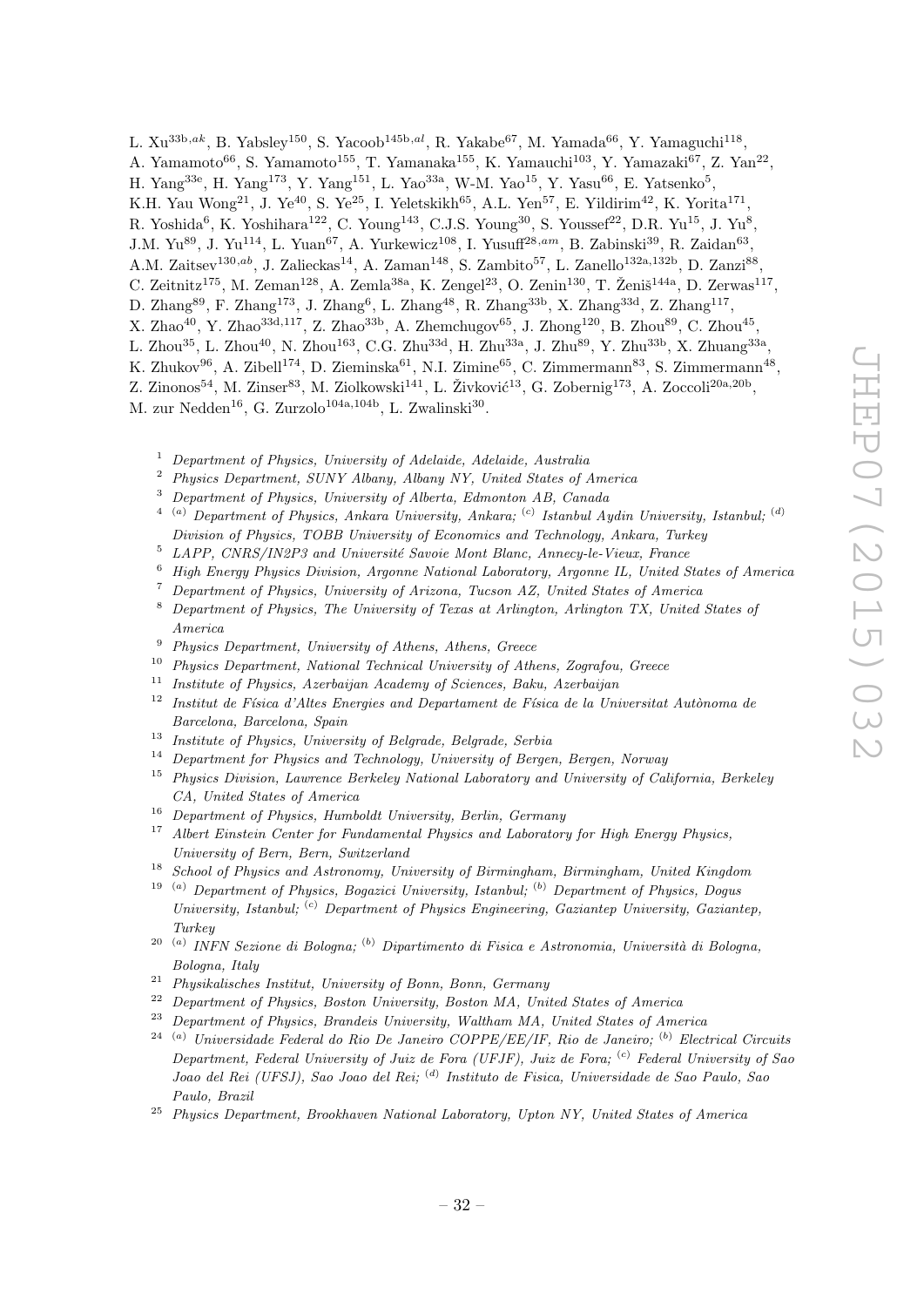- $26$ <sup>(a)</sup> National Institute of Physics and Nuclear Engineering, Bucharest; <sup>(b)</sup> National Institute for Research and Development of Isotopic and Molecular Technologies, Physics Department, Cluj  $Napoca; {}^{(c)}$  University Politehnica Bucharest, Bucharest;  ${}^{(d)}$  West University in Timisoara, Timisoara, Romania
- <sup>27</sup> Departamento de Física, Universidad de Buenos Aires, Buenos Aires, Argentina
- <sup>28</sup> Cavendish Laboratory, University of Cambridge, Cambridge, United Kingdom
- <sup>29</sup> Department of Physics, Carleton University, Ottawa ON, Canada<br><sup>30</sup> CERN Current Suite value
- $30$  CERN, Geneva, Switzerland<br> $31$  Equive Equipment Leading Luis
- <sup>31</sup> Enrico Fermi Institute, University of Chicago, Chicago IL, United States of America
- $32$ <sup>(a)</sup> Departamento de Física, Pontificia Universidad Católica de Chile, Santiago; <sup>(b)</sup> Departamento de Física, Universidad Técnica Federico Santa María, Valparaíso, Chile
- $33$ <sup>(a)</sup> Institute of High Energy Physics, Chinese Academy of Sciences, Beijing; <sup>(b)</sup> Department of Modern Physics, University of Science and Technology of China, Anhui; <sup>(c)</sup> Department of Physics, Nanjing University, Jiangsu; <sup>(d)</sup> School of Physics, Shandong University, Shandong; <sup>(e)</sup> Department of Physics and Astronomy, Shanghai Key Laboratory for Particle Physics and Cosmology, Shanghai Jiao Tong University, Shanghai; <sup>(f)</sup> Physics Department, Tsinghua University, Beijing 100084, China
- $34$  Laboratoire de Physique Corpusculaire, Clermont Université and Université Blaise Pascal and CNRS/IN2P3, Clermont-Ferrand, France
- <sup>35</sup> Nevis Laboratory, Columbia University, Irvington NY, United States of America
- <sup>36</sup> Niels Bohr Institute, University of Copenhagen, Kobenhavn, Denmark
- <sup>37 (a)</sup> INFN Gruppo Collegato di Cosenza, Laboratori Nazionali di Frascati; <sup>(b)</sup> Dipartimento di Fisica, Universit`a della Calabria, Rende, Italy
- $38$ <sup>(a)</sup> AGH University of Science and Technology, Faculty of Physics and Applied Computer Science, Krakow; (b) Marian Smoluchowski Institute of Physics, Jagiellonian University, Krakow, Poland
- <sup>39</sup> Institute of Nuclear Physics Polish Academy of Sciences, Krakow, Poland
- <sup>40</sup> Physics Department, Southern Methodist University, Dallas TX, United States of America
- <sup>41</sup> Physics Department, University of Texas at Dallas, Richardson TX, United States of America
- <sup>42</sup> DESY, Hamburg and Zeuthen, Germany
- $43$  Institut für Experimentelle Physik IV, Technische Universität Dortmund, Dortmund, Germany
- <sup>44</sup> Institut für Kern- und Teilchenphysik, Technische Universität Dresden, Dresden, Germany
- <sup>45</sup> Department of Physics, Duke University, Durham NC, United States of America<br><sup>46</sup> SUPA School of Physics and Advances University of Elisband Editorial of
- <sup>46</sup> SUPA School of Physics and Astronomy, University of Edinburgh, Edinburgh, United Kingdom<br><sup>47</sup> INEN Laboratori Nazionali di Freesati, Freesati, Italy
- <sup>47</sup> INFN Laboratori Nazionali di Frascati, Frascati, Italy
- $48$  Fakultät für Mathematik und Physik, Albert-Ludwigs-Universität, Freiburg, Germany
- $49$  Section de Physique, Université de Genève, Geneva, Switzerland
- <sup>50 (a)</sup> INFN Sezione di Genova; <sup>(b)</sup> Dipartimento di Fisica, Università di Genova, Genova, Italy
- $51$ <sup>(a)</sup> E. Andronikashvili Institute of Physics, Iv. Javakhishvili Tbilisi State University, Tbilisi; <sup>(b)</sup> High Energy Physics Institute, Tbilisi State University, Tbilisi, Georgia
- $52$  II Physikalisches Institut, Justus-Liebig-Universität Giessen, Giessen, Germany
- <sup>53</sup> SUPA School of Physics and Astronomy, University of Glasgow, Glasgow, United Kingdom
- $54$  II Physikalisches Institut, Georg-August-Universität, Göttingen, Germany
- $55$  Laboratoire de Physique Subatomique et de Cosmologie, Université Grenoble-Alpes, CNRS/IN2P3, Grenoble, France
- $^{56}$  Department of Physics, Hampton University, Hampton VA, United States of America
- <sup>57</sup> Laboratory for Particle Physics and Cosmology, Harvard University, Cambridge MA, United States of America
- $^{58}$  (a) Kirchhoff-Institut für Physik, Ruprecht-Karls-Universität Heidelberg, Heidelberg; (b)  $Phusikalisches Institut, Ruprecht-Karls-Universität Heidelberg, Heidelberg; <sup>(c)</sup> ZITI Institut für$ technische Informatik, Ruprecht-Karls-Universität Heidelberg, Mannheim, Germany
- <sup>59</sup> Faculty of Applied Information Science, Hiroshima Institute of Technology, Hiroshima, Japan
- $^{60}$  (a) Department of Physics, The Chinese University of Hong Kong, Shatin, N.T., Hong Kong; (b)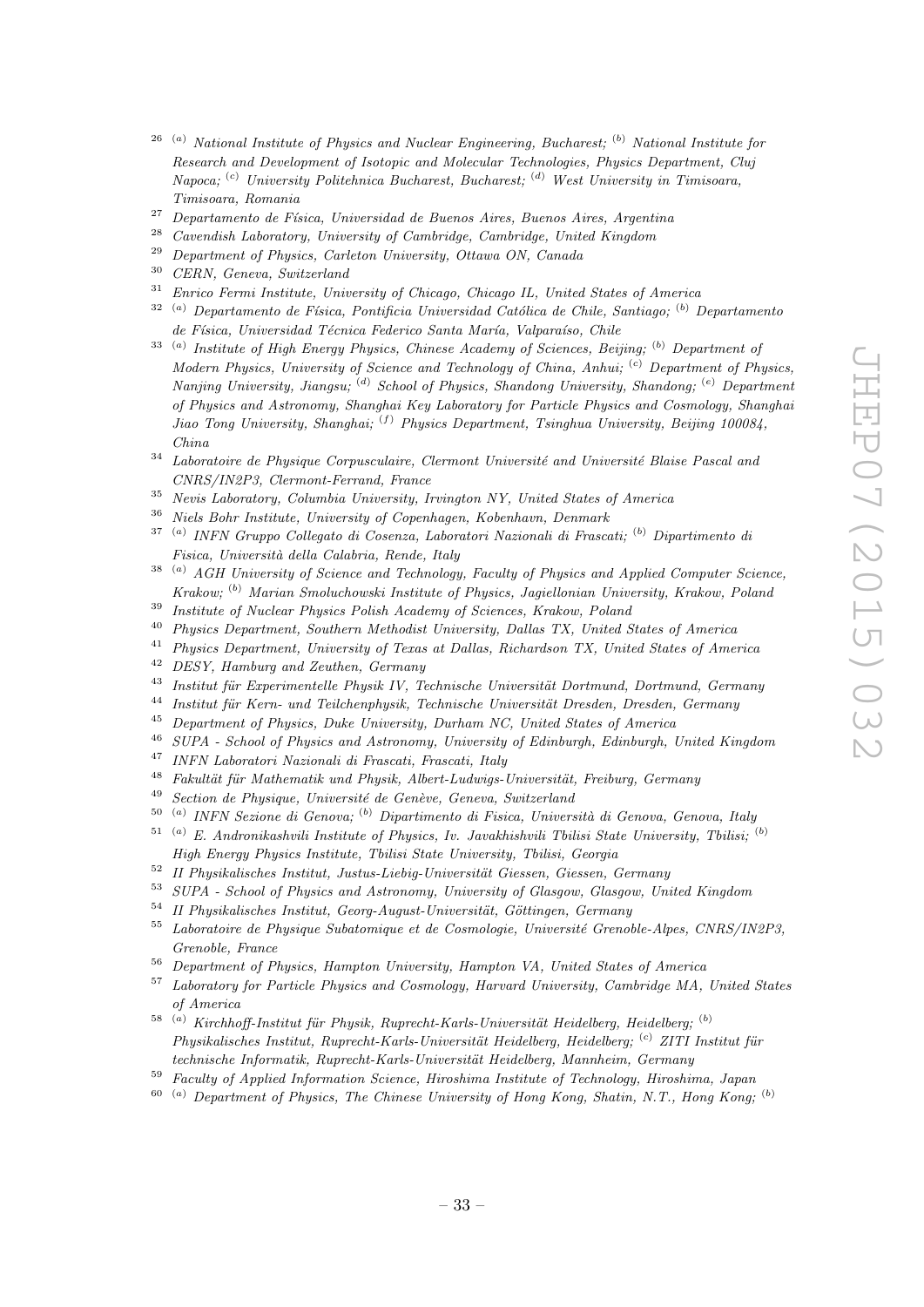Department of Physics, The University of Hong Kong, Hong Kong; <sup>(c)</sup> Department of Physics, The Hong Kong University of Science and Technology, Clear Water Bay, Kowloon, Hong Kong, China

- <sup>61</sup> Department of Physics, Indiana University, Bloomington IN, United States of America
- <sup>62</sup> Institut für Astro- und Teilchenphysik, Leopold-Franzens-Universität, Innsbruck, Austria<sup>63</sup> University of Issue City IA, United States of America
- <sup>63</sup> University of Iowa, Iowa City IA, United States of America
- $^{64}$  Department of Physics and Astronomy, Iowa State University, Ames IA, United States of America
- $^{65}$  Joint Institute for Nuclear Research, JINR Dubna, Dubna, Russia<br> $^{66}$  KEK, High France Assetunter Research Organization, Turkels, 1
- <sup>66</sup> KEK, High Energy Accelerator Research Organization, Tsukuba, Japan<br><sup>67</sup> Curricular School of Science Kehr Huisensity Kehr Japan
- <sup>67</sup> Graduate School of Science, Kobe University, Kobe, Japan
- <sup>68</sup> Faculty of Science, Kyoto University, Kyoto, Japan
- <sup>69</sup> Kyoto University of Education, Kyoto, Japan<br><sup>70</sup> Department of Physics Kyyota University E
- <sup>70</sup> Department of Physics, Kyushu University, Fukuoka, Japan
- $^{71}$  Instituto de Física La Plata, Universidad Nacional de La Plata and CONICET, La Plata, Argentina
- <sup>72</sup> Physics Department, Lancaster University, Lancaster, United Kingdom<br><sup>73</sup> (a) INEN Sextence di Lecce: <sup>(b)</sup> Dinartimento di Matematica e Fisica II
- <sup>73 (a)</sup> INFN Sezione di Lecce; <sup>(b)</sup> Dipartimento di Matematica e Fisica, Università del Salento, Lecce, Italy
- <sup>74</sup> Oliver Lodge Laboratory, University of Liverpool, Liverpool, United Kingdom
- $75$  Department of Physics, Jožef Stefan Institute and University of Ljubljana, Ljubljana, Slovenia
- <sup>76</sup> School of Physics and Astronomy, Queen Mary University of London, London, United Kingdom
- <sup>77</sup> Department of Physics, Royal Holloway University of London, Surrey, United Kingdom
- <sup>78</sup> Department of Physics and Astronomy, University College London, London, United Kingdom
- <sup>79</sup> Louisiana Tech University, Ruston LA, United States of America
- $80$  Laboratoire de Physique Nucléaire et de Hautes Energies, UPMC and Université Paris-Diderot and CNRS/IN2P3, Paris, France
- <sup>81</sup> Fysiska institutionen, Lunds universitet, Lund, Sweden
- <sup>82</sup> Departamento de Fisica Teorica C-15, Universidad Autonoma de Madrid, Madrid, Spain
- $83$  Institut für Physik, Universität Mainz, Mainz, Germany
- <sup>84</sup> School of Physics and Astronomy, University of Manchester, Manchester, United Kingdom
- $85$  CPPM, Aix-Marseille Université and CNRS/IN2P3, Marseille, France
- <sup>86</sup> Department of Physics, University of Massachusetts, Amherst MA, United States of America
- $^{87}$  Department of Physics, McGill University, Montreal QC, Canada
- <sup>88</sup> School of Physics, University of Melbourne, Victoria, Australia
- <sup>89</sup> Department of Physics, The University of Michigan, Ann Arbor MI, United States of America<br><sup>90</sup> Department of Physics and Astronomy, Michigan State University, East Lansing MI, United S
- <sup>90</sup> Department of Physics and Astronomy, Michigan State University, East Lansing MI, United States of America
- <sup>91 (a)</sup> INFN Sezione di Milano; <sup>(b)</sup> Dipartimento di Fisica, Università di Milano, Milano, Italy
- $92$  B.I. Stepanov Institute of Physics, National Academy of Sciences of Belarus, Minsk, Republic of Belarus
- <sup>93</sup> National Scientific and Educational Centre for Particle and High Energy Physics, Minsk, Republic of Belarus
- <sup>94</sup> Department of Physics, Massachusetts Institute of Technology, Cambridge MA, United States of America
- <sup>95</sup> Group of Particle Physics, University of Montreal, Montreal QC, Canada
- <sup>96</sup> P.N. Lebedev Institute of Physics, Academy of Sciences, Moscow, Russia<br><sup>97</sup> Institute for Theoretisel and Experimental Physics (ITED), Moscow, Pur
- <sup>97</sup> Institute for Theoretical and Experimental Physics (ITEP), Moscow, Russia
- <sup>98</sup> National Research Nuclear University MEPhI, Moscow, Russia
- <sup>99</sup> D.V. Skobeltsyn Institute of Nuclear Physics, M.V. Lomonosov Moscow State University, Moscow, Russia
- $100$  Fakultät für Physik, Ludwig-Maximilians-Universität München, München, Germany
- $101$  Max-Planck-Institut für Physik (Werner-Heisenberg-Institut), München, Germany
- <sup>102</sup> Nagasaki Institute of Applied Science, Nagasaki, Japan
- <sup>103</sup> Graduate School of Science and Kobayashi-Maskawa Institute, Nagoya University, Nagoya, Japan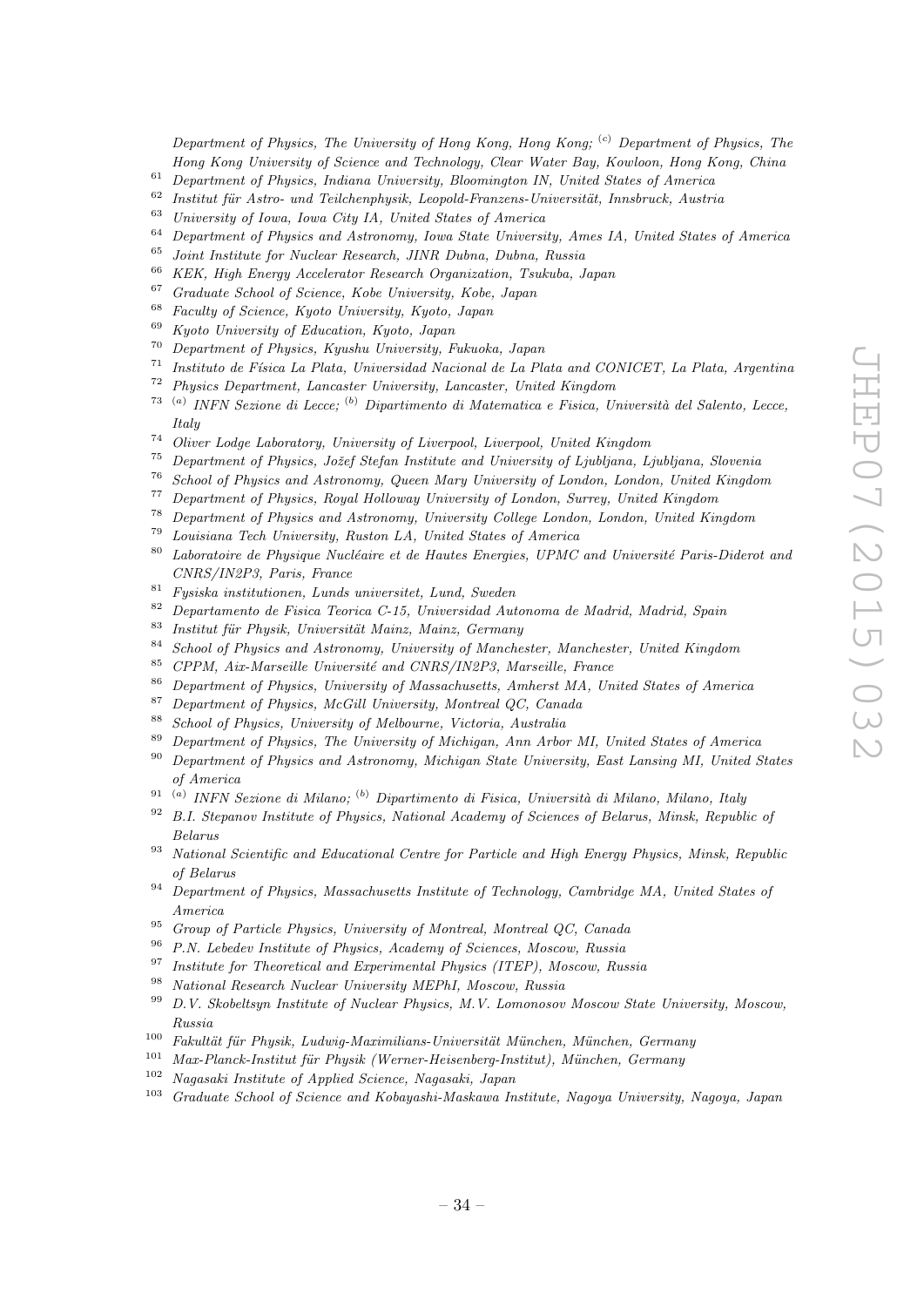- <sup>104 (a)</sup> INFN Sezione di Napoli; <sup>(b)</sup> Dipartimento di Fisica, Università di Napoli, Napoli, Italy
- <sup>105</sup> Department of Physics and Astronomy, University of New Mexico, Albuquerque NM, United States of America
- <sup>106</sup> Institute for Mathematics, Astrophysics and Particle Physics, Radboud University Nijmegen/Nikhef, Nijmegen, Netherlands
- $107$  Nikhef National Institute for Subatomic Physics and University of Amsterdam, Amsterdam, Netherlands
- <sup>108</sup> Department of Physics, Northern Illinois University, DeKalb IL, United States of America<br><sup>109</sup> Bullion Institute of Newley Physics, SB RAS, New sitial, Paulis
- <sup>109</sup> Budker Institute of Nuclear Physics, SB RAS, Novosibirsk, Russia
- <sup>110</sup> Department of Physics, New York University, New York NY, United States of America
- <sup>111</sup> Ohio State University, Columbus OH, United States of America<br><sup>112</sup> Example of Science Obsusms University Obsusms January
- <sup>112</sup> Faculty of Science, Okayama University, Okayama, Japan
- <sup>113</sup> Homer L. Dodge Department of Physics and Astronomy, University of Oklahoma, Norman OK, United States of America
- <sup>114</sup> Department of Physics, Oklahoma State University, Stillwater OK, United States of America
- $115$  Palacký University, RCPTM, Olomouc, Czech Republic
- <sup>116</sup> Center for High Energy Physics, University of Oregon, Eugene OR, United States of America
- <sup>117</sup> LAL, Université Paris-Sud and CNRS/IN2P3, Orsay, France<br><sup>118</sup> Craducto School of Science, Osaka University, Osaka Japan
- <sup>118</sup> Graduate School of Science, Osaka University, Osaka, Japan<br><sup>119</sup> Department of Physics University of Oslo, Oslo, Namuay
- <sup>119</sup> Department of Physics, University of Oslo, Oslo, Norway<br><sup>120</sup> Department of Physics, Orford University, Orford United
- <sup>120</sup> Department of Physics, Oxford University, Oxford, United Kingdom
- <sup>121 (a)</sup> INFN Sezione di Pavia; <sup>(b)</sup> Dipartimento di Fisica, Università di Pavia, Pavia, Italy
- <sup>122</sup> Department of Physics, University of Pennsylvania, Philadelphia PA, United States of America
- <sup>123</sup> National Research Centre "Kurchatov Institute" B.P.Konstantinov Petersburg Nuclear Physics Institute, St. Petersburg, Russia
- <sup>124 (a)</sup> INFN Sezione di Pisa; <sup>(b)</sup> Dipartimento di Fisica E. Fermi, Università di Pisa, Pisa, Italy
- <sup>125</sup> Department of Physics and Astronomy, University of Pittsburgh, Pittsburgh PA, United States of America
- <sup>126 (a)</sup> Laboratorio de Instrumentacao e Fisica Experimental de Particulas LIP, Lisboa; <sup>(b)</sup> Faculdade de Ciências, Universidade de Lisboa, Lisboa;  $^{(c)}$  Department of Physics, University of Coimbra, Coimbra; <sup>(d)</sup> Centro de Física Nuclear da Universidade de Lisboa, Lisboa; <sup>(e)</sup> Departamento de Fisica, Universidade do Minho, Braga;  $(f)$  Departamento de Fisica Teorica y del Cosmos and  $CAFPE$ , Universidad de Granada, Granada (Spain); <sup>(g)</sup> Dep Fisica and CEFITEC of Faculdade de Ciencias e Tecnologia, Universidade Nova de Lisboa, Caparica, Portugal
- <sup>127</sup> Institute of Physics, Academy of Sciences of the Czech Republic, Praha, Czech Republic
- <sup>128</sup> Czech Technical University in Prague, Praha, Czech Republic
- <sup>129</sup> Faculty of Mathematics and Physics, Charles University in Prague, Praha, Czech Republic
- <sup>130</sup> State Research Center Institute for High Energy Physics, Protvino, Russia
- <sup>131</sup> Particle Physics Department, Rutherford Appleton Laboratory, Didcot, United Kingdom
- $132$  $\alpha$ <sup>(a)</sup> INFN Sezione di Roma; <sup>(b)</sup> Dipartimento di Fisica, Sapienza Università di Roma, Roma, Italy
- <sup>133 (a)</sup> INFN Sezione di Roma Tor Vergata; <sup>(b)</sup> Dipartimento di Fisica, Università di Roma Tor Vergata, Roma, Italy
- <sup>134 (a)</sup> INFN Sezione di Roma Tre; <sup>(b)</sup> Dipartimento di Matematica e Fisica, Università Roma Tre, Roma, Italy
- $135$  (a) Faculté des Sciences Ain Chock, Réseau Universitaire de Physique des Hautes Energies -Université Hassan II, Casablanca; <sup>(b)</sup> Centre National de l'Energie des Sciences Techniques  $Nucleaires, Rabat;$  (c) Faculté des Sciences Semlalia, Université Cadi Ayyad, LPHEA-Marrakech; (d) Faculté des Sciences, Université Mohamed Premier and LPTPM, Oujda;  $(e)$  Faculté des sciences, Université Mohammed V-Agdal, Rabat, Morocco
- <sup>136</sup> DSM/IRFU (Institut de Recherches sur les Lois Fondamentales de l'Univers), CEA Saclay (Commissariat `a l'Energie Atomique et aux Energies Alternatives), Gif-sur-Yvette, France
- <sup>137</sup> Santa Cruz Institute for Particle Physics, University of California Santa Cruz, Santa Cruz CA,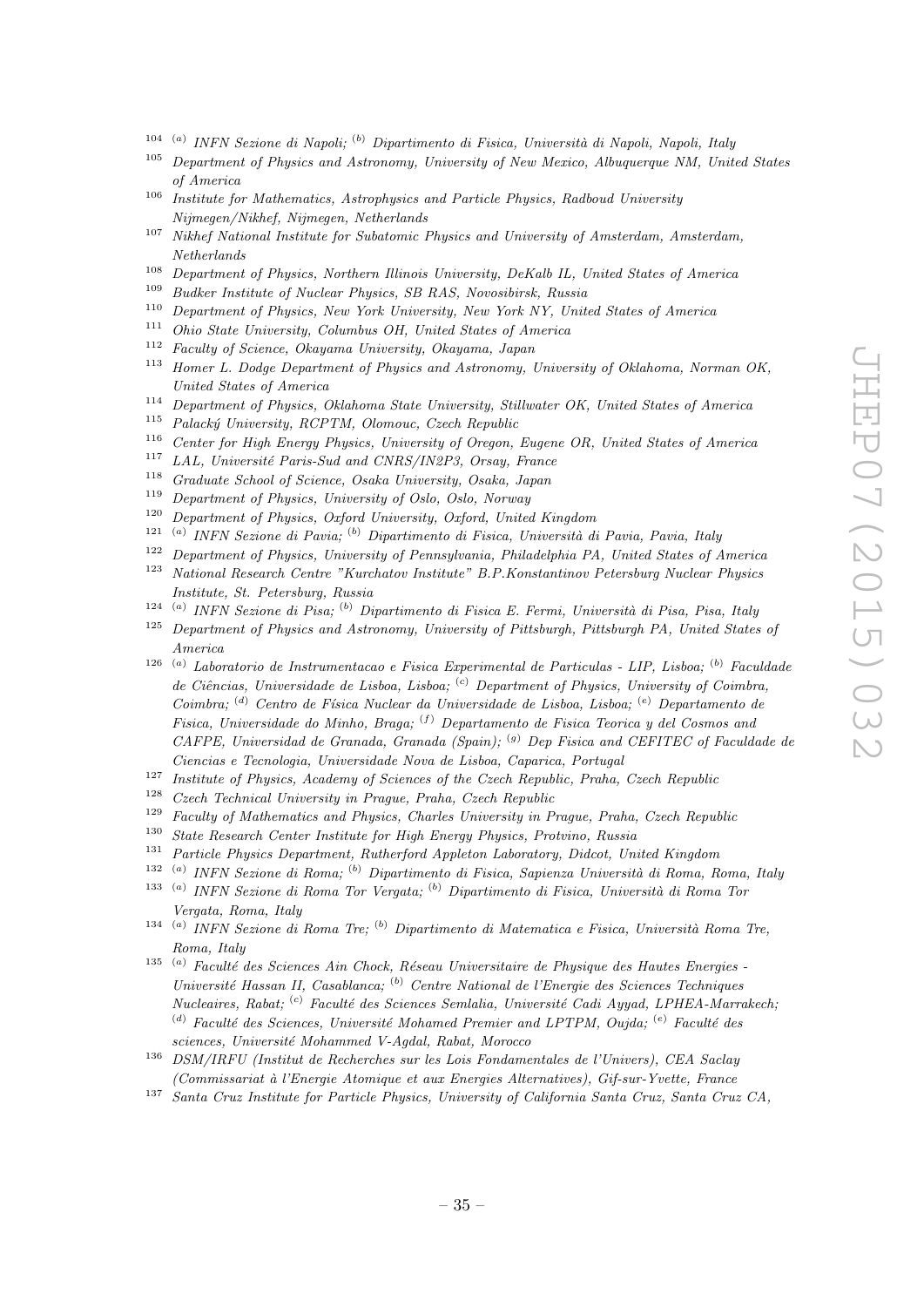United States of America

- <sup>138</sup> Department of Physics, University of Washington, Seattle WA, United States of America<sup>139</sup> Department of Physics and Astronomy, University of Sheffield, Sheffield, United Kingdom
- <sup>139</sup> Department of Physics and Astronomy, University of Sheffield, Sheffield, United Kingdom
- <sup>140</sup> Department of Physics, Shinshu University, Nagano, Japan<br><sup>141</sup> Eachbaraich Physik University Sisson, Sisson, Carmony
- <sup>141</sup> Fachbereich Physik, Universität Siegen, Siegen, Germany<br><sup>142</sup> Danasturat of Physics Simon France University Present
- <sup>142</sup> Department of Physics, Simon Fraser University, Burnaby BC, Canada<br><sup>143</sup> SLAC National Assolution Lehanstony, Stanford CA, United States of the
- SLAC National Accelerator Laboratory, Stanford CA, United States of America <sup>144</sup> <sup>(a)</sup> Faculty of Mathematics, Physics & Informatics, Comenius University, Bratislava; <sup>(b)</sup> Department of Subnuclear Physics, Institute of Experimental Physics of the Slovak Academy of Sciences, Kosice, Slovak Republic
- $145$  (a) Department of Physics, University of Cape Town, Cape Town; (b) Department of Physics, University of Johannesburg, Johannesburg;  $\left( \begin{array}{c} c \\ c \end{array} \right)$  School of Physics, University of the Witwatersrand, Johannesburg, South Africa
- <sup>146</sup> (a) Department of Physics, Stockholm University; <sup>(b)</sup> The Oskar Klein Centre, Stockholm, Sweden
- <sup>147</sup> Physics Department, Royal Institute of Technology, Stockholm, Sweden
- <sup>148</sup> Departments of Physics & Astronomy and Chemistry, Stony Brook University, Stony Brook NY, United States of America
- <sup>149</sup> Department of Physics and Astronomy, University of Sussex, Brighton, United Kingdom<br><sup>150</sup> School of Physics University of Sudney Sudney, Australia
- <sup>150</sup> School of Physics, University of Sydney, Sydney, Australia<br><sup>151</sup> Institute of Physics Academia Sinica Tainei Taiwan
- <sup>151</sup> Institute of Physics, Academia Sinica, Taipei, Taiwan
- <sup>152</sup> Department of Physics, Technion: Israel Institute of Technology, Haifa, Israel
- <sup>153</sup> Raymond and Beverly Sackler School of Physics and Astronomy, Tel Aviv University, Tel Aviv, Israel
- <sup>154</sup> Department of Physics, Aristotle University of Thessaloniki, Thessaloniki, Greece<br><sup>155</sup> International Center for Elementary Particle Physics and Department of Physics
- <sup>155</sup> International Center for Elementary Particle Physics and Department of Physics, The University of Tokyo, Tokyo, Japan
- <sup>156</sup> Graduate School of Science and Technology, Tokyo Metropolitan University, Tokyo, Japan
- <sup>157</sup> Department of Physics, Tokyo Institute of Technology, Tokyo, Japan
- <sup>158</sup> Department of Physics, University of Toronto, Toronto ON, Canada
- <sup>159</sup> (a) TRIUMF, Vancouver BC; <sup>(b)</sup> Department of Physics and Astronomy, York University, Toronto ON, Canada
- <sup>160</sup> Faculty of Pure and Applied Sciences, University of Tsukuba, Tsukuba, Japan<br><sup>161</sup> Danmark and Charles and Astronomy Telections in Malford MA United
- <sup>161</sup> Department of Physics and Astronomy, Tufts University, Medford MA, United States of America<br><sup>162</sup> Centre de Investigaciones, Universidad Antonio Narino, Peasta Colombia
- <sup>162</sup> Centro de Investigaciones, Universidad Antonio Narino, Bogota, Colombia
- <sup>163</sup> Department of Physics and Astronomy, University of California Irvine, Irvine CA, United States of America
- <sup>164 (a)</sup> INFN Gruppo Collegato di Udine, Sezione di Trieste, Udine; <sup>(b)</sup> ICTP, Trieste; <sup>(c)</sup> Dipartimento di Chimica, Fisica e Ambiente, Università di Udine, Udine, Italy
- <sup>165</sup> Department of Physics, University of Illinois, Urbana IL, United States of America
- <sup>166</sup> Department of Physics and Astronomy, University of Uppsala, Uppsala, Sweden
- $167$  Instituto de Física Corpuscular (IFIC) and Departamento de Física Atómica, Molecular y Nuclear and Departamento de Ingeniería Electrónica and Instituto de Microelectrónica de Barcelona (IMB-CNM), University of Valencia and CSIC, Valencia, Spain
- <sup>168</sup> Department of Physics, University of British Columbia, Vancouver BC, Canada
- <sup>169</sup> Department of Physics and Astronomy, University of Victoria, Victoria BC, Canada<br><sup>170</sup> Department of Physics University of Warwick Coventry, United Kingdom
- <sup>170</sup> Department of Physics, University of Warwick, Coventry, United Kingdom
- <sup>171</sup> Waseda University, Tokyo, Japan
- <sup>172</sup> Department of Particle Physics, The Weizmann Institute of Science, Rehovot, Israel
- <sup>173</sup> Department of Physics, University of Wisconsin, Madison WI, United States of America
- $174$  Fakultät für Physik und Astronomie, Julius-Maximilians-Universität, Würzburg, Germany
- $175$  Fachbereich C Physik, Bergische Universität Wuppertal, Wuppertal, Germany
- <sup>176</sup> Department of Physics, Yale University, New Haven CT, United States of America